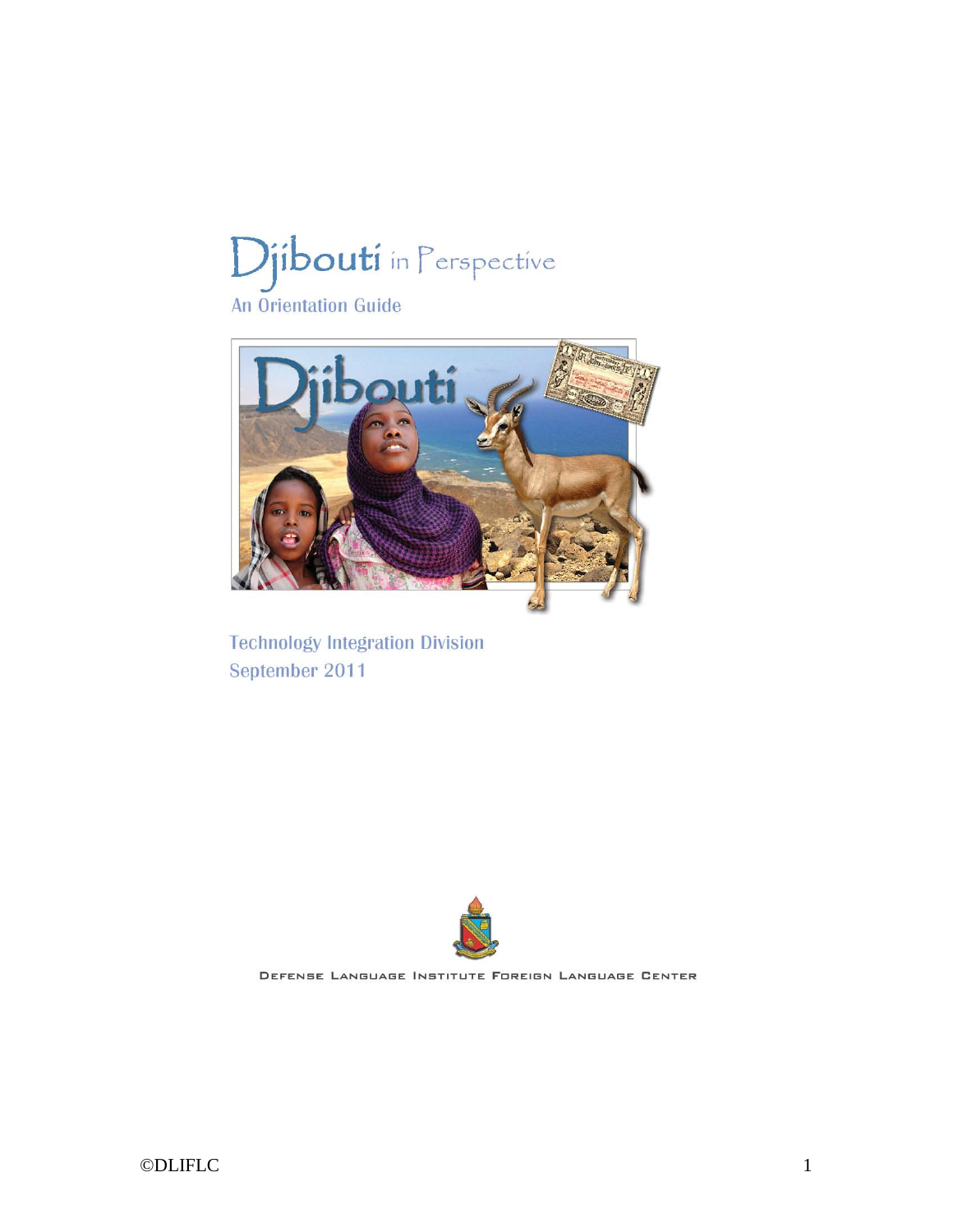# **Table of Contents**

| .27 |
|-----|
|     |
|     |
|     |
|     |
|     |
|     |
|     |
|     |
|     |
|     |
|     |
|     |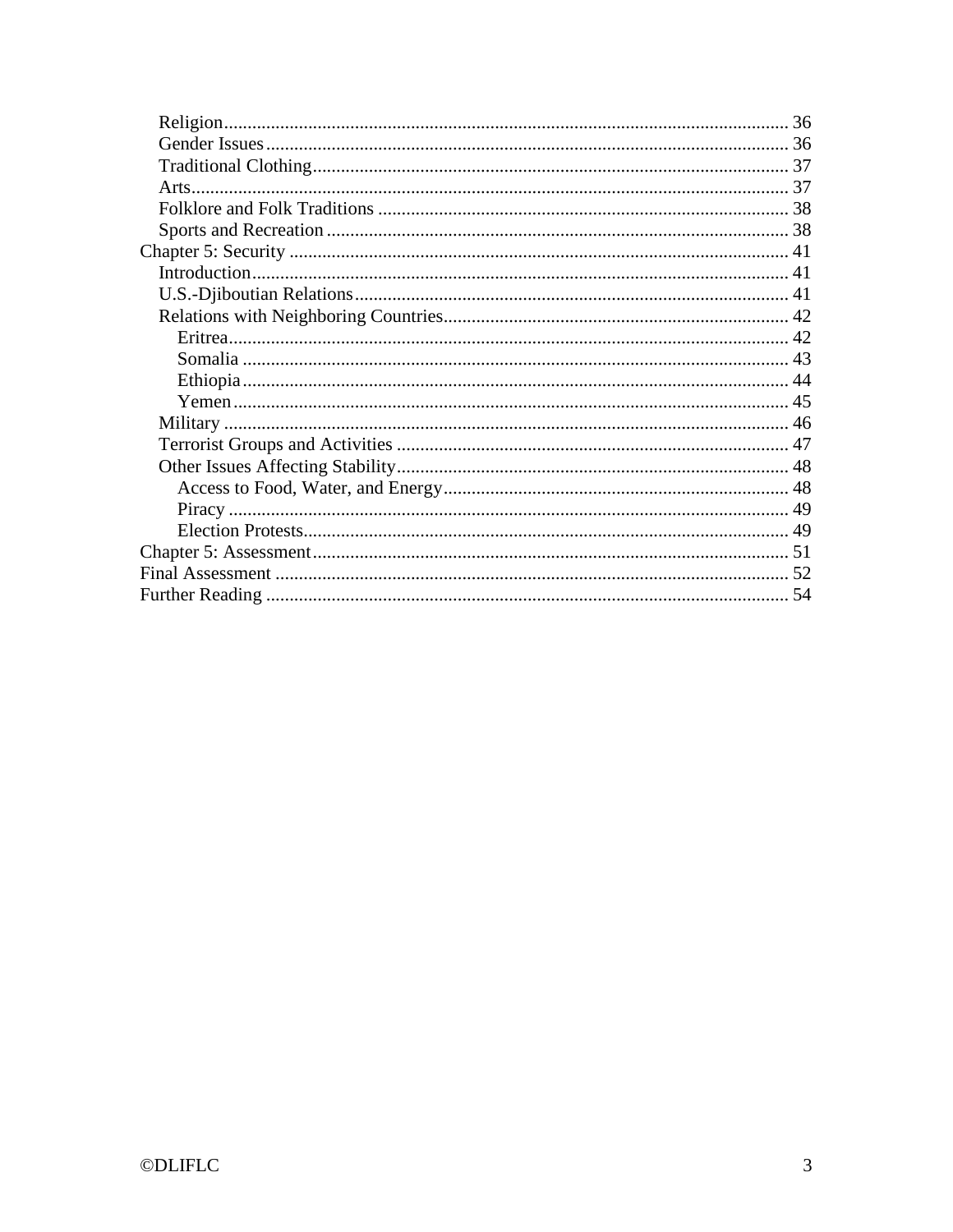# <span id="page-3-0"></span>**Chapter 1: Geography**

# <span id="page-3-1"></span>**Introduction**

Located at the entrance to the Red Sea and close to the Arabian oil fields, the small East African nation of Djibouti (about the size of Vermont) is bordered by Ethiopia to the west and south, Somalia to the southeast, and Eritrea to the northwest.<sup>[1,](#page-3-2) [2](#page-3-3), [3](#page-3-4)</sup> Besides natural ports with rail links into land-locked Ethiopia, Djibouti's strategic position on one of the world's busiest shipping lanes—connecting the Mediterranean



CCIA Flag of Djibouti

Sea with the Indian Ocean—is the nation's most important economic asset.<sup>[4](#page-3-5), [5](#page-3-6)</sup>

Djibouti's natural resources include petroleum, gold, clay, granite, limestone, marble, salt, diatomite, gypsum, pumice, and potential geothermal power from active volcanoes.<sup>[6](#page-3-7)</sup>

The northernmost region of Djibouti lies on the Bab el Mandeb, a narrow 29 km (18 mi) strait that separates the Red Sea from the Gulf of Aden.<sup>[7](#page-3-8)</sup> South of the Bab el Mandeb, the Djibouti coast is indented by the Gulf of Tadjoura, an east–west inlet that adjoins the Gulf of Aden.<sup>[8](#page-3-9)</sup> At the southeastern end of the Gulf of Tadjoura is the city of Djibouti, the nation's capital and major port. The western end of the Gulf joins Ghoubbet el Kharâb, a shallow bay separated by a narrow strait from the rest of the Gulf. Inland, much of Djibouti is a barren desert strewn with volcanic rock. The desert is scorching hot for much of the year.<sup>[9](#page-3-10)</sup>

<span id="page-3-9"></span><span id="page-3-8"></span>February 2011[, http://www.eia.doe.gov/cabs/World\\_Oil\\_Transit\\_Chokepoints/Full.html](http://www.eia.doe.gov/cabs/World_Oil_Transit_Chokepoints/Full.html) <sup>8</sup> *Encyclopædia Britannica Online*, "Djibouti: Relief," 2011,

<span id="page-3-2"></span><sup>&</sup>lt;sup>1</sup> Central Intelligence Agency, "Djibouti Country Profile," in *The World Factbook*, 17 May 2011, https://www.cia.gov/library/publications/the-world-factbook/geos/dj.html

<span id="page-3-3"></span> $\frac{1}{2}$  BBC, "Djibouti," 2007, [http://news.bbc.co.uk/weather/hi/country\\_guides/newsid\\_9383000/9383941.stm](http://news.bbc.co.uk/weather/hi/country_guides/newsid_9383000/9383941.stm)

<span id="page-3-4"></span><http://www.enchantedlearning.com/usa/states/area.shtml>

<span id="page-3-5"></span><sup>&</sup>lt;sup>4</sup> Central Intelligence Agency, "Djibouti Country Profile," in *The World Factbook*, 17 May 2011,<br>https://www.cia.gov/library/publications/the-world-factbook/geos/dj.html<br><sup>4</sup> BBC "Diibouti " 2007, 111 | | | | | | | | | |

<sup>&</sup>lt;sup>4</sup> BBC, "Djibouti," 2007, [http://news.bbc.co.uk/weather/hi/country\\_guides/newsid\\_9383000/9383941.stm](http://news.bbc.co.uk/weather/hi/country_guides/newsid_9383000/9383941.stm) <sup>5</sup> Bureau of African Affairs, U.S. Department of State, "Background Note: Djibouti," 9 March 2011,

<span id="page-3-6"></span><http://www.state.gov/r/pa/ei/bgn/5482.htm>

<span id="page-3-7"></span><sup>6</sup> Central Intelligence Agency, "Djibouti Country Profile," in *The World Factbook*, 17 May 2011,

 $\frac{6}{1}$  BBC, "Djibouti," 2007, [http://news.bbc.co.uk/weather/hi/country\\_guides/newsid\\_9383000/9383941.stm](http://news.bbc.co.uk/weather/hi/country_guides/newsid_9383000/9383941.stm)<br> $\frac{7}{1}$  Energy Information Administration, U.S. Department of Energy, "World Oil Transit Chokepoints,"

<http://www.britannica.com/EBchecked/topic/166928/Djibouti?anchor=ref419327>

<span id="page-3-10"></span><sup>9</sup> I. M. Lewis, "Djibouti: Physical and Social Geography," in *Africa South of the Sahara 2004*, 33rd ed. (London, UK: Europa Publications, 2004), 357.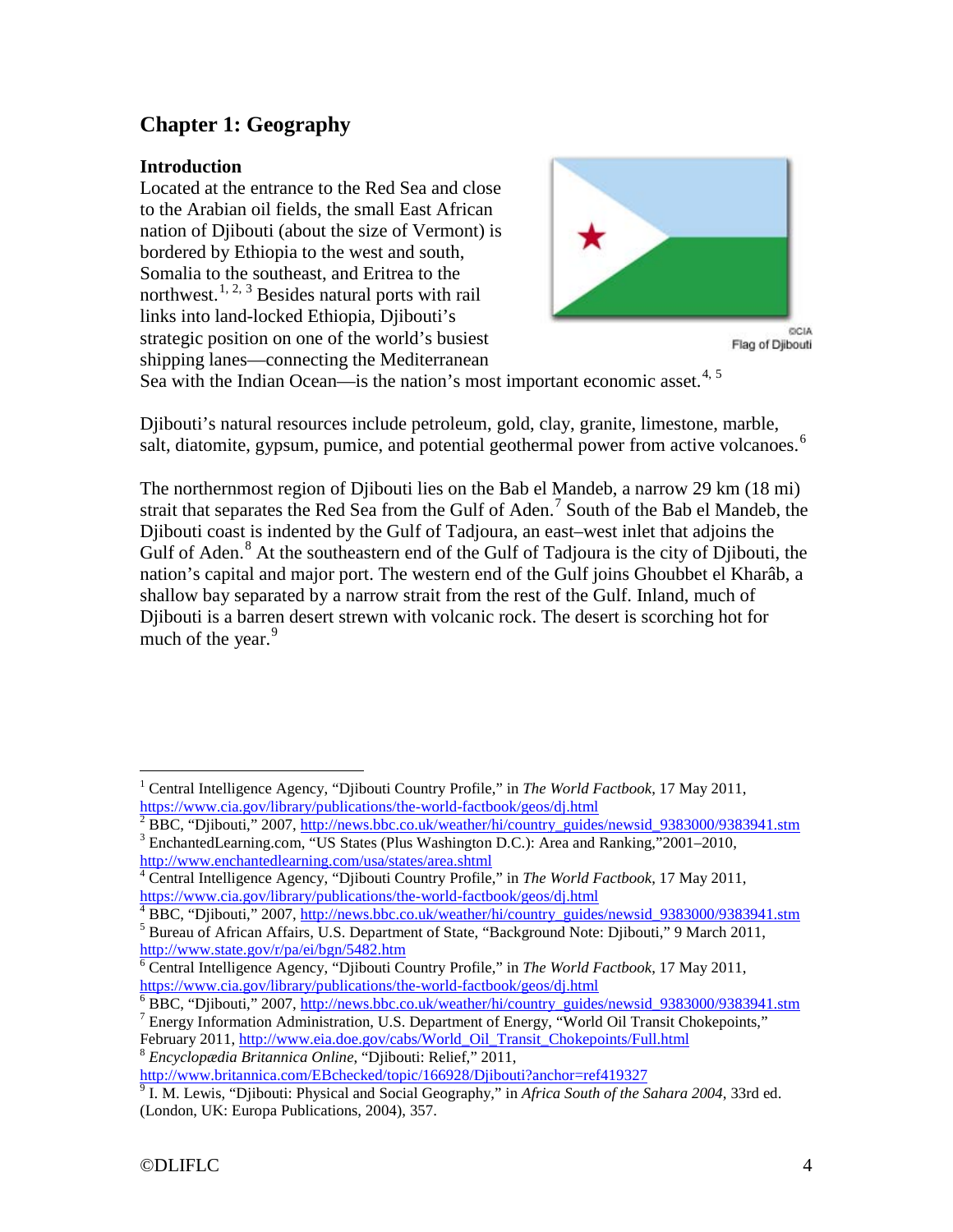# <span id="page-4-0"></span>**Geographic Divisions and Topographic Features**

Djibouti's southern and western regions feature a series of plateaus separated by low desert plains. The Mabla and Goda Mountains, lying north of the Gulf of Tadjoura, make up the central part of the country. Most of Djibouti's limited forestlands are in these mountains, with the densest strands in Day Forest National Park.<sup>[10](#page-4-2)</sup> To the east of the central mountains is a broad coastal plain that narrows significantly as it sweeps westward along the northern shore of the Gulf of Tadjoura.



Coastal Plateau

Djibouti lies on a triple junction, a rare geologic feature in which three faults meet. Earthquakes and volcanic activity result from these faults, and much of the western and southern parts of the country are covered by basaltic flows from past volcanic eruptions.<sup>[11](#page-4-3)</sup> The highest point in Djibouti is Moussa Ali (2,028 m, 6,654 ft), a stratovolcano (a volcano composed of alternating layers of lava and ash). Its caldera peak (a volcanic feature formed by the collapse after an eruption) marks the point where the borders of Djibouti, Ethiopia, and Eritrea all meet.<sup>[12](#page-4-4)</sup> Djibouti's lowest point is saline Lake Assal, which at 155 m (515 ft) below sea level is the lowest point in Africa.<sup>[13](#page-4-5)</sup>

# <span id="page-4-1"></span>**Climate**

Djibouti's climate reflects two distinct seasons. From May– September, temperatures are very hot, and little rainfall occurs along the coast. Temperatures cool down somewhat between October and April, the period when the coastal region receives much of its limited rainfall. Coastal regions of Djibouti generally receive less rainfall (13 cm, 5.1 in) than mountainous interior regions (about 38 cm, [15](#page-4-7) in). $^{14, 15}$  $^{14, 15}$  $^{14, 15}$  Mountainous and inland regions are more likely to receive rainfall during the hot months,



**OCharles Roffey** Arid region

<span id="page-4-2"></span> 10 Youssouf Daher Robleh, "The Day Forest, Djibouti," in *Combating Desertification: Freshwater Resources and the Rehabilitation of Degraded Areas in the Drylands* (Paris: UNESCO, 2002), 80, <http://unesdoc.unesco.org/images/0012/001276/127651e.pdf>

<span id="page-4-4"></span> $\frac{12}{12}$  Smithsonian Institution, Global Volcanism Program, "Mousa Alli," n.d.,

<span id="page-4-3"></span> $\overline{11}$  Gezahegn Yirgu, "Recent Eruptions in the Afar Rift (Ethiopia) and Volcanic Risk," (presentation, Afar Rift Consortium, Enhans Workshop, 17–20 January 2011, Pretoria, South Africa), [http://www.enhans.org/showcasing/workshop\\_jan2011/Yirgu.pdf](http://www.enhans.org/showcasing/workshop_jan2011/Yirgu.pdf)

<span id="page-4-5"></span><http://www.volcano.si.edu/world/volcano.cfm?vnum=0201-123><br><sup>13</sup> BBC, "Lake Assal–Djibouti," July 2008,<br>http://www.bbc.co.uk/nature/programmes/tv/wildafrica/lakeasal.shtml

<span id="page-4-6"></span><sup>&</sup>lt;sup>14</sup> Encyclopædia Britannica Online, "Djibouti: Climate," 2011,

<http://www.britannica.com/EBchecked/topic/166928/Djibouti?anchor=ref419327>

<span id="page-4-7"></span><sup>&</sup>lt;sup>15</sup> BestCountryReports.com, "Precipitation Map of Djibouti," n.d., [http://www.atozmapsdata.com/zoomify.asp?name=Country/Modern/Z\\_Djibou\\_Precip](http://www.atozmapsdata.com/zoomify.asp?name=Country/Modern/Z_Djibou_Precip)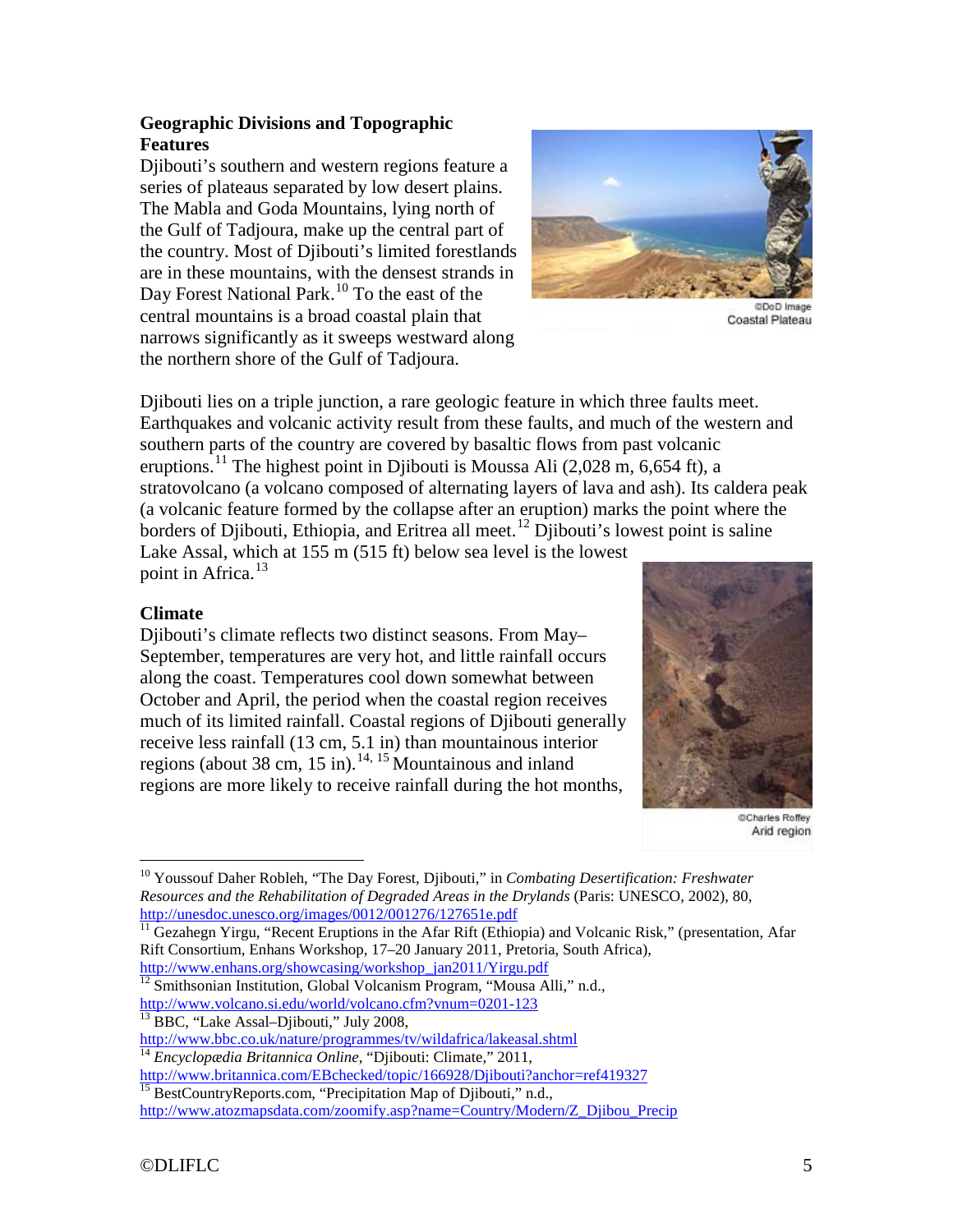often during short cloudbursts that produce flash flooding.<sup>[16,](#page-5-1) [17](#page-5-2)</sup> The city of Djibouti averages mean annual temperature of 30  $^{\circ}$ C (86  $^{\circ}$ F), with average July high temperatures of 41.7 °C (107 °F).<sup>[18](#page-5-3), [19](#page-5-4)</sup> The city's average rainfall is 13 cm (5 in).

# <span id="page-5-0"></span>**Bodies of Water**

As a result of Djibouti's hot, mostly dry climate, no permanent above-ground streams or rivers flow through the country. Many dry stream beds, known as *oueds*, carry water intermittently after heavy rains. The Ambouli *oued*, which separates the eastern and western sides of the city of Djibouti, is frequently a site of serious flooding after major storms. In 1994 and again in 2004, flooding occurred along this *oued*, killing almost



Lake Assal

[20](#page-5-5)0 people and affecting roughly  $220,000$  $220,000$  others.<sup>20, [21,](#page-5-6) 22</sup>

Djibouti's only two permanent bodies of water are Lake Assal and Lake Abhé Bad, which are both saline. Lake Assal sits on the floor of a deep depression 4 km northwest of Ghoubbet el Kharâb (the shallow bay at the western end of the Gulf of Tadjoura). The lake's elevation makes it one of the country's hottest locations. (Temperatures of 55°C, or 131°F, have been recorded at the lake.)<sup>[23](#page-5-8)</sup> As one of the world's saltiest lakes, much of the inflow into Lake Assal comes from underground water.<sup>[24](#page-5-9)</sup> The salt deposits along the shoreline of Lake Assal are mined for export.<sup>[25](#page-5-10)</sup>

Lake Abhé Bad is located in Djibouti's southwest corner on the border with Ethiopia. It is fed by the Awash River, which forms the most important river basin in Ethiopia.<sup>[26](#page-5-11)</sup> As

<span id="page-5-2"></span>[http://news.bbc.co.uk/weather/hi/country\\_guides/newsid\\_9383000/9383941.stm](http://news.bbc.co.uk/weather/hi/country_guides/newsid_9383000/9383941.stm)

<span id="page-5-4"></span><http://www.weather.com/weather/wxclimatology/monthly/graph/DJXX0001>

 <sup>16</sup> *Encyclopædia Britannica Online*, "Djibouti: Climate," 2011,

<span id="page-5-1"></span><http://www.britannica.com/EBchecked/topic/166928/Djibouti?anchor=ref419327>  $17$  BBC Weather, "Djibouti," n.d.,

<span id="page-5-3"></span><sup>18</sup> R. H. Hughes and J. S. Hughes, "2.2. Djibouti: Climate," in *A Directory of African Wetlands* (Gland, Switzerland: IUCN, Nairobi, Kenya: UNEP, Cambridge, UK: WCMC, 1992), 131. <sup>19</sup> Weather.com, "Monthly Averages for Djibouti," 2011,

<span id="page-5-5"></span> $\frac{20}{20}$  ReliefWeb.org, "Djibouti–Floods Nov 1994 UN DHA Situation Reports 1–5," 22 November 1994, <http://reliefweb.int/node/35014>

<span id="page-5-6"></span><sup>&</sup>lt;sup>21</sup> World Health Organization, "Republic of Djibouti, April 2004 Floods: Assessment Report," 2004, [http://www.recoveryplatform.org/assets/publication/Flood recovery/Flood early recovery Djibouti](http://www.recoveryplatform.org/assets/publication/Flood%20recovery/Flood%20early%20recovery%20Djibouti%20WHO.pdf)  [WHO.pdf](http://www.recoveryplatform.org/assets/publication/Flood%20recovery/Flood%20early%20recovery%20Djibouti%20WHO.pdf)

<span id="page-5-7"></span> $\overline{22}$  Regional Disaster Management Center of Excellence, "Djibouti: Climatic," 2008,

<span id="page-5-8"></span><http://www.rdmcoe.org/Participating-States/Djibouti/Climatic> <sup>23</sup> Pascale Harter, "A Life of Constant Thirst Beside Djibouti's Lake Assal," BBC News, December 2010, [http://news.bbc.co.uk/2/hi/programmes/from\\_our\\_own\\_correspondent/9254468.stm](http://news.bbc.co.uk/2/hi/programmes/from_our_own_correspondent/9254468.stm)

<span id="page-5-9"></span><sup>&</sup>lt;sup>24</sup> R. H. Hughes and J. S. Hughes, "2.2. Djibouti: Climate, Wetlands" in *A Directory of African Wetlands* (Gland, Switzerland: IUCN, Nairobi, Kenya: UNEP, Cambridge, UK: WCMC, 1992), 131–132.

<span id="page-5-10"></span><sup>&</sup>lt;sup>25</sup> Thomas R. Yager, "Djibouti," in *2009 Minerals Yearbook*, U.S. Geological Survey, January 2011, http://minerals.usgs.gov/minerals/pubs/country/2009/myb3-2009-dj.pdf

<span id="page-5-11"></span><sup>&</sup>lt;sup>26</sup> Girma Taddese, Kai Sonder, and Don Peden, "The Water of the Awash River Basin: A Future Challenge to Ethiopia," ILRI, n.d.,

<http://www.iwmi.cgiar.org/assessment/files/pdf/publications/WorkingPapers/WaterofAwasBasin.pdf>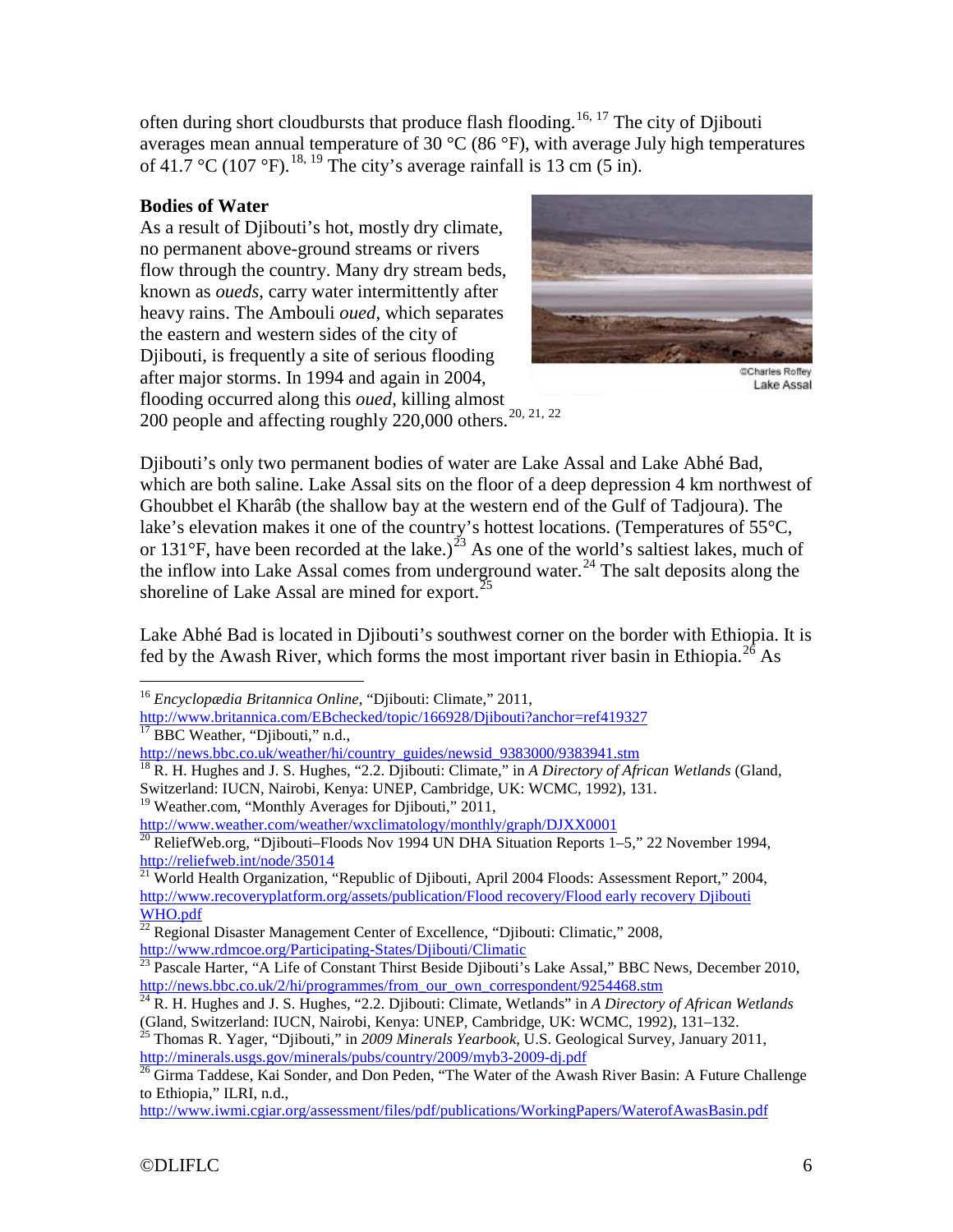upstream irrigation projects on the Awash River have significantly reduced the amount of inflow, Lake Abhé Bad has shrunk considerably since the  $1940s$ .<sup>[27](#page-6-2)</sup> To the northwest of Lake Abhé Bad, in Ethiopia, lies Dama Ali, a shield volcano (a volcano built almost entirely of fluid lava) that is thought to have last erupted in 1631 C.E.<sup>[28](#page-6-3)</sup>

#### <span id="page-6-0"></span>**Cities**

| ◡▴◡◡        |                                             |  |
|-------------|---------------------------------------------|--|
| <b>City</b> | <b>Census Population 2009</b> <sup>29</sup> |  |
| Djibouti    | 353,801                                     |  |
| Ali-Sabieh  | 22,630                                      |  |
| Dikhil      | 19,347                                      |  |
| Tadjoura    | 12,157                                      |  |
| Arta        | 11,043                                      |  |
| Obock       | 9,933                                       |  |

# <span id="page-6-1"></span>*Djibouti*

With the exception of city-states such as Singapore, few world cities dominate their nation as Djibouti does. The country of Djibouti is the most urbanized nation in Africa, with roughly 80% of the population living in cities. The vast majority of these Djiboutian urbanites live in Djibouti city. [30](#page-6-5) According to data from the most recent national census (2009), Djibouti city is home to more than 58% of the country's total population. [31](#page-6-6)



*<u>Charles Roffey</u>* Djibouti City

The city of Djibouti traces its roots to the colonial period. In 1888, when the French first took possession of the immediate region, Djibouti was nothing more than a few barren coral islands. Léonce Lagarde, governor of France's colonies and dependencies in the region, claimed it and immediately set to work constructing a port.<sup>[32](#page-6-7)</sup> Eight years later, in 1896, the French-built city had a population of 5,000 and was the capital of Côte Française des Somalis (better known as French Somaliland), a newly established colony. Work began in 1897 on a railroad linking Djibouti city to Ethiopia's capital, Addis Ababa. In the same year the French signed a treaty with Abysinnian (Ethiopian) Emperor

<span id="page-6-2"></span> <sup>27</sup> R. H. Hughes and J. S. Hughes, "2.2. Djibouti: Climate, Wetlands" in *A Directory of African Wetlands* (Gland, Switzerland: IUCN, Nairobi, Kenya: UNEP, Cambridge, UK: WCMC, 1992), 132.

<span id="page-6-3"></span><sup>&</sup>lt;sup>28</sup> Global Volcanism Program, National Museum of Natural History, Smithsonian Institution, "Dama Ali," n.d.,<http://www.volcano.si.edu/world/volcano.cfm?vnum=0201-141&volpage=photos&photo=111070>

<span id="page-6-4"></span><sup>&</sup>lt;sup>29</sup> Ministère de l'Economie, des Finances Chargè de l'industrie et de la Planification, "Recencements de la Population," 2011, http://www.ministere-finances.dj/RECENSEMENTDE LA POPULATION.html

<span id="page-6-5"></span><sup>&</sup>lt;sup>30</sup> Encyclopædia Britannica Online, "Djibouti: People: Settlement Patterns, Demographic Trends," 2011, <http://www.britannica.com/EBchecked/topic/166928/Djibouti>

<span id="page-6-6"></span><sup>&</sup>lt;sup>31</sup> GeoHive.com, "The Republic of Djibouti: Administrative Units," 2011, <http://www.geohive.com/cntry/djibouti.aspx>

<span id="page-6-7"></span> $32$  Virginia Thompson and Richard Adloff, "Chapter 1: The Historical Background: The Colony of French Somaliland," in *Djibouti and the Horn of Africa* (Stanford, CA: Stanford University Press, 1968), 8.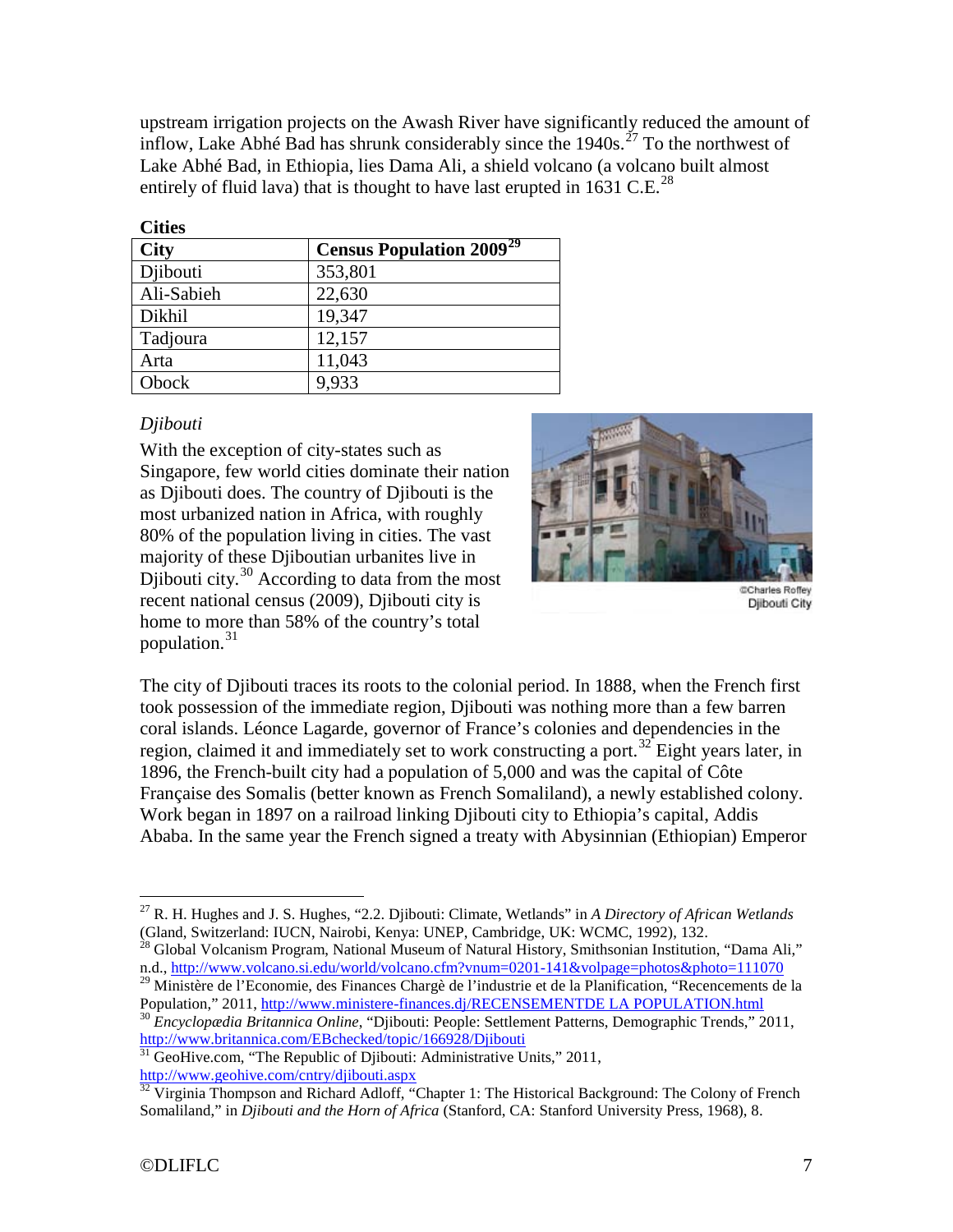Menelik designating Djibouti as Ethiopia's official port for foreign trade.<sup>[33](#page-7-1), [34](#page-7-2)</sup> The rail connection to Addis Ababa was not completed until 1917, but in the interim period the French continued to extensively develop Djibouti's port and local infrastructure.<sup>[35](#page-7-3)</sup>

The modern Djibouti port, redeveloped in the 1980s to handle container traffic, is one of the largest in Africa.<sup>[36](#page-7-4), [37](#page-7-5)</sup> In December 2008, a much larger container terminal opened at Doraleh, located 11 km southwest of the original Djibouti port.<sup>[38](#page-7-6)</sup> This ambitious project, which overnight gave Djibouti the largest and most modern terminal facility in East Africa, is expected to make Djibouti a major regional transshipment port.<sup>[39,](#page-7-7) [40](#page-7-8)</sup>

The new Doraleh port facility is located just north of Balbala, the area of Djibouti city located west of the Ambouli *oued*. Balbala began as a squatter community that experienced explosive growth after Djibouti's independence from France in 1977. Although Balbala was incorporated into the city in 1987, living conditions for many of the district's 200,000 residents still remain primitive.<sup>[41](#page-7-9), [42](#page-7-10), [43](#page-7-11)</sup>

# <span id="page-7-0"></span>*Ali Sabieh*

Ali Sabieh, Djibouti's largest town in the hinterlands, is a stop on the railway from Djibouti city to Dire Dawa in Ethiopia. This rail line used to run to Addis Ababa, but it is

<span id="page-7-1"></span> $33$  Virginia Thompson and Richard Adloff, "Chapter 1: The Historical Background: The Colony of French Somaliland," in *Djibouti and the Horn of Africa* (Stanford, CA: Stanford University Press, 1968), 8.

<span id="page-7-2"></span><sup>&</sup>lt;sup>34</sup> Richard Pankhurst, "The Franco-Ethiopian Railway and Its History: Construction Work Begins," n.d., <http://tezeta.net/37/the-franco-ethiopian-railway-and-its-history><br><sup>35</sup> Virginia Thompson and Richard Adloff, "Chapter 1: The Historical Background: The Colony of French

<span id="page-7-3"></span>Somaliland," in *Djibouti and the Horn of Africa* (Stanford, CA: Stanford University Press, 1968), 9–10. 36 Djibouti Embassy, Nairobi, Kenya, "Djibouti Port," 6 January 2010,

<span id="page-7-4"></span>[http://djiboutiembassyke.org/index.php?option=com\\_content&view=article&id=59:djibouti](http://djiboutiembassyke.org/index.php?option=com_content&view=article&id=59:djibouti-port&catid=31:djibouti&Itemid=1)[port&catid=31:djibouti&Itemid=1](http://djiboutiembassyke.org/index.php?option=com_content&view=article&id=59:djibouti-port&catid=31:djibouti&Itemid=1)<br>37 Agebia 6

<span id="page-7-5"></span><sup>37</sup> Arabian Supply Chain, "Top 10 Africa Ports: Djibouti," 12 May 2008, <http://www.arabiansupplychain.com/article-1064-top-10-africa-ports/6/> <sup>38</sup> DP World, "Djibouti-Doraleh," n.d.,

<span id="page-7-6"></span>[http://webapps.dpworld.com/portal/page/portal/DP\\_WORLD\\_WEBSITE/Marine-](http://webapps.dpworld.com/portal/page/portal/DP_WORLD_WEBSITE/Marine-Terminals/Locations/Middle-East-Europe-and-Africa/Africa-Overview/Djibouti-Doraleh)

[Terminals/Locations/Middle-East-Europe-and-Africa/Africa-Overview/Djibouti-Doraleh](http://webapps.dpworld.com/portal/page/portal/DP_WORLD_WEBSITE/Marine-Terminals/Locations/Middle-East-Europe-and-Africa/Africa-Overview/Djibouti-Doraleh)

<span id="page-7-7"></span><sup>&</sup>lt;sup>39</sup> Data Monitor, UK, "DP World Inaugurates Container Terminal in Djibouti," East Africa Forum, 9 February 2009[, http://www.eastafricaforum.net/2009/02/14/dp-world-inaugurates-container-terminal-in](http://www.eastafricaforum.net/2009/02/14/dp-world-inaugurates-container-terminal-in-djibouti/)[djibouti/](http://www.eastafricaforum.net/2009/02/14/dp-world-inaugurates-container-terminal-in-djibouti/)

<span id="page-7-8"></span><sup>&</sup>lt;sup>40</sup> Economist Intelligence Unit, "Djibouti Economy: Giant Container Terminal at Doraleh Inaugurated," *The Economist*, 13 May 2009,

[http://www.eiu.com/index.asp?layout=VWArticleVW3&article\\_id=194510804&country\\_id=530000053&](http://www.eiu.com/index.asp?layout=VWArticleVW3&article_id=194510804&country_id=530000053&channel_id=190004019&category_id=500004050&refm=vwCat&page_title=Article&rf=0) [channel\\_id=190004019&category\\_id=500004050&refm=vwCat&page\\_title=Article&rf=0](http://www.eiu.com/index.asp?layout=VWArticleVW3&article_id=194510804&country_id=530000053&channel_id=190004019&category_id=500004050&refm=vwCat&page_title=Article&rf=0)

<span id="page-7-9"></span><sup>&</sup>lt;sup>41</sup> *Encyclopædia Britannica Online*, "Djibouti: History: Urban Development and Challenges," 2011, <http://www.britannica.com/EBchecked/topic/166928/Djibouti>

<span id="page-7-10"></span><sup>&</sup>lt;sup>42</sup> Taleex.net, "Djibouti Protesters, Against Ismail Omar Geulle," 4 February 2011, <http://taleex.net/english/2011/02/04/djibouti-protesters-against-ismail-omar-geulle/> <sup>43</sup> Médecins Sans Frontières, "Djibouti, Djibouti City Balbala Project, n.d.,

<span id="page-7-11"></span><http://www.somali.msf.org/field-news/assisting-somalis/djibouti-djibouti-city/>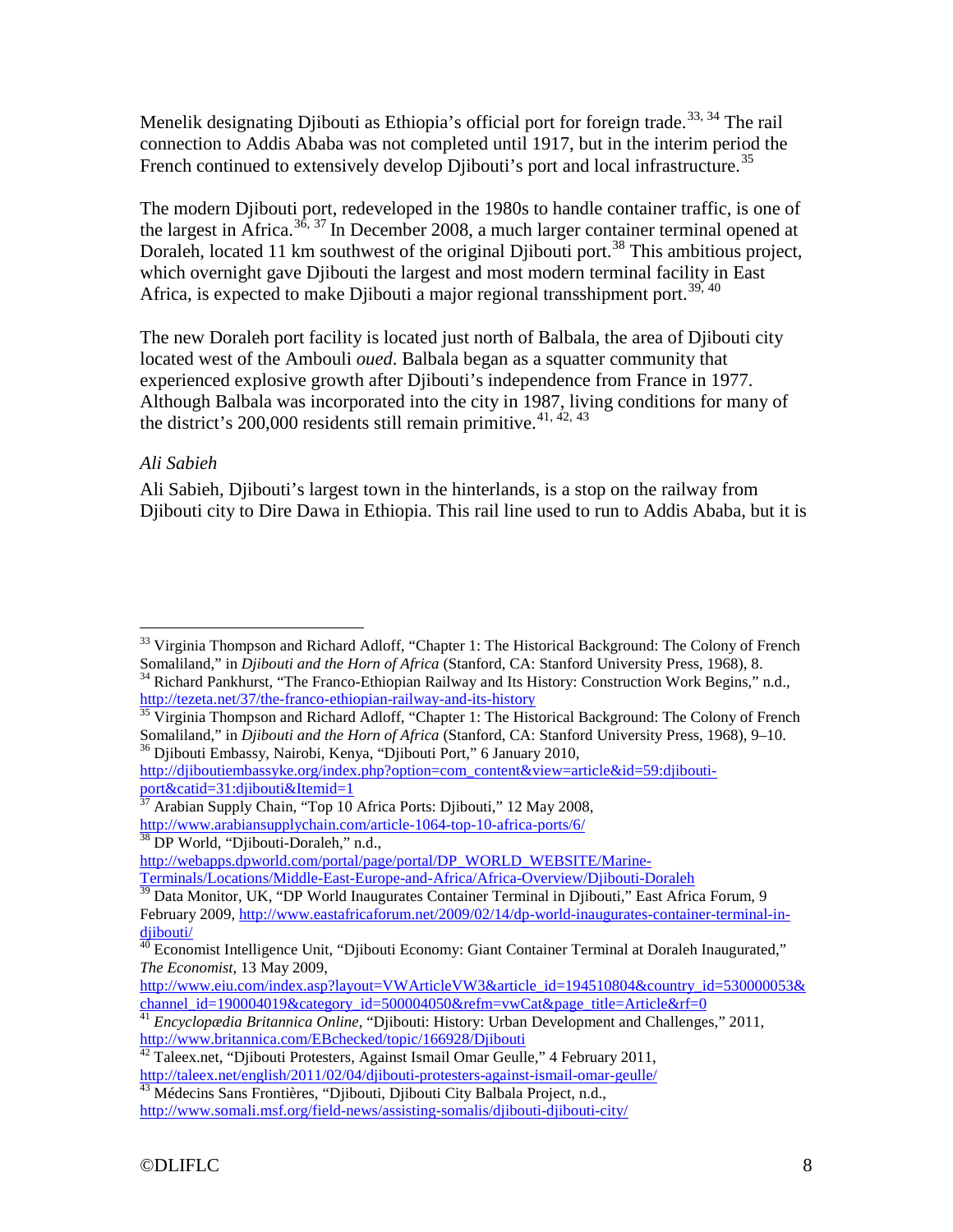now in disrepair. [44](#page-8-3) Ali Sabieh is primarily a market town for the surrounding area's nomadic herders and an administrative center for the Ali Sabieh region. [45](#page-8-4)

# <span id="page-8-0"></span>*Dikhil*

Like Ali Sabieh, Dikhil is a market town for local herders and an administrative center. It is the largest town on the main road between the Ethiopian border and the city of Djibouti. Dikhil's hospital is the primary health center for the surrounding region.  $46$ 



@Holychao2006 / flickr.com View of Dikhil

# <span id="page-8-1"></span>*Tadjoura*

Tadjoura is a small coastal town on the northern side of its namesake gulf. Tadjoura's history is extensive by Djiboutian standards.<sup>[47](#page-8-6)</sup> It served as the seat of a sultanate for hundreds of years and was the leading trading port on the Gulf of Tadjoura until the Ethiopian railroad was completed.<sup>[48](#page-8-7)</sup> The town's port was modernized in 2000 to handle cargo from small vessels; an even more ambitious plan under discussion by the Djiboutian government is to expand the port to handle non-containerized cargo moving to and from Ethiopia.<sup>[49](#page-8-8), [50](#page-8-9)</sup>

# <span id="page-8-2"></span>*Obock*

Located near the northeastern entrance to the Gulf of Tadjoura, Obock was the initial administrative capital of French Somaliland (modern-day Djibouti) and an important coaling station for French ships traveling to and from Indochina.<sup>[51,](#page-8-10) [52](#page-8-11)</sup> The French arrived in 1862 and quickly constructed a port at Obock to serve the increased maritime trade soon flowing through the Suez Canal.<sup>[53](#page-8-12)</sup> Obock's importance began to fade after 1891

[http://www.usaraf.army.mil/NEWS/NEWS\\_110412\\_DIKHIL\\_CISTERNS\\_DELIVERED.html](http://www.usaraf.army.mil/NEWS/NEWS_110412_DIKHIL_CISTERNS_DELIVERED.html)

<span id="page-8-9"></span> $\frac{50}{50}$  AddisVoice.com, "New Djibouti Port is 'All About Ethiopia," 23 August 2010, http://addisvoice.com/2010/08/new-djibouti-port-is-all-about-ethiopia/

<span id="page-8-3"></span> <sup>44</sup> Seat61.com, "A Beginner's Guide to Train Travel in Ethiopia and Djibouti," 8 March 2011, <http://www.seat61.com/Ethiopia.htm>

<span id="page-8-4"></span><sup>&</sup>lt;sup>45</sup> World Food Program Emergency Preparedness and Response Branch (OMEP), "Djibouti: Overview," 25 September 2008,

[http://epmaps.wfp.org/maps/02817\\_20080925\\_DJI\\_A3\\_OMEP\\_Djibouti,\\_Country\\_Overview,\\_23\\_Septem](http://epmaps.wfp.org/maps/02817_20080925_DJI_A3_OMEP_Djibouti,_Country_Overview,_23_September_2008.pdf) [ber\\_2008.pdf](http://epmaps.wfp.org/maps/02817_20080925_DJI_A3_OMEP_Djibouti,_Country_Overview,_23_September_2008.pdf)

<span id="page-8-5"></span><sup>&</sup>lt;sup>46</sup> Dawn M. Price, U.S. Army Africa, "402nd Civil Affairs Battalion Delivers Cisterns for Dikhil, Djibouti," 23 April 2011,

<span id="page-8-6"></span><sup>47</sup> Daoud A. Alwan and Yohanis Mibrathu, "Tadjourah," in *Historical Dictionary of Djibouti*" (Lanham, MD: Scarecrow Press, Inc., 2000), 111.

<span id="page-8-7"></span><sup>48</sup> World History at KMLA, "Sultanate at Tadjourah," 14 May 2009, <http://www.zum.de/whkmla/region/eastafrica/xtadjoura.html>

<span id="page-8-8"></span><sup>&</sup>lt;sup>49</sup> Horn of Africa Review, "Regional Issues: Djibouti," September/October 2000, 3, [http://www.ocha](http://www.ocha-eth.org/Archive/DownloadableReports/hoa1000.pdf)[eth.org/Archive/DownloadableReports/hoa1000.pdf](http://www.ocha-eth.org/Archive/DownloadableReports/hoa1000.pdf)

<span id="page-8-10"></span><sup>&</sup>lt;sup>51</sup> *Encyclopedia of the Nations*, "Djibouti–History," n.d.,

<span id="page-8-11"></span><http://www.nationsencyclopedia.com/Africa/Djibouti-HISTORY.html> 52 World History at KMLA, "History of Obock: French Presence at Obock, 1862–1891," 26 April 2008, <http://www.zum.de/whkmla/region/eastafrica/obock18621891.html>

<span id="page-8-12"></span><sup>&</sup>lt;sup>53</sup> 123Seashores.com, "Obock: Obock Beach," n.d.[, http://www.123seashores.com/beaches/obock-beach](http://www.123seashores.com/beaches/obock-beach)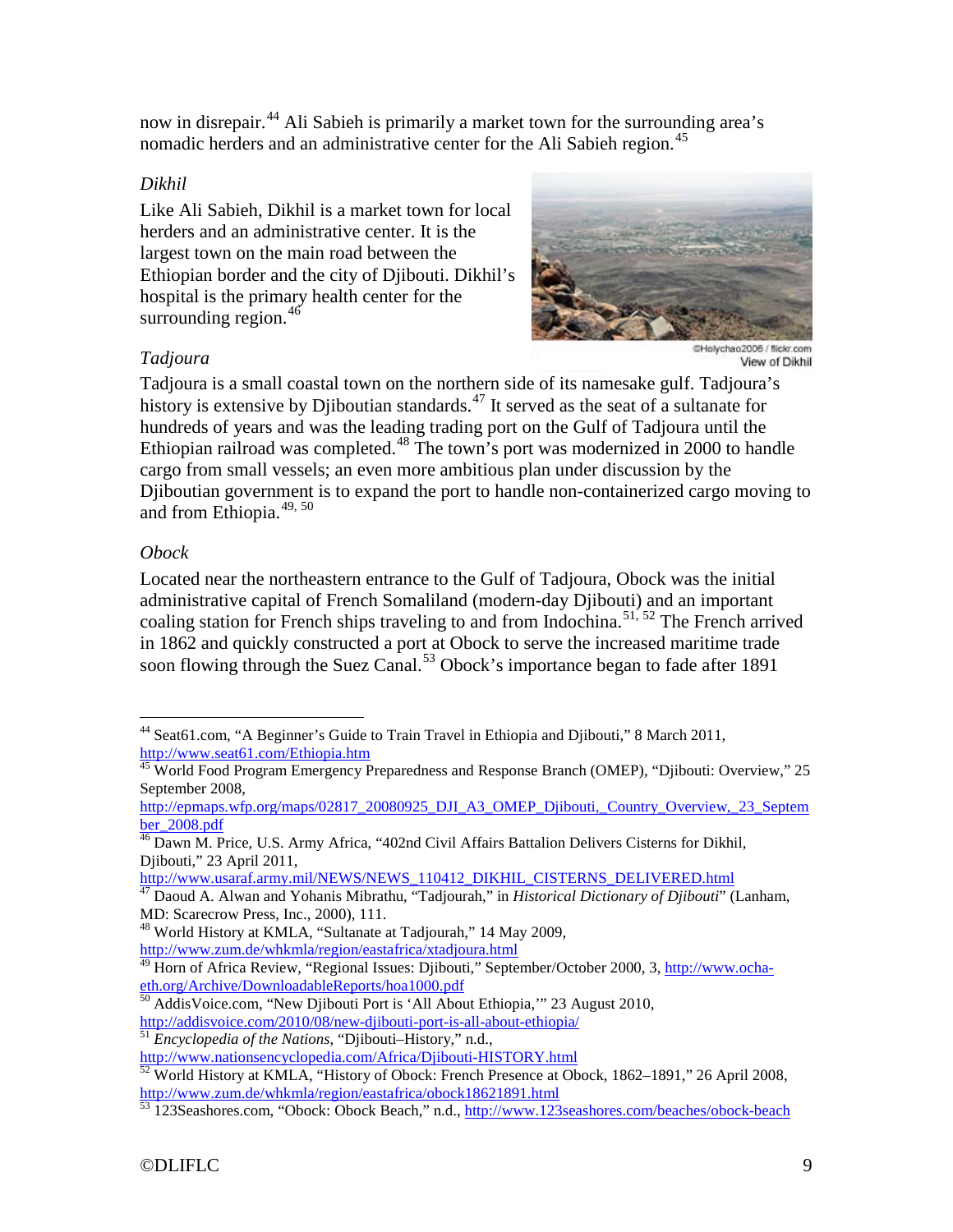when the colonial capital moved to Djibouti city, although Obock continued to be the primary port of call for passing French ships for several years thereafter.<sup>[54](#page-9-1)</sup>

In November 1991, Obock suffered from early fighting in the Djiboutian Civil War, causing roughly one-third of the town's residents to flee.<sup>[55](#page-9-2)</sup> That period of unrest is now mostly a memory, although remnant landmines still plague Obock and Tadjoura.<sup>[56](#page-9-3)</sup>

# <span id="page-9-0"></span>**Natural Hazards**

Weather-related events—flooding and droughts are the most common natural disasters in Djibouti. Droughts, in particular, occur often (about once every five years) and severely damage wildlife and vegetation while disrupting human water supply systems.<sup>[57](#page-9-4)</sup> The effects of these droughts are magnified by the nation's high population growth rate and its relatively scarce water supplies, even in non-drought conditions.<sup>[58](#page-9-5)</sup> An



Drought, Diibouti

estimated 70% of Djibouti's livestock herds have died during the droughts of recent years. Water scarcity has forced many nomadic herders to move to Djibouti city and other urban areas. [59](#page-9-6)

The country of Djibouti suffers intense flash floods, on average, every seven years. The most recent devastating flood came in 2004, when 11 cm (4.2 in) fell on the city of Djibouti over the course of a few hours. During the night, a wall of water swept through the dry stream beds of Ambouli, killing 50–300 people. The exact toll will never be known because many of the dead were undocumented migrants from Ethiopia living in and near the *oued*. [60](#page-9-7)

<http://www.unhcr.org/refworld/topic,463af2212,469f2d5a2,3ae6ac1150,0.html>

[http://www.gfdrr.org/gfdrr/sites/gfdrr.org/files/publication/DRM\\_CountryPrograms\\_2011.pdf](http://www.gfdrr.org/gfdrr/sites/gfdrr.org/files/publication/DRM_CountryPrograms_2011.pdf)

<span id="page-9-1"></span> <sup>54</sup> World History at KMLA, "French Somali Coast, 1891–1918," 26 April 2008, <http://www.zum.de/whkmla/region/eastafrica/cotedessomalis18911918.html>

<span id="page-9-2"></span><sup>55</sup> Refworld, Immigration and Refugee Board of Canada, "Djibouti: A November 1991 Government Attack on Obock City, the Number of Casualties and the Treatment of the Afar in Obock by the Current Government (1991–1998)," 1 October 1998,

<span id="page-9-3"></span><sup>56</sup> Government of Australia, "Travel Advice: Djibouti," 11 May 2011, [http://www.smartraveller.gov.au/zw](http://www.smartraveller.gov.au/zw-cgi/view/Advice/djibouti)[cgi/view/Advice/djibouti](http://www.smartraveller.gov.au/zw-cgi/view/Advice/djibouti)

<span id="page-9-4"></span> $57$  Regional Disaster Management Center of Excellence, "Djibouti: Climatic," 2008, http://www.rdmcoe.org/Participating-States/Djibouti/Climatic

<span id="page-9-5"></span> $\frac{58}{18}$  Global Facility for Disaster Reduction and Recovery, "Disaster Risk Management Programs For Priority Countries: Middle East & North Africa: Djibouti," 2011, 257,

<span id="page-9-6"></span> $\frac{59}{59}$  Food and Agriculture Organization of the United Nations (FAO), "FAO Initiative on Soaring Food<br>Prices: Djibouti," n.d., http://www.fao.org/isfp/country-information/djibouti/en/

<span id="page-9-7"></span><sup>&</sup>lt;sup>60</sup> Hervé Lévit and Tabarek Mohamed Ismaël, International Water Management Institute, "Challenges of Integrated River Basin Management: A Case of a Non-Perennial River in Djibouti (East Africa)," 7–9 March 2005,

[http://www.iwmi.cgiar.org/research\\_impacts/Research\\_Themes/BasinWaterManagement/RIPARWIN/PDF](http://www.iwmi.cgiar.org/research_impacts/Research_Themes/BasinWaterManagement/RIPARWIN/PDFs/8%20LeviteTabarekSS%20FINAL%20EDIT.pdf) [s/8 LeviteTabarekSS FINAL EDIT.pdf](http://www.iwmi.cgiar.org/research_impacts/Research_Themes/BasinWaterManagement/RIPARWIN/PDFs/8%20LeviteTabarekSS%20FINAL%20EDIT.pdf)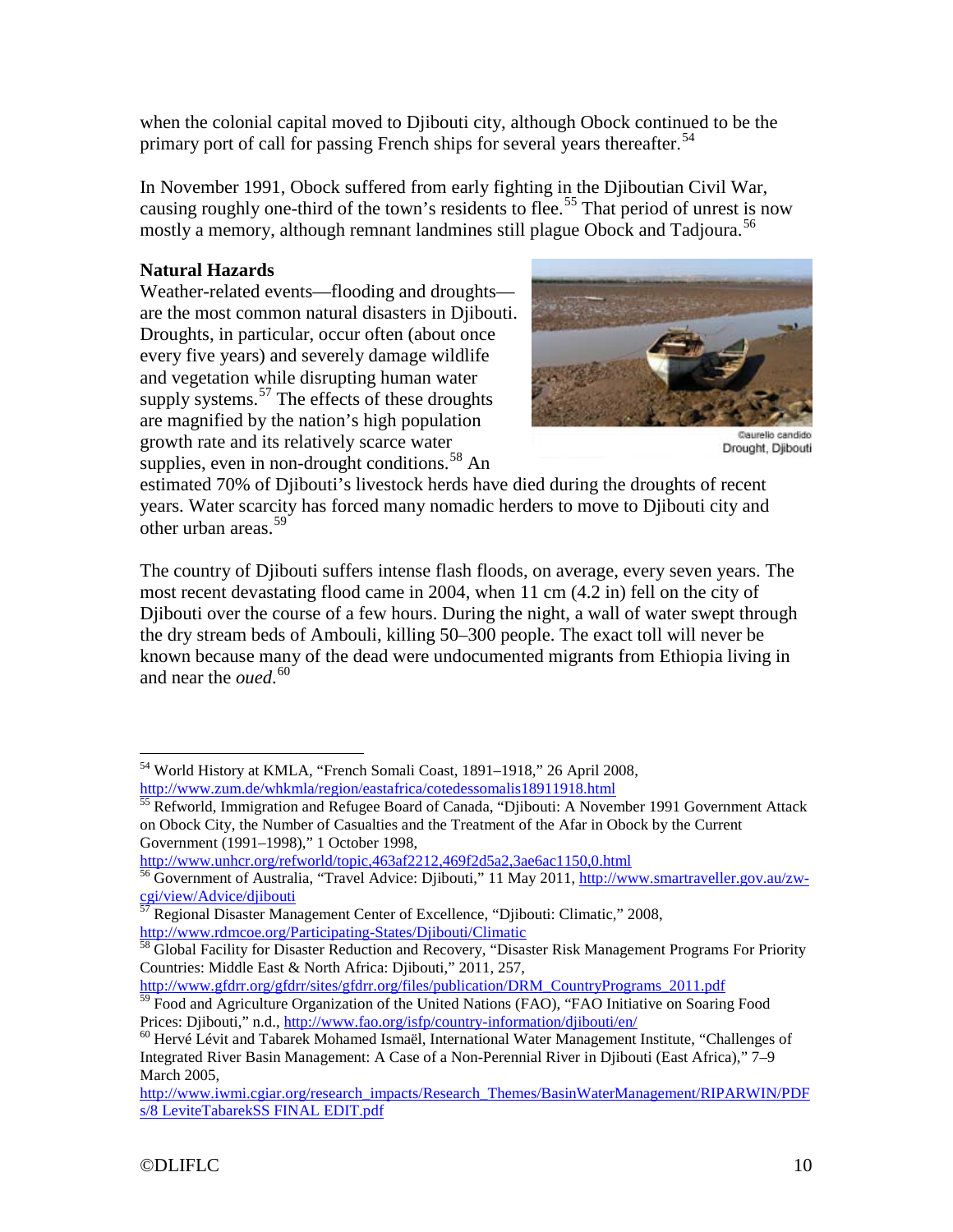Djibouti's location in a zone where tectonic plates meet causes numerous moderatestrength earthquakes in the country. The United Nation's Office for the Coordination of Humanitarian Affairs zones nearly the entire country at Intensity Level VIII on the Modified Mercalli Scale. This means there is a 20% probability that a "destructive or worse" earthquake will occur within a 50-year time span.<sup>[61](#page-10-1)</sup> The last deadly earthquake to strike Djibouti occurred in 1989, when two people were killed in a seismic event centered near the western Ethiopian border.<sup>[62](#page-10-2)</sup> Djibouti also has experienced volcanic activity as recently as 1978 at the Ardoukôba rift volcano, which lies in the narrow stretch of land between Lake Assal and Ghoubbet el Kharâb.<sup>[63](#page-10-3)</sup> Since very few people live in this area, the overall risk to human life is low.

# <span id="page-10-0"></span>**Environmental Issues**

Most of Djibouti's terrain is arid and inhospitable. Nearly all drinking water comes from aging wells that tap groundwater aquifers, and a slight portion of the country's land is forested or arable.<sup>[64](#page-10-4), [65](#page-10-5)</sup> Water scarcity is a major ongoing concern, particularly in Djibouti city, where most of the country's population lives. Here, only an estimated 75% of the total water needs are met, and salinity levels exceed World Health



Dry river bed

Organization standards due to underground seepage of seawater into the coastal aquifer.<sup>[66](#page-10-6)</sup> In Balbala, the poorest part of Djibouti city, water and food prices have jumped significantly for a population least able to afford increasing  $costs$ .<sup>[67](#page-10-7)</sup> Beyond the immediate water deficit, Djibouti also faces concerns about rising sea levels attributed to climate change, which will further accelerate saltwater intrusion into coastal aquifers.<sup>[68](#page-10-8)</sup>

<span id="page-10-1"></span><sup>&</sup>lt;sup>61</sup> OCHA Regional Office for Central and East Africa, "Earthquake Risk in Africa: Modified Mercalli Scale," December 2007,

[http://www.preventionweb.net/files/7483\\_OCHAROCEAEarthquakesv2071219.pdf](http://www.preventionweb.net/files/7483_OCHAROCEAEarthquakesv2071219.pdf)

<span id="page-10-2"></span> $\overline{62}$  United States Geological Survey(USGS), Earthquake Hazards Program, "Significant Earthquakes of the World: 1989," 5 January 2010, [http://earthquake.usgs.gov/earthquakes/eqarchives/significant/sig\\_1989.php](http://earthquake.usgs.gov/earthquakes/eqarchives/significant/sig_1989.php) <sup>63</sup> Smithsonian National Museum of Natural History, Global Volcanism Program, "Ardoukôba,"

<span id="page-10-4"></span><span id="page-10-3"></span><http://www.volcano.si.edu/world/volcano.cfm?vnum=0201-126><br><sup>64</sup> United Nations Development Programme (UNDP), Governance, Advocacy and Leadership for Water,<br>Sanitation and Hygiene Programme, "Country Sector Assessments: Volu

<span id="page-10-5"></span><sup>&</sup>lt;sup>65</sup> Food and Agriculture Organization of the United Nations(FAO), "FAO Initiative on Soaring Food Prices: Djibouti," n. d., http://www.fao.org/isfp/country-information/djibouti/en/

<span id="page-10-6"></span><sup>&</sup>lt;sup>66</sup> International Monetary Fund (IMF), "4. Poverty Reduction Strategy's Main Objectives," in *Djibouti: Poverty Reduction Strategy Paper* (Washington, DC: International Monetary Fund, 2004), 82.

<span id="page-10-7"></span><sup>&</sup>lt;sup>67</sup> USAID, "Djibouti Food Security Outlook: April Through September 2011," April 2011, http://www.fews.net/docs/Publications/Diibouti\_OL\_2011\_04\_final\_en.pdf

<span id="page-10-8"></span><sup>&</sup>lt;sup>68</sup> Global Environment Facility, United Nations Development Programme (UNDP), "Implementing NAPA Priority Interventions to Build Resilience in the Most Vulnerable Coastal Zones in Djibouti," 26 March 2010, [http://www.thegef.org/gef/sites/thegef.org/files/documents/document/04-15-](http://www.thegef.org/gef/sites/thegef.org/files/documents/document/04-15-10%20Council%20document.pdf) [10%20Council%20document.pdf](http://www.thegef.org/gef/sites/thegef.org/files/documents/document/04-15-10%20Council%20document.pdf)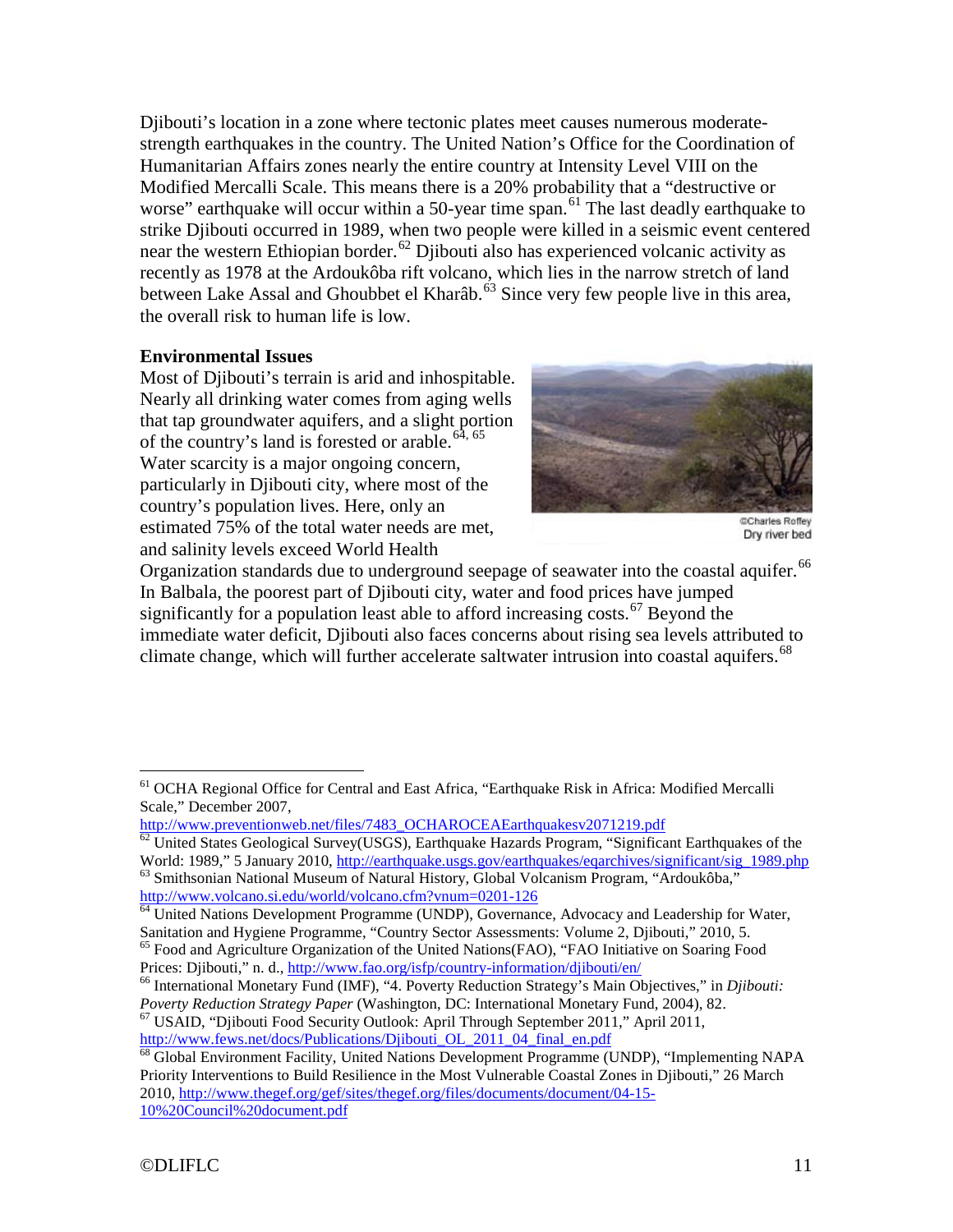# <span id="page-11-0"></span>**Chapter 1: Assessment**

1. Djibouti is one of the busiest ports on the Persian Gulf.

#### **False**

While Djibouti is indeed a busy port, it is not located on the Persian Gulf. It is located at the entrance to the Red Sea on one of the world's busiest shipping lanes, connecting the Mediterranean Sea with the Indian Ocean.

2. Djibouti's most mountainous region lies north of the Gulf of Tadjoura.

#### **True**

Situated in the region north of the Gulf of Tadjoura, the Mabla and Goda Mountains make up the central part of the country.

3. Most of Djibouti's limited coastal rainfall occurs in the fall and winter months.

#### **True**

Temperatures in Djibouti cool somewhat between October and April, the period when the nation's coastal region receives much of its limited rainfall.

4. Djibouti has no permanent rivers or streams.

#### **True**

As a result of Djibouti's hot, mostly dry climate, no permanent above-ground streams or rivers flow through the country.

5. Djibouti's only permanent body of water is Ghoubbet el Kharâb.

#### **False**

Djibouti's only permanent bodies of water are Lake Assal and Lake Abhé Bad. Ghoubbet el Kharâb is a shallow bay at the western end of the Gulf of Tadjoura.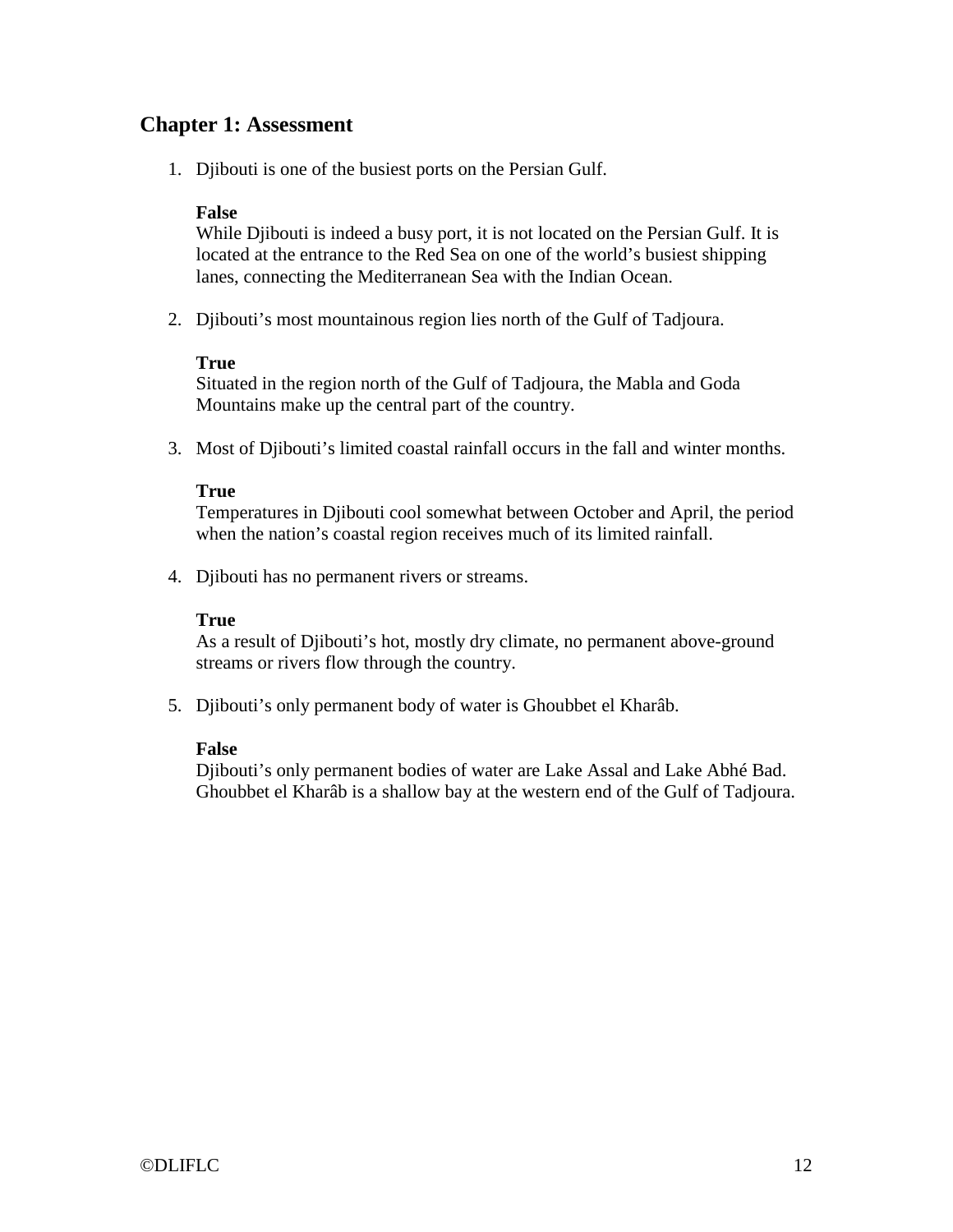# <span id="page-12-0"></span>**Chapter 2: History**

# <span id="page-12-1"></span>**Introduction**

Djibouti is a nation rooted in a 19th century colonial origin. Its borders encompass more than one indigenous ethnolinguistic group. The Afars and the Issa Somali clans long used the severe interior lands of this region for nomadic herding and carried out trade at small coastal ports for perfumes and spices from Egypt and eastern Asia.<sup>[69](#page-12-3)</sup> The sometimes tense relations between these two groups have been a recurring theme in the history of Djibouti since before the colonial era.<sup>70</sup>



Bab el Mandeb straight

Djibouti's strategic location on the narrow Bab el Mandeb straight linking the Red Sea with the Gulf of Aden has always been the region's most valuable asset. It eventually attracted European colonial powers to its few natural ports. Since 1977, when Djibouti became independent from France, the nation has mostly been able to establish itself as the most stable nation of the Horn of Africa, a region where a succession of civil wars, border conflicts, and ethnic secessionist movements have made this one of most fractious corners of the world.

# <span id="page-12-2"></span>**Pre-Colonial History**

Until the mid-19th century, historical references to the region now occupied by the Republic of Djibouti are relatively sparse. During the 12th through the mid-17th century, the Djibouti region was part of the Adal Muslim kingdom. $^{71}$  $^{71}$  $^{71}$ Beginning in the early 17th century, the Adal kingdom gradually weakened. Several small sultanates filled the power void, including the Sultanate of Tadjoura.<sup>[72](#page-12-6)</sup>



Courtesy of Wikipedia.org Adal Ruins

Modern-day Djibouti's coastal region was of limited maritime importance until the last century and a half. Much of the trade from Abyssinia (modern-day Ethiopia) flowed through the ports of Massawa (in modern-day Eritrea) and Zeila (in northwestern Somalia). Although coastal settlements existed at Tadjoura and Obock on the northern shore of the Gulf of Tadjoura, they were backwater ports in comparison to Massawa and

<span id="page-12-3"></span><sup>&</sup>lt;sup>69</sup> Bureau of African Affairs, U.S. Department of State, "Background Note: Djibouti," 9 March 2011,  $\frac{http://www.state.gov/r/pa/ei/bgn/5482.htm}{http://www.state.gov/r/pa/ei/bgn/5482.htm}$  [retrieved 31 May 2011]

<span id="page-12-4"></span> $\frac{1}{70}$  Robert Tholomier, "1. The TFAI's Peoples: A Difficult Fusion," in *Djibouti: Pawn of the Horn of Africa*<br>(Metuchen, NJ: Scarecrow Press, 1981), 1-2.

<span id="page-12-5"></span> $\frac{1}{11}$  Daoud A. Alwan and Hohanis Mibrathu, "Adal," in *Historical Dictionary of Djibouti* (Lanham, MD: Scarecrow Press, 2000), 5.

<span id="page-12-6"></span><sup>72</sup> Virginia Thompson and Richard Adloff, "Chapter 1: The Historical Background," in *Djibouti and the Horn of Africa* (Stanford, CA: Stanford University Press, 1968), 4.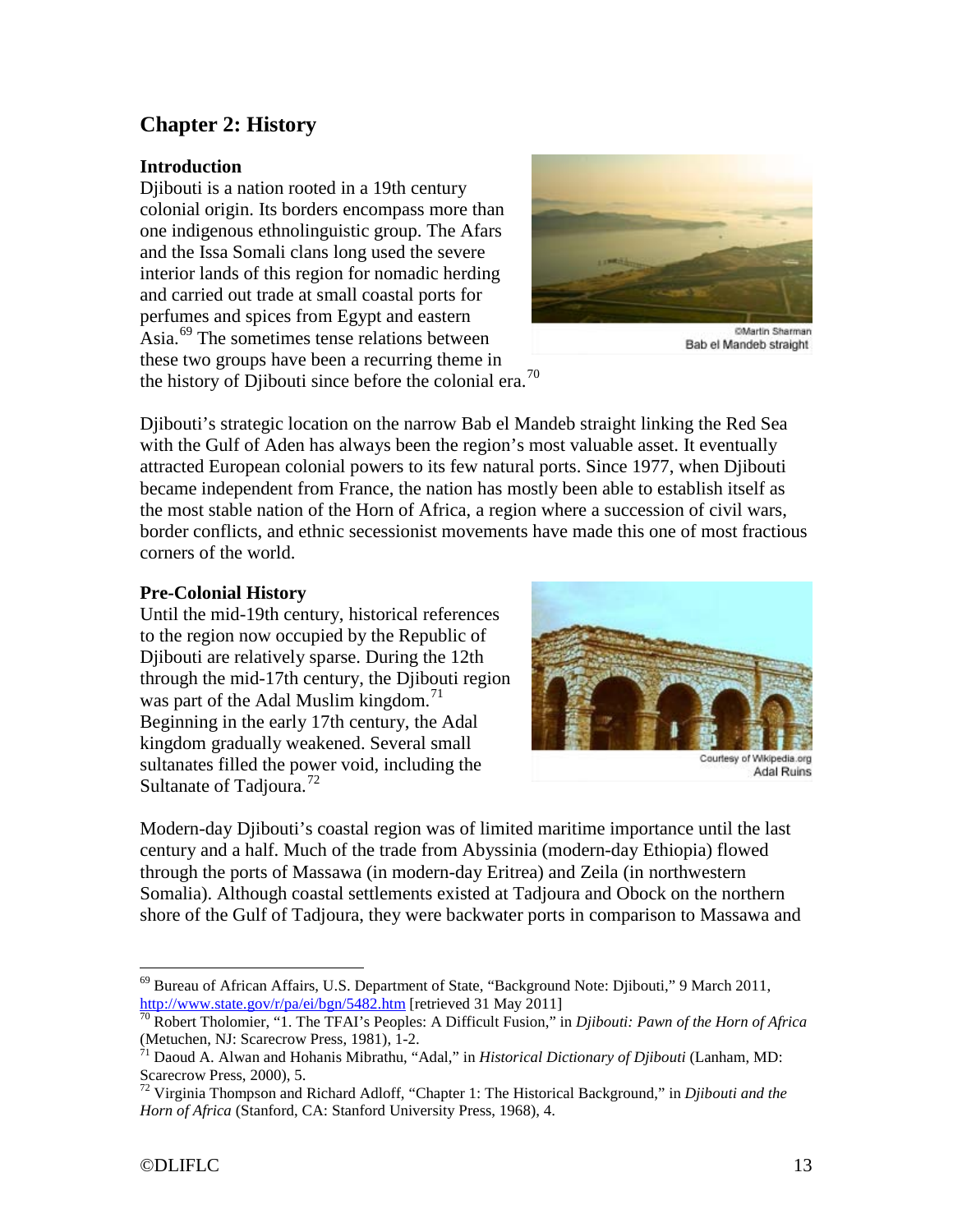Zeila.<sup>[73](#page-13-1)</sup> Of the two Djibouti port towns, Tadjoura was the busiest, handling caravan trade to and from the interior. Slaves were among the trade items bartered at the Tadjoura waterfront.

# <span id="page-13-0"></span>**Enter the French**

Although a few French scientific expeditions to Abyssinia during the late 1830s/early 1840s explored the Diiboutian coast and hinterland, French presence did not begin until 1855. During that year, Henri Lambert, the French Consul in Aden, visited Tadjoura. While in the region, Lambert established a relationship with Aboubaker Ibrahim Chehem, who at the time was the pasha (governor) of Zeila.<sup>74</sup>After Lambert



Suez Canal

helped secure Aboubaker's release from prison after the latter man was charged with embezzlement by a political rival, Aboubaker offered to cede to the French the coastal strip around Obock.<sup>[75](#page-13-3)</sup> Lambert's assassination in 1859, most likely plotted by Aboubaker's rival, put the French acquisition of Obock on hold for a few years. By 1862, however, the French had acquired by treaty territorial cession for all of the modern-day Djibouti coast stretching from southwest of Obock to the present-day northern coastal border with Eritrea.<sup>[76,](#page-13-4) [77](#page-13-5)</sup> The French raised their flag at Obock, but for nearly 20 years they otherwise ignored their new foothold on the Red Sea coast.<sup>[78](#page-13-6)</sup> Even the opening of the Suez Canal in 1869 did not provide sufficient motivation for the French to exploit the Obock port.

French colonial wars in Madagascar and Indochina during the 1880s finally spurred the development of Obock, which became a coaling station for French ships traveling along the East African coast. Beginning in 1884, Léonce Lagarde, the French commandant at Obock, negotiated a series of treaties of alliance and protection with local sultans in the region of modern-day Djibouti. One of these treaties was signed in 1885 by chiefs of a Somali subclan known as the Issas. This treaty established France's presence in the stretch of coastline that is now the site of Djibouti city.<sup>[79](#page-13-7)</sup>

<span id="page-13-3"></span><sup>75</sup> Daoud A. Alwan and Hohanis Mibrathu, "Aboubaker Ibrahim Chehem (1815–1885)," in *Historical Dictionary of Djibouti* (Lanham, MD: Scarecrow Press, 2000), 4.

<span id="page-13-4"></span><sup>76</sup> "French Somaliland," in *The Encyclopedia Americana: A Library of Universal Knowledge* 12 (New York: The Encyclopedia Americana Corporation, 1919), 79.

<span id="page-13-1"></span> <sup>73</sup> Louis Werner, "Djibouti: A Future in Arabic," *Saudi Aramco World* 52, no. 2 (March/April 2001),

<span id="page-13-2"></span><http://www.saudiaramcoworld.com/issue/200102/djibouti-a.future.in.arabic.htm><br>
<sup>74</sup> Daoud A. Alwan and Hohanis Mibrathu, "Aboubaker Ibrahim Chehem (1815–1885)," in *Historical Dictionary of Djibouti* (Lanham, MD: Scarecro

<span id="page-13-5"></span><sup>77</sup> Sir Edward Hertslet, *The Map of Africa By Treaty* 1 (London, UK: Her Majesty's Stationery Office,

<span id="page-13-6"></span><sup>&</sup>lt;sup>78</sup> Virginia Thompson and Richard Adloff, "Chapter 1One: The Historical Background," in *Djibouti and the Horn of Africa* (Stanford, CA: Stanford University Press, 1968), 6.<br><sup>79</sup> Virginia Thompson and Richard Adloff, "Chapter 1: The Historical Background," in *Djibouti and the* 

<span id="page-13-7"></span>*Horn of Africa* (Stanford, CA: Stanford University Press, 1968), 7.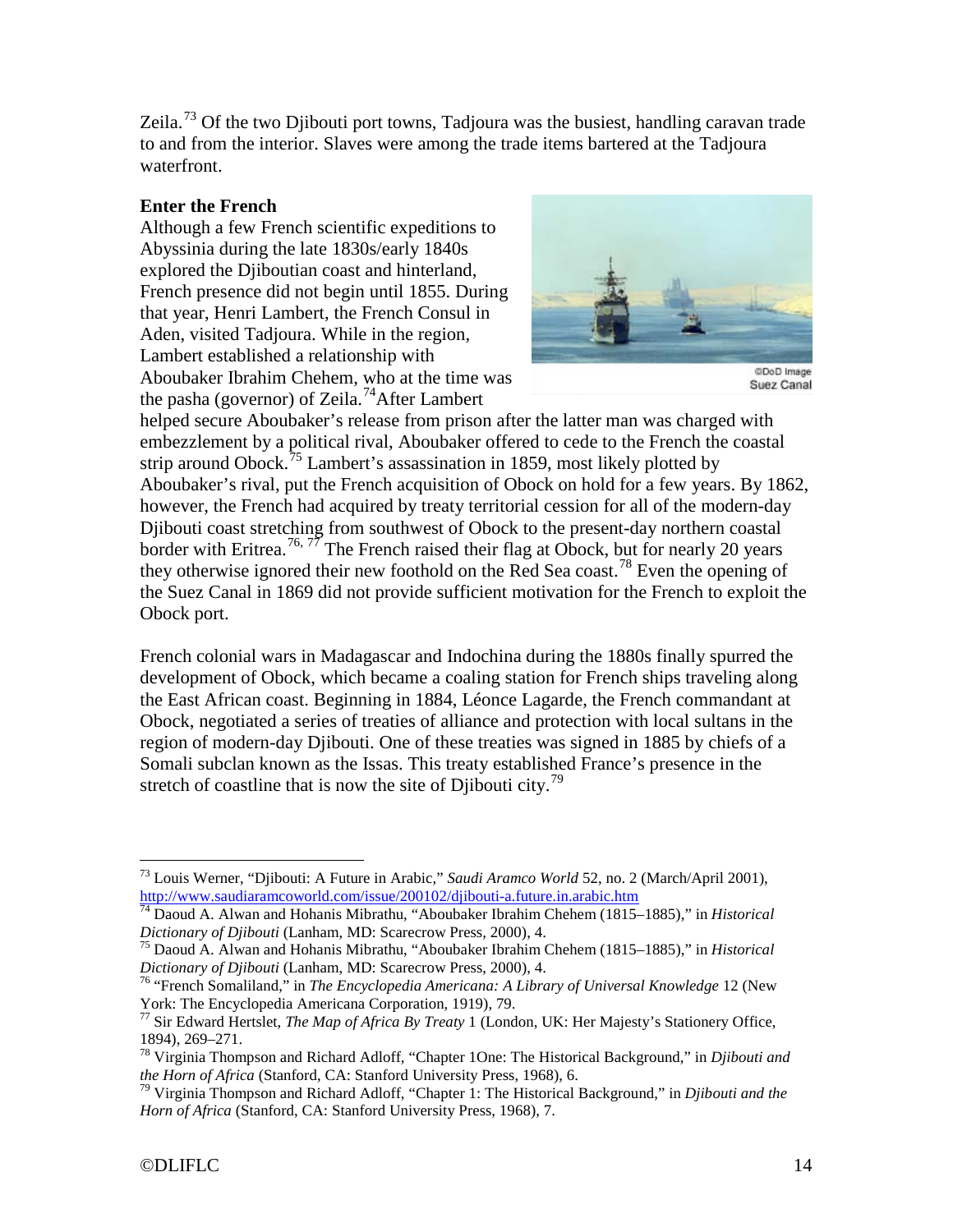#### <span id="page-14-0"></span>**French Somaliland**

With Obock as a functioning port—thanks to Lagarde securing funding from the French government—it became the administrative center of a French protectorate. Known as Obock and Dependencies, it included all of the recent cessions. Lagarde was named governor of the colony and served in that role until 1899. However, Obock was a poor port site because it was located too far from the trading caravan routes of the hinterland. Thus, in 1888 work



Pavilion of French Somaliland

began on a new port at an unoccupied site on the southern side of the Gulf of Tadjoura. Djibouti, as the new village/port was named, had a good supply of water and a much better natural harbor than Obock.<sup>[80](#page-14-1)</sup> The new town, supported by a large trade in both legal and illicit arms and ammunition, grew quickly.<sup>[81](#page-14-2)</sup> In 1896 Djibouti became the capital of the French Somaliland colony, which was a reconstitution of the Obock territory and the surrounding protectorates. $82$  The borders of the French Somaliland colony differed only slightly from those of the nation of Djibouti today.

As Djibouti grew, Lagarde took care to establish strong relations with Emperor Menelik II of Ethiopia. In 1897, the two men signed an agreement that defined the border between French Somaliland and Ethiopia. It also established Djibouti as Ethiopia's official port.<sup>[83](#page-14-4)</sup> In the same year, construction began on a railroad connecting the Ethiopian capital of Addis Ababa with the port of Djibouti. However, completing this rail line proved a formidable challenge. Among the problems faced were a daunting terrain that necessitated the building of several bridges and viaducts, resistance from Issa tribespeople along the rail route, and shaky financial backing.<sup>[84](#page-14-5)</sup> Nonetheless, the train began service in 1901. By late 1902 the line to Dire Dawa was completed, creating a boom town in the newly built Ethiopian city. A 1906 bankruptcy by the company constructing the railroad led to a long delay in completing the Addis Ababa segment, which finally opened in  $1917$ <sup>[85](#page-14-6)</sup>

<span id="page-14-1"></span><sup>&</sup>lt;sup>80</sup> Richard Pankhurst, "The Franco-Ethiopian Railway and Its History," Tezeta.net, n.d., http://tezeta.net/37/the-franco-ethiopian-railway-and-its-history

<span id="page-14-2"></span><sup>&</sup>lt;sup>81</sup> Virginia Thompson and Richard Adloff, "Chapter 1: The Historical Background," in *Djibouti and the Horn of Africa* (Stanford, CA: Stanford University Press, 1968), 9.

<span id="page-14-3"></span><sup>&</sup>lt;sup>82</sup> Virginia Thompson and Richard Adloff, "Chapter 1: The Historical Background," in *Djibouti and the Horn of Africa* (Stanford, CA: Stanford University Press, 1968), 8.

<span id="page-14-4"></span><sup>&</sup>lt;sup>83</sup> Virginia Thompson and Richard Adloff, "Chapter 1: The Historical Background," in *Djibouti and the Horn of Africa* (Stanford, CA: Stanford University Press, 1968), 7.

<span id="page-14-5"></span><sup>&</sup>lt;sup>84</sup> Richard Pankhurst, "The Franco-Ethiopian Railway and Its History," Tezeta.net, n.d., <http://tezeta.net/37/the-franco-ethiopian-railway-and-its-history><br><sup>85</sup> Richard Pankhurst, "The Franco-Ethiopian Railway and Its History," Tezeta.net, n.d.,

<span id="page-14-6"></span><http://tezeta.net/37/the-franco-ethiopian-railway-and-its-history>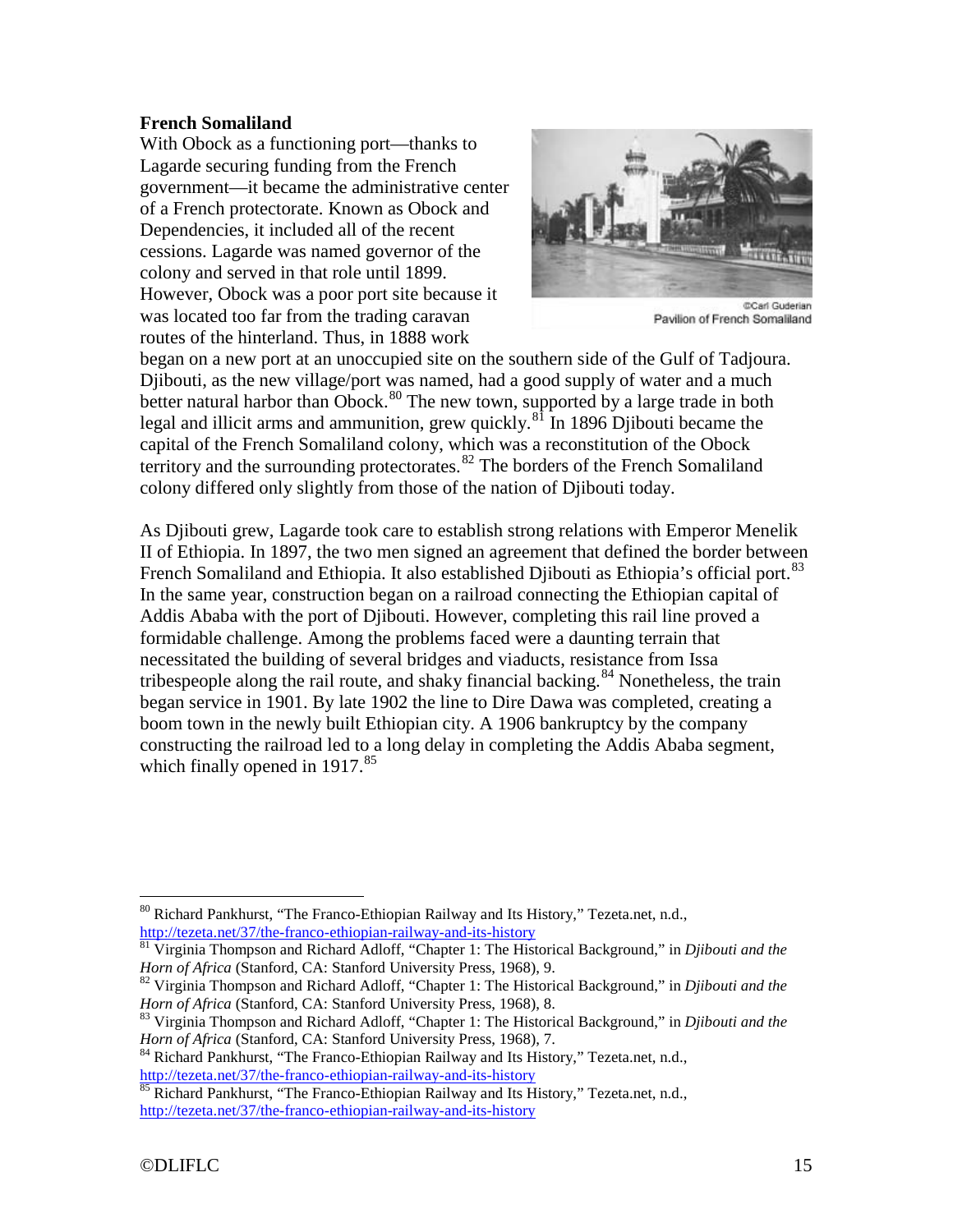#### <span id="page-15-0"></span>**Internal and External Concerns**

Although most of France's attention was devoted to the coastal port of Djibouti and the new railroad, feuding between Afar and Issa tribespeople of the interior eventually led to the creation of a French administrative post. Established at Dikhil, it was the center of a district that marked the transition between the pasturelands of the Afars and Issas.<sup>[86](#page-15-2)</sup> In 1935, Albert Bernard, the administrator for the post, and several of his Somali (Issa) troops were massacred



Locomotive, Dire Dawa

while pursuing Afar warriors who had rustled cattle from Issa nomads.<sup>[87](#page-15-3)</sup> This act of violence between the Afars and Issas occurred against the backdrop of an Italian invasion of Ethiopia, which would have a strong ripple effect in French Somaliland.

For a year and a half after the Italian takeover of Ethiopia, business boomed in French Somaliland as the Italians used the Djibouti railway to bring in supplies to their new colony. Eventually, however, the Italians began using their upgraded port facility at Assab (in modern-day Eritrea) as the primary trade link to the Red Sea.<sup>[88](#page-15-4)</sup> From that point on, Franco-Italian relations worsened between their respective East African colonies. In 1938, the Italian government increased its demands that France cede Somaliland to Italy. As a result, a large contingent of French troops (mostly of Senegalese origin) were sent to the French Somaliland/Ethiopia frontier.<sup>[89](#page-15-5), [90](#page-15-6)</sup> Surrounded by Italian-controlled colonial lands on three sides, French Somaliland seemed destined to become a pawn in the showdown between Italy and France.

#### <span id="page-15-1"></span>**World War II**

Italy declared war on France and Great Britain on 10 June 1940 when the French government was already fleeing the German advance. Fifteen days later, the French Vichy government, under the leadership of the collaborationist Marshall Philippe Pétain, signed an armistice with Italy. Among the terms of the armistice was a declaration that French Somaliland be demilitarized.<sup>[91](#page-15-7)</sup> It also stipulated that Italy have



©Greg Bishop East Africa Campaign

<span id="page-15-2"></span> 86 Daoud A. Alwan and Hohanis Mibrathu, "Dikhil," in *Historical Dictionary of Djibouti* (Lanham, MD: Scarecrow Press, 2000), 36–37.

<span id="page-15-3"></span><sup>87</sup> Daoud A. Alwan and Hohanis Mibrathu, "Albert Bernard," in *Historical Dictionary of Djibouti* (Lanham, MD: Scarecrow Press, 2000), 23.

<span id="page-15-4"></span><sup>88</sup> Virginia Thompson and Richard Adloff, "Chapter 1: The Historical Background," in *Djibouti and the Horn of Africa* (Stanford, CA: Stanford University Press, 1968), 12.

<span id="page-15-5"></span><sup>89</sup> Virginia Thompson and Richard Adloff, "Chapter 1: The Historical Background," in *Djibouti and the Horn of Africa* (Stanford, CA: Stanford University Press, 1968), 14.

<span id="page-15-6"></span><sup>90</sup> Daoud A. Alwan and Hohanis Mibrathu, "Chronology," in *Historical Dictionary of Djibouti* (Lanham, MD: Scarecrow Press, 2000), xxi.

<span id="page-15-7"></span><sup>&</sup>lt;sup>91</sup> Vichy French authorities were later able to convince their Italian allies that total demilitarization was unwise. At the time of French surrender of French Somaliland to Free French forces in late 1942, there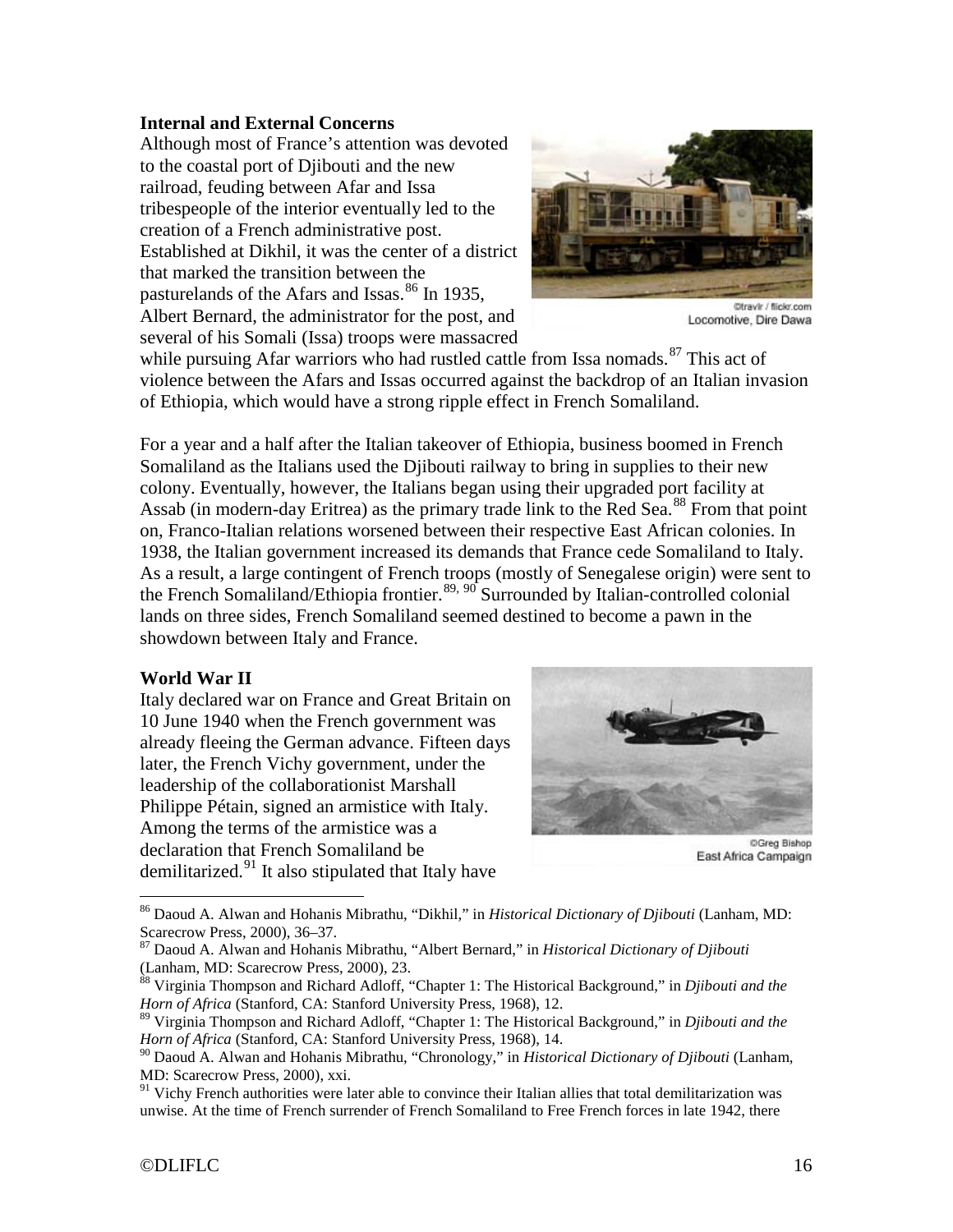full access to use the port of Djibouti and the Djibouti-Addis Ababa railroad.<sup>[92](#page-16-1)</sup> British Somaliland, lying to the southeast of French Somaliland, was overrun by the Italian forces in August 1940. It was then absorbed into the growing colony known as Italian East Africa.<sup>[93](#page-16-2)</sup>

The British, operating from their port at Aden on the opposite side of the Red Sea, quickly retaliated with a naval blockade against the port of Djibouti. The French governor of Somaliland, Pierre Nouailhetas, responded with a brutal crackdown against anyone in French Somaliland suspected of having anti-Vichy sentiments. When the British-led East African campaign against the Italians liberated most of Ethiopia, Eritrea, and British Somalia by mid-1[94](#page-16-3)1, Allied forces surrounded the colony on all sides.<sup>94</sup> Nouailhetas refused to negotiate with the British. The British, for many reasons, decided not to invade, but rather to tighten the blockade on French Somaliland. By the end of 1941, residents of Djibouti battled starvation.<sup>[95](#page-16-4)</sup> The blockade loosened somewhat in early 1942, as some of the British ships blocking the harbor were pulled out and sent to the battle areas in the Pacific and Indian oceans.<sup>[96](#page-16-5)</sup> Not until late 1942—and only after the British agreed to respect French claims to the colony—did the Vichy officials in Djibouti agree to surrender to Free French authorities.<sup>[97](#page-16-6)</sup>

# <span id="page-16-0"></span>**Post-War Somaliland**

Following the war, French Somaliland remained an Overseas Territory of France but gradually gained more autonomy in local affairs.<sup>[98](#page-16-7)</sup> In 1946 a Council of Representatives, of which half the members were natives to the colony, was created. Initially, 6 of the 10 non-European members were elected, two each from Somaliland's three major ethnic groups (Somalis, Afars, and Arabs).  $99$ Many of the Somalis within French Somaliland



**Charles Roffey** Somaliland

were members of one of two groups: the majority Issas and the Gadaboursis. In 1949,

 $\overline{a}$ were roughly 8,000 troops in Djibouti. See Virginia Thompson and Richard Adloff, "Chapter 1: The Historical Background," in *Djibouti and the Horn of Africa* (Stanford, CA: Stanford University Press, 1968), 20.

<span id="page-16-1"></span><sup>92</sup> "The Franco-Italian Armistice," *Bulletin of International News* 17, 13 July 1940, <http://www.jstor.org/pss/25642819>

<span id="page-16-3"></span> $94$  BBC History, "Fact File: East African Campaign," June 2003 & September 2005, <http://www.bbc.co.uk/ww2peopleswar/timeline/factfiles/nonflash/a1057547.shtml>

<span id="page-16-4"></span><sup>95</sup> Time Magazine, "World War, Southern Theater: Story of a Siege," 6 October 1941, <http://www.time.com/time/magazine/article/0,9171,790256,00.html>

<span id="page-16-2"></span><sup>93</sup> Virginia Thompson and Richard Adloff, "Chapter 1: The Historical Background," in *Djibouti and the Horn of Africa* (Stanford, CA: Stanford University Press, 1968), 17.

<span id="page-16-5"></span><sup>&</sup>lt;sup>96</sup> Virginia Thompson and Richard Adloff, "Chapter 1: The Historical Background," in *Djibouti and the Horn of Africa* (Stanford, CA: Stanford University Press, 1968), 20.

<span id="page-16-6"></span><sup>&</sup>lt;sup>97</sup> Virginia Thompson and Richard Adloff, "Chapter 1: The Historical Background," in *Djibouti and the Horn of Africa* (Stanford, CA: Stanford University Press, 1968), 21.

<span id="page-16-7"></span><sup>98</sup> Robert Tholomier, "Introduction," in *Djibouti: Pawn of the Horn of Africa* (Metuchen, NJ: Scarecrow Press, 1981), ix.

<span id="page-16-8"></span><sup>99</sup> Virginia Thompson and Richard Adloff, "Chapter 3: The Government Structure," in *Djibouti and the Horn of Africa* (Stanford, CA: Stanford University Press, 1968), 38–40.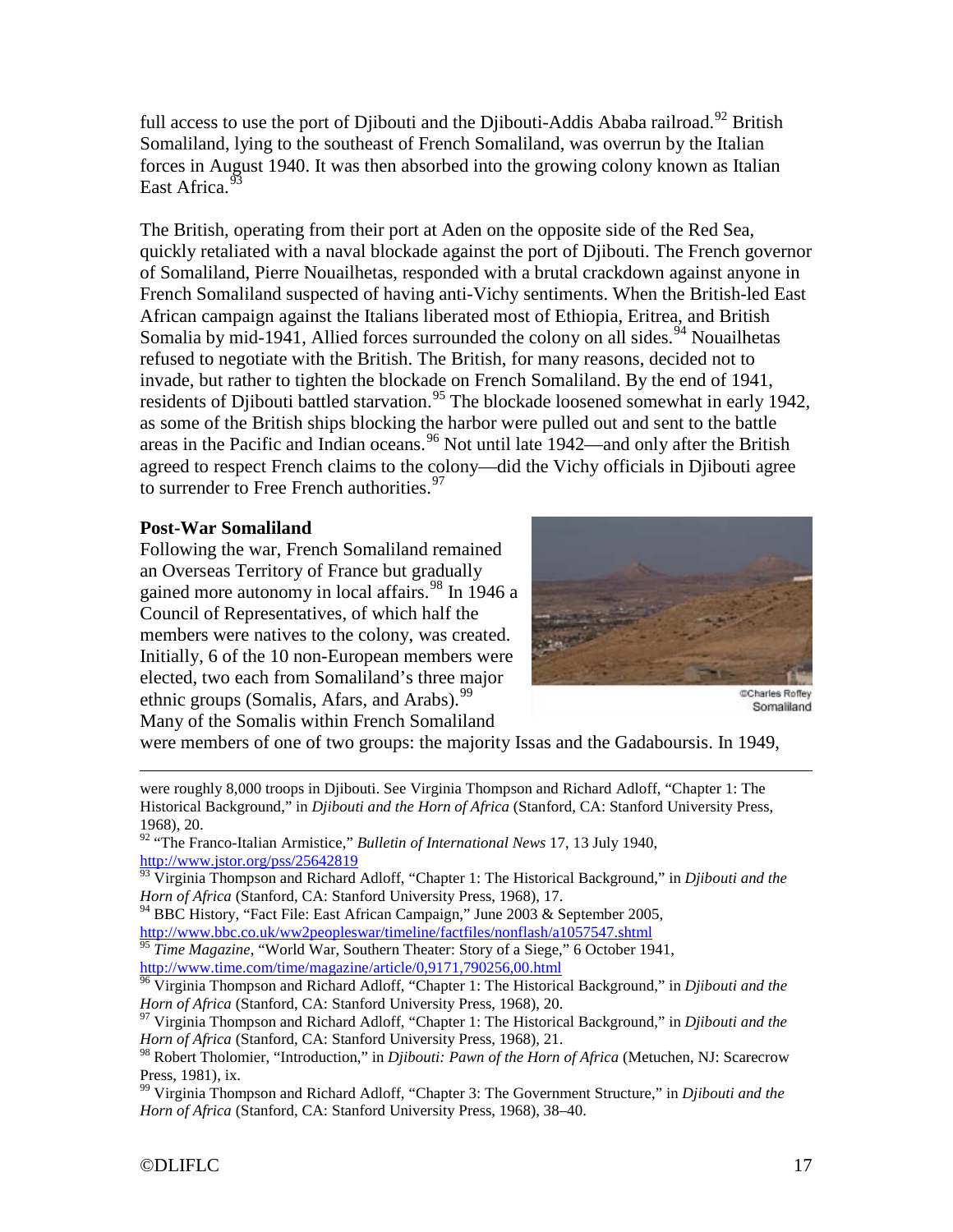after a Gadaboursi was elected to the French Council of the Republic, violence broke out between the two Somali clans, resulting in 38 deaths.<sup>[100](#page-17-1)</sup> This was not the last time that violence, fueled by ethnic- and clan-delineated political and economic rivalries, plagued Djibouti.<sup>[101](#page-17-2)</sup>

The French National Assembly of the *loi-cadre* passed an overseas territory reform act in 1956. This act increased the region's autonomy. In Somaliland, the new law led to the formation of a Territorial Assembly in 1957, ushering in a new era of local politics.<sup>[102](#page-17-3), [103](#page-17-4)</sup> Another change was the establishment of a Governmental Council that shared executive power with the French-appointed governor. It was headed by the Assembly-elected vice-president, the highest-ranking native official.<sup>[104](#page-17-5)</sup>

The two most influential political figures to emerge during this period were Hassan Gouled Aptidon and Mahamoud Harbi Farah, rivals from the two major Issa clans in Diibouti.<sup>[105](#page-17-6)</sup> In 1958, the two men stood on opposite sides of a vote on the new French constitution. Harbi, then Vice President of the Government Council, pushed for a "no" vote, which would have made French Somaliland an independent state. Harbi's ultimate goal was to merge the French territory into a "Greater Somalia," encompassing all the regions of the Horn of Africa in which Somalis were the dominant ethnic group.<sup>[106](#page-17-7)</sup> Gouled campaigned for a "yes" vote and won a major political victory when French Somaliland voters overwhelmingly supported the new constitution. Harbi left French Somaliland shortly after the referendum vote and spent the next two years in voluntary exile. He continued to promote the pan-Somalism cause until September 1960, when he died in an airplane crash.<sup>[107](#page-17-8)</sup>

#### <span id="page-17-0"></span>**Road to Independence**

In March 1967, another referendum on independence was held in French Somaliland. The voting took place less than 9 months after French President Charles de Gaulle's visit to Djibouti was met by widespread street demonstrations for



@OliBac / flickr.com

<span id="page-17-1"></span> <sup>100</sup> Virginia Thompson and Richard Adloff, "Chapter 4: The Political Scene," in *Djibouti and the Horn of Africa* (Stanford, CA: Stanford University Press, 1968), 62–63.<br><sup>101</sup> Peter J. Schraeder, "Ethnic Politics in Djibouti: From 'Eye of the Hurricane' to 'Boiling Cauldron',"

<span id="page-17-2"></span>*African Affairs* 92, no. 367, 203–221,<http://www.jstor.org/stable/723496?seq=12><br><sup>102</sup> Daoud A. Alwan and Hohanis Mibrathu, "Loi Cadre," in *Historical Dictionary of Djibouti* (Lanham,

<span id="page-17-3"></span>MD: Scarecrow Press, 2000), 72.

<span id="page-17-4"></span><sup>&</sup>lt;sup>103</sup> Virginia Thompson and Richard Adloff, "Chapter 4: The Political Scene," in *Djibouti and the Horn of Africa* (Stanford, CA: Stanford University Press, 1968), 66.

<span id="page-17-5"></span><sup>&</sup>lt;sup>104</sup> Virginia Thompson and Richard Adloff, "Chapter 4: The Government Structure," in *Djibouti and the Horn of Africa* (Stanford, CA: Stanford University Press, 1968), 44.

<span id="page-17-6"></span><sup>&</sup>lt;sup>105</sup> Virginia Thompson and Richard Adloff, "Chapter 4: The Political Scene," in *Djibouti and the Horn of Africa* (Stanford, CA: Stanford University Press, 1968), 66.

<span id="page-17-7"></span><sup>&</sup>lt;sup>106</sup> Virginia Thompson and Richard Adloff, "Chapter 4: The Political Scene," in *Djibouti and the Horn of Africa* (Stanford, CA: Stanford University Press, 1968), 69–71.<br><sup>107</sup> Virginia Thompson and Richard Adloff, "Chapter 4: The Political Scene," in *Djibouti and the Horn of* 

<span id="page-17-8"></span>*Africa* (Stanford, CA: Stanford University Press, 1968), 69–71.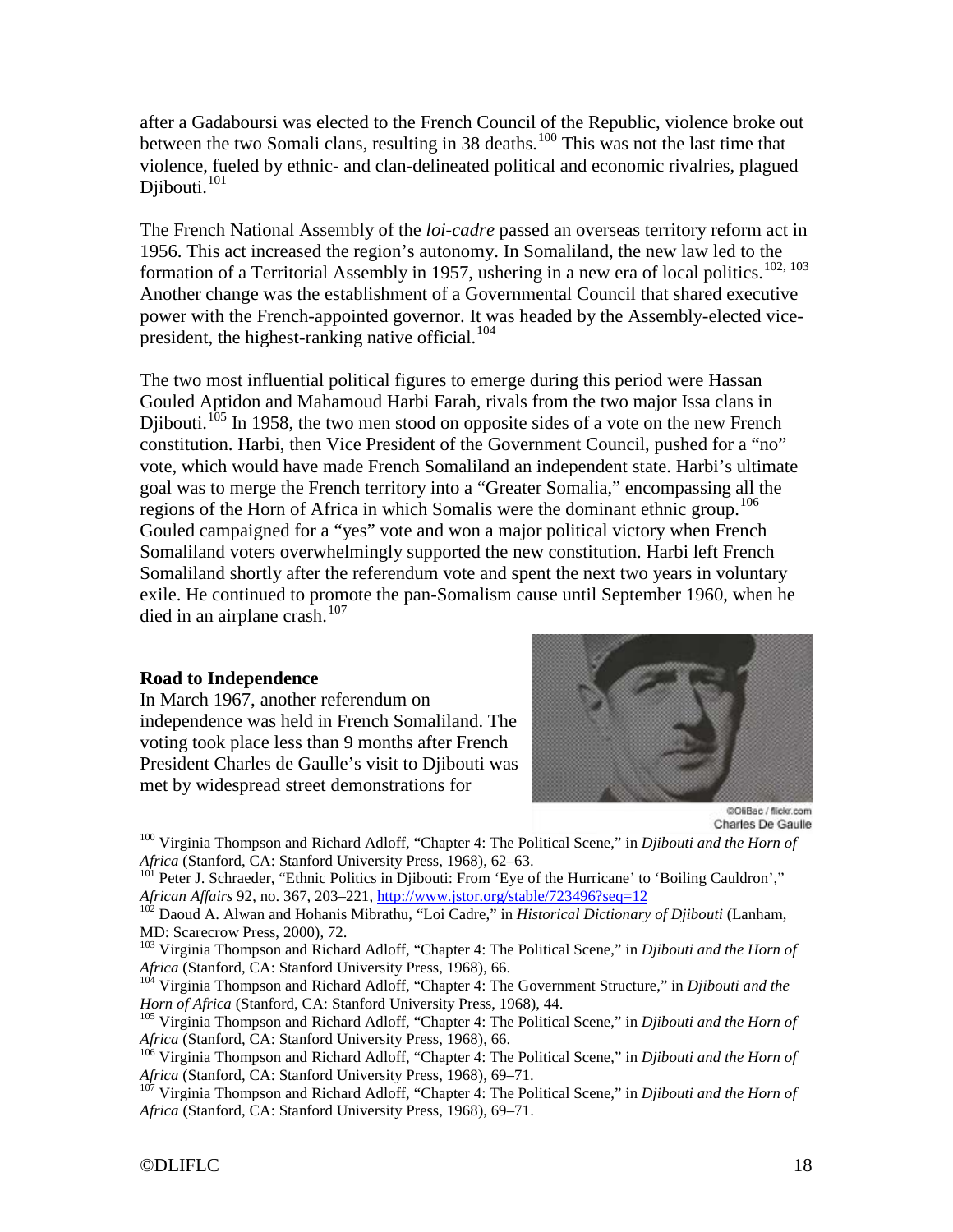independence. The vote went against independence by a margin of roughly 60–40. The vote closely followed ethnic lines; most Issa-Somalis voted for independence and Afars and Arabs voted against.<sup>[108](#page-18-1), [109](#page-18-2)</sup> A few months later, a new statute was passed by the French Parliament and the Territorial Assembly granted the Territoire Français des Afars et des Issas (French Somaliland's new name) autonomy in many of its internal affairs.

Ethnic tensions between the Issas and Afars flared into violence on several occasions in 1967 and early 1968, sometimes targeting leading local politicians. For instance, Ali Aref Bourhan, an Afar political leader who led the Governmental Council for most of the period between 1960 and 1977, escaped an assassination attempt in May  $1968$ <sup>[110](#page-18-3)</sup> Several other attempts on Ali Aref's life occurred in late 1975 as political violence once again escalated during a period of heightened demands for complete independence from France.<sup>[111](#page-18-4)</sup>

A new citizenship law was created in 1976. The law was judged more beneficial for the Issa-Somali population because revised citizenship restrictions allowed more of them to be recognized as French citizens (and thus potential voters).<sup>[112](#page-18-5)</sup> The new citizens quickly had a chance to exercise their new voting rights in May of the following year, when yet another referendum on independence was held. Most of the resistance to independence had evaporated in the decade since the last vote and the referendum passed easily.<sup>[113](#page-18-6)</sup> On 27 June 1977, Djibouti became an independent state.

#### <span id="page-18-0"></span>**The Hassan Gouled Era**

<span id="page-18-8"></span>Hassan Gouled was elected the first president of Djibouti, the nation's new name. Nearly 20 years after he first became one of Djibouti's early political leaders, Gouled faced a large list of challenges during the country's first years. Foremost among these was the war in the adjoining Somali-inhabited Ogaden region of Ethiopia. Here, the Ethiopian army was fighting a pro-Somalia separatist group. Djibouti soon became a sanctuary for 30,000 Somali refugees fleeing the fighting in Ogaden. One of the nation's economic lifelines—the Addis Ababa-Djibouti railroad—was sabotaged by the Somali rebels and remained inoperative for a year.<sup>[114,](#page-18-7) [115](#page-18-8)</sup> Terrorist attacks by Afar militant



Courtesy of Wikipedia.org

<span id="page-18-1"></span> <sup>108</sup> Virginia Thompson and Richard Adloff, "Chapter 4: The Political Scene," in *Djibouti and the Horn of Africa* (Stanford, CA: Stanford University Press, 1968), 96.

<span id="page-18-2"></span><sup>&</sup>lt;sup>109</sup> Robert Tholomier, "Chapter 1: The TFAI's Peoples: A Difficult Fusion," in *Djibouti: Pawn of the Horn of Africa* (Metuchen, NJ: Scarecrow Press, 1981), 5.<br><sup>110</sup> Robert Tholomier, "Chapter 1: The TFAI's Peoples: A Difficult Fusion," in *Djibouti: Pawn of the Horn* 

<span id="page-18-4"></span><span id="page-18-3"></span>*of Africa* (Metuchen, NJ: Scarecrow Press, 1981), 6–7.<br><sup>111</sup> Robert Tholomier, "Chapter 2: The Governmental Process," in *Djibouti: Pawn of the Horn of Africa*<br>(Metuchen, NJ: Scarecrow Press, 1981), 18–19.

<span id="page-18-5"></span><sup>&</sup>lt;sup>112</sup> Robert Tholomier, "Chapter 2: The Internal Policy of the Territory," in *Djibouti: Pawn of the Horn of Africa* (Metuchen, NJ: Scarecrow Press, 1981), 38–39.

<span id="page-18-6"></span><sup>&</sup>lt;sup>113</sup> Robert Tholomier, "Chapter 4: Viewpoints on Independence," in *Djibouti: Pawn of the Horn of Africa* (Metuchen, NJ: Scarecrow Press, 1981), 73–74.

<span id="page-18-7"></span><sup>&</sup>lt;sup>114</sup> Robert Tholomier, "Chapter 8: Postscript (1977–1980)," in *Djibouti: Pawn of the Horn of Africa* (Metuchen, NJ: Scarecrow Press, 1981), 131–134.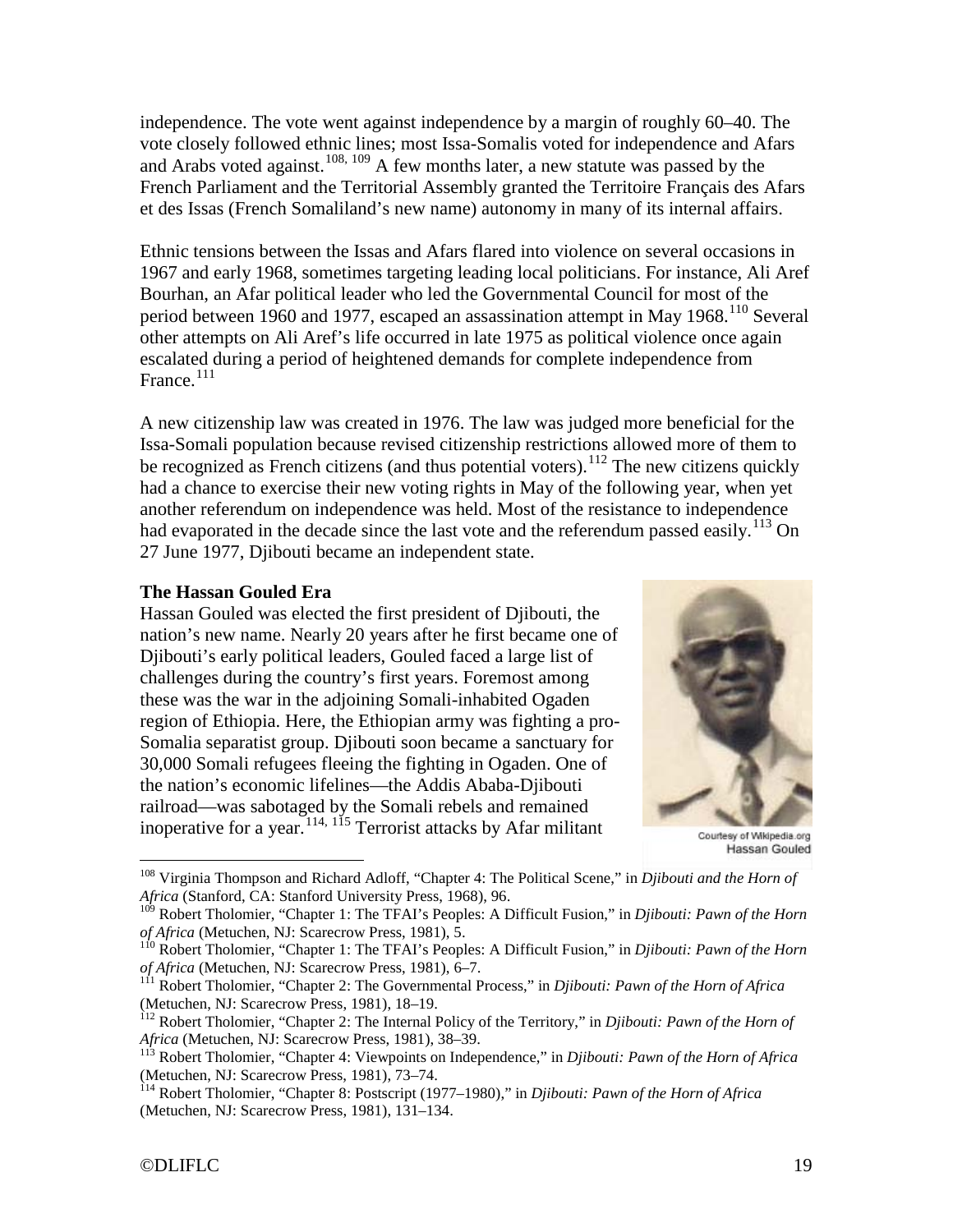groups operating out of Ethiopia also plagued Djibouti during its early years.<sup>[116](#page-19-1)</sup> Despite the significant ethnic strains between the Issas, who dominated the nation's capital, and the Afars of the northern and western hinterlands, Gouled kept the country together for more than a decade. The relative peace in the volatile Horn of Africa was considered an accomplishment.<sup>[117](#page-19-2)</sup>

In 1979, Gouled formed the *Rassemblement Populaire pour le Progrès* (RPP), a political party that became the conduit for government patronage.<sup>[118](#page-19-3), [119](#page-19-4)</sup> Between 1981 and 1992 the RPP was Djibouti's sole legal political party.<sup>[120](#page-19-5)</sup> Gouled, an Issa, carefully selected ministers so as to maintain ethnic balance between the Afars and Issas.<sup>[121](#page-19-6)</sup> All of Gouled's Prime Ministers, including Barkat Groud Hamadou who served from 1978–2001, were Afars.<sup>[122](#page-19-7)</sup>

# <span id="page-19-0"></span>**The Djibouti Civil War**

Although not in an overwhelmingly blatant manner, Issas, nonetheless, continued to dominate the nation's civil service, military, and RPP.<sup>[123](#page-19-8)</sup> Accordingly, tensions once again began to mount between the Issas and Afar tribespeople, culminating in an Afar attack on military barracks in Tadjourah in January 1991. The attack led to the arrest of the former President of the Governmental Council, Ali Aref Bourhan. He was later sentenced to 10 years in prison.<sup>[124](#page-19-9)</sup>

In November 1991, roughly 3,000 Afar fighters representing the *Front pour le Resauration de l'Unité et la Démocratie* (FRUD) launched an offensive that resulted in

[http://www.nationsencyclopedia.com/economies/Africa/Djibouti-POLITICS-GOVERNMENT-AND-](http://www.nationsencyclopedia.com/economies/Africa/Djibouti-POLITICS-GOVERNMENT-AND-TAXATION.html)[TAXATION.html](http://www.nationsencyclopedia.com/economies/Africa/Djibouti-POLITICS-GOVERNMENT-AND-TAXATION.html)

[+Washington+Post+Staff+Writer&pub=The+Washington+Post&edition=&startpage=B.6&desc=Hassan+](http://pqasb.pqarchiver.com/washingtonpost/access/1170668111.html?FMT=ABS&FMTS=ABS:FT&date=Nov+30%2C+2006&author=Adam+Bernstein+-+Washington+Post+Staff+Writer&pub=The+Washington+Post&edition=&startpage=B.6&desc=Hassan+Gouled+Aptidon%2C+First+President+Of+Djibouti)<br>Gouled+Aptidon%2C+First+President+Of+Djibouti

<span id="page-19-3"></span> $\frac{1}{18}$  Encyclopedia of the Nations, "Djibouti – Politics, Government, and Taxation," n.d., [http://www.nationsencyclopedia.com/economies/Africa/Djibouti-POLITICS-GOVERNMENT-AND-](http://www.nationsencyclopedia.com/economies/Africa/Djibouti-POLITICS-GOVERNMENT-AND-TAXATION.html)[TAXATION.html](http://www.nationsencyclopedia.com/economies/Africa/Djibouti-POLITICS-GOVERNMENT-AND-TAXATION.html)

<span id="page-19-5"></span> $120$  Minorities at Risk Project, "Chronology for Afars in Djibouti," Refworld, 2004, <http://www.unhcr.org/refworld/topic,463af2212,469f2d5a2,469f3882c,0.html>

<sup>&</sup>lt;sup>115</sup> Encyclopedia of the Nations, "Djibouti – Politics, Government, and Taxation," n.d.,

<span id="page-19-1"></span><sup>116</sup> Robert Tholomier, "Chapter 8: Postscript (1977–1980)," in *Djibouti: Pawn of the Horn of Africa*<br>(Metuchen, NJ: Scarecrow Press, 1981), 133–135.

<span id="page-19-2"></span><sup>&</sup>lt;sup>117</sup> Adam Bernstein, "Hassan Gouled Aptidon, First President of Djibouti," *Washington Post*, 30 November 2006,

[http://pqasb.pqarchiver.com/washingtonpost/access/1170668111.html?FMT=ABS&FMTS=ABS:FT&date](http://pqasb.pqarchiver.com/washingtonpost/access/1170668111.html?FMT=ABS&FMTS=ABS:FT&date=Nov+30%2C+2006&author=Adam+Bernstein+-+Washington+Post+Staff+Writer&pub=The+Washington+Post&edition=&startpage=B.6&desc=Hassan+Gouled+Aptidon%2C+First+President+Of+Djibouti) [=Nov+30%2C+2006&author=Adam+Bernstein+-](http://pqasb.pqarchiver.com/washingtonpost/access/1170668111.html?FMT=ABS&FMTS=ABS:FT&date=Nov+30%2C+2006&author=Adam+Bernstein+-+Washington+Post+Staff+Writer&pub=The+Washington+Post&edition=&startpage=B.6&desc=Hassan+Gouled+Aptidon%2C+First+President+Of+Djibouti)

<span id="page-19-4"></span><sup>119</sup> Robert Tholomier, "Chapter 8: Postscript (1977–1980)," in *Djibouti: Pawn of the Horn of Africa* (Metuchen, NJ: Scarecrow Press, 1981), 137.

<sup>&</sup>lt;sup>121</sup> Peter J. Schraeder, "Ethnic Politics in Djibouti: From 'Eye of the Hurricane' to 'Boiling Cauldron',"

<span id="page-19-7"></span><span id="page-19-6"></span>*African Affairs* 92, no. 367, 203–221, *http://www.jstor.org/stable/723496?seq=12*<br><sup>122</sup> Peter J. Schraeder, "Ethnic Politics in Djibouti: From 'Eye of the Hurricane' to 'Boiling Cauldron',"<br>*African Affairs* 92, no. 367,

<span id="page-19-8"></span><sup>&</sup>lt;sup>123</sup> *Encyclopædia Britannica Online*, "Djibouti: History: Independence and the Gouled Presidency (1977–1999): Balancing Ethnic Tensions," 2011, http://www.britannica.com/EBchecked/topic/166928/Djibouti

<span id="page-19-9"></span><sup>&</sup>lt;sup>124</sup> Amnesty International, "Document – Djibouti: Prisoners of Conscience – Unfair Trial by Security Tribunal," n.d., [http://195.234.175.160/en/library/asset/AFR23/004/1992/en/89209df8-ed9c-11dd-9ad7-](http://195.234.175.160/en/library/asset/AFR23/004/1992/en/89209df8-ed9c-11dd-9ad7-350fb2522bdb/afr230041992en.html) [350fb2522bdb/afr230041992en.html](http://195.234.175.160/en/library/asset/AFR23/004/1992/en/89209df8-ed9c-11dd-9ad7-350fb2522bdb/afr230041992en.html)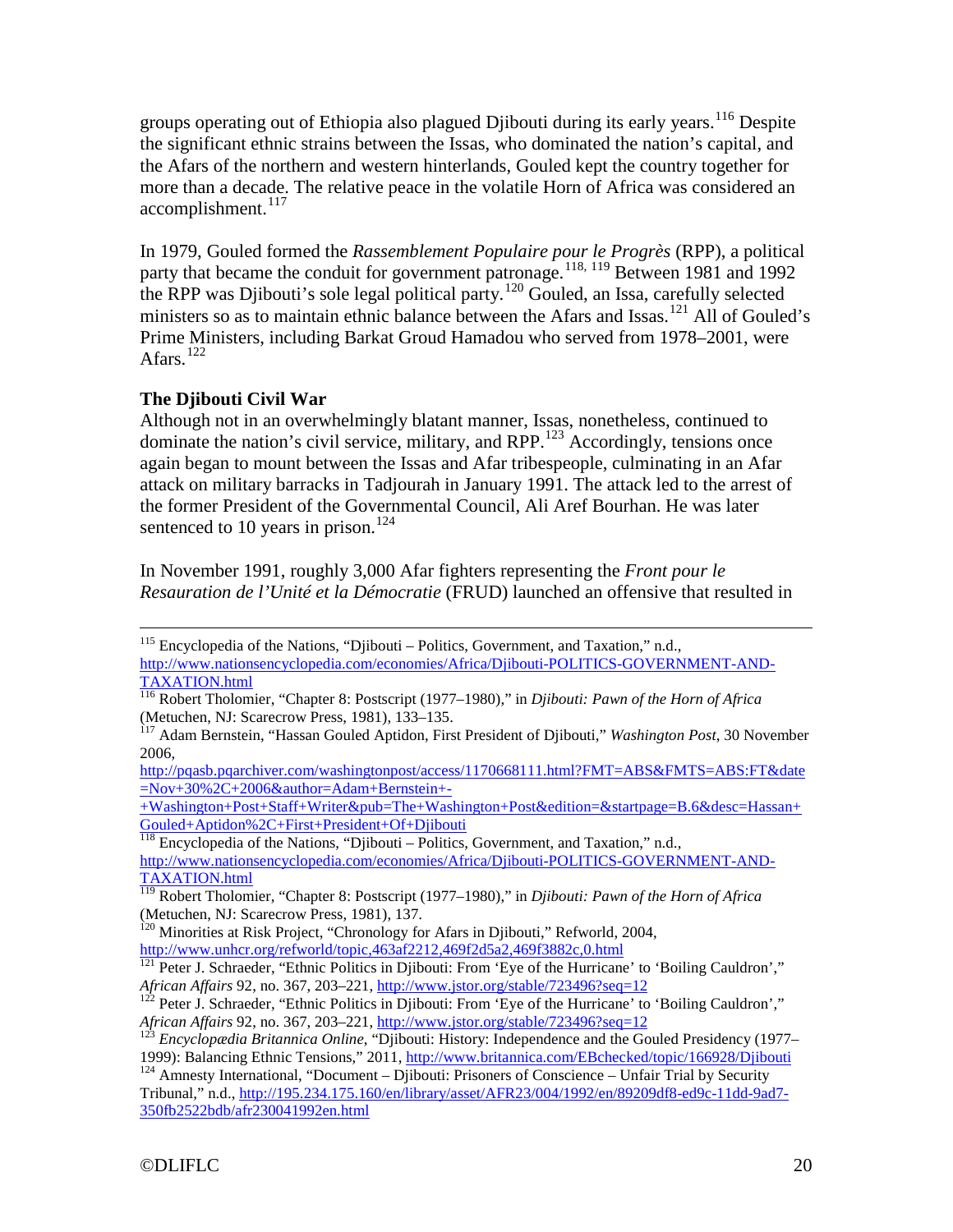the capture of most of northern Djibouti. (Only at the towns of Tadjoura and Obock were government forces able to hold out.)<sup>[125](#page-20-1)</sup> A massacre of 30 Afars in the Arhiba district of Djibouti in December 1991 drew attention from international nongovernmental organizations and caused a shift in the Gouled administration's civil war policy. Shortly after the massacre, Gouled signaled his willingness to enter negotiations with FRUD about a multiparty political system in Djibouti. After FRUD called a ceasefire in February 1992, the government lifted its northern economic blockades and quickly submitted a draft constitution calling for a multiparty political system of no more than four parties.<sup>[126](#page-20-2)</sup> The new constitution, Djibouti's first, was approved by an overwhelming majority in September 1992. Three months later Djibouti had its first multiparty elections. The RPP won all the legislative seats, taking over 70% of the total vote.<sup>[127](#page-20-3)</sup> Few Afars, however, took part in either the referendum vote or the legislative elections.

The FRUD continued their battle against government forces until late 1994, when most of the organization's leaders signed a peace accord leading to a disarmament and integration of some of the FRUD fighters into the country's military. A dissident wing of the group led by former Djibouti Prime Minister Ahmed Dini Ahmed, never accepted the peace pact. The group continued fighting until 2001, when they signed a peace treaty with the government.<sup>[128](#page-20-4)</sup>

# <span id="page-20-0"></span>**The Ismail Omar Guelleh Era**

Gouled remained Djibouti's president until 1999, when he stepped down at the age of 83 due to ill health. His last election win came in 1993, the only time in his 22 years as president that he faced other candidates.<sup>[129](#page-20-5)</sup> Gouled chose his nephew Ismail Omar Guelleh to succeed him. He had long served his uncle as both chief of staff and head of the state security forces.<sup>[130](#page-20-6)</sup> Guelleh defeated his sole challenger, Moussa Ahmed Idriss, in the 1999 presidential election, which was judged by international observers to be "generally fair" and marred by "only minor technical difficulties."[131](#page-20-7) Less than 9 months after the election, Guelleh survived a coup attempt led by the Djibouti's former Police Chief Yacin Yabeh Galab, who was fired by Guelleh



@DoD Image Ismail Guelleh

<span id="page-20-2"></span>*African Affairs* 92, no. 367 (April 1993), 203–221, *http://www.jstor.org/stable/723496?seq=12*<br><sup>127</sup> Peter J. Schraeder, "Ethnic Politics in Djibouti: From 'Eye of the Hurricane' to 'Boiling Cauldron',"

<span id="page-20-3"></span>*African Affairs* 92, no. 367(April 1993), 203–221[, http://www.jstor.org/stable/723496?seq=12](http://www.jstor.org/stable/723496?seq=12)<br><sup>128</sup> Andrew McGregor, Jamestown Foundation, "Djibouti Facing Local Insurgency and Threats From

<span id="page-20-4"></span>Somali Islamists," *Terrorism Monitor* 7, no. 9 (25 September 2009),

[http://www.jamestown.org/single/?no\\_cache=1&tx\\_ttnews\[tt\\_news\]=35539](http://www.jamestown.org/single/?no_cache=1&tx_ttnews%5btt_news%5d=35539)<br><sup>[29</sup> African Elections Database, 14 April 2011, http://africanelections.tripod.com/dj.html

<span id="page-20-6"></span><span id="page-20-5"></span><sup>130</sup> Encyclopedia of World Biography, "Ismail Omar Guelleh," 2006,  $\frac{http://www.notablebiographies.com/newsmakes2/2006-Ei-La/Guelleh-Ismail-Omar.html}{http://www.notablebiographies.com/newsmakes2/2006-Ei-La/Guelleh-Ismail-Omar.html}$ 

<span id="page-20-7"></span><sup>131</sup> Bureau of Democracy, Human Rights, and Labor, U.S. Department of State, "Djibouti," in *Country Reports on Human Rights Practices 2000*, 23 February 2001, <http://www.state.gov/g/drl/rls/hrrpt/2000/af/665.htm>

<span id="page-20-1"></span><sup>&</sup>lt;sup>125</sup> Peter J. Schraeder, "Ethnic Politics in Djibouti: From 'Eye of the Hurricane' to 'Boiling Cauldron'," *African Affairs* 92, no. 367 (April 1993), 203–221, <sup>126</sup> Peter J. Schraeder, "Ethnic Politics in Djibouti: From 'Eye of the Hurricane' to 'Boiling Cauldron',"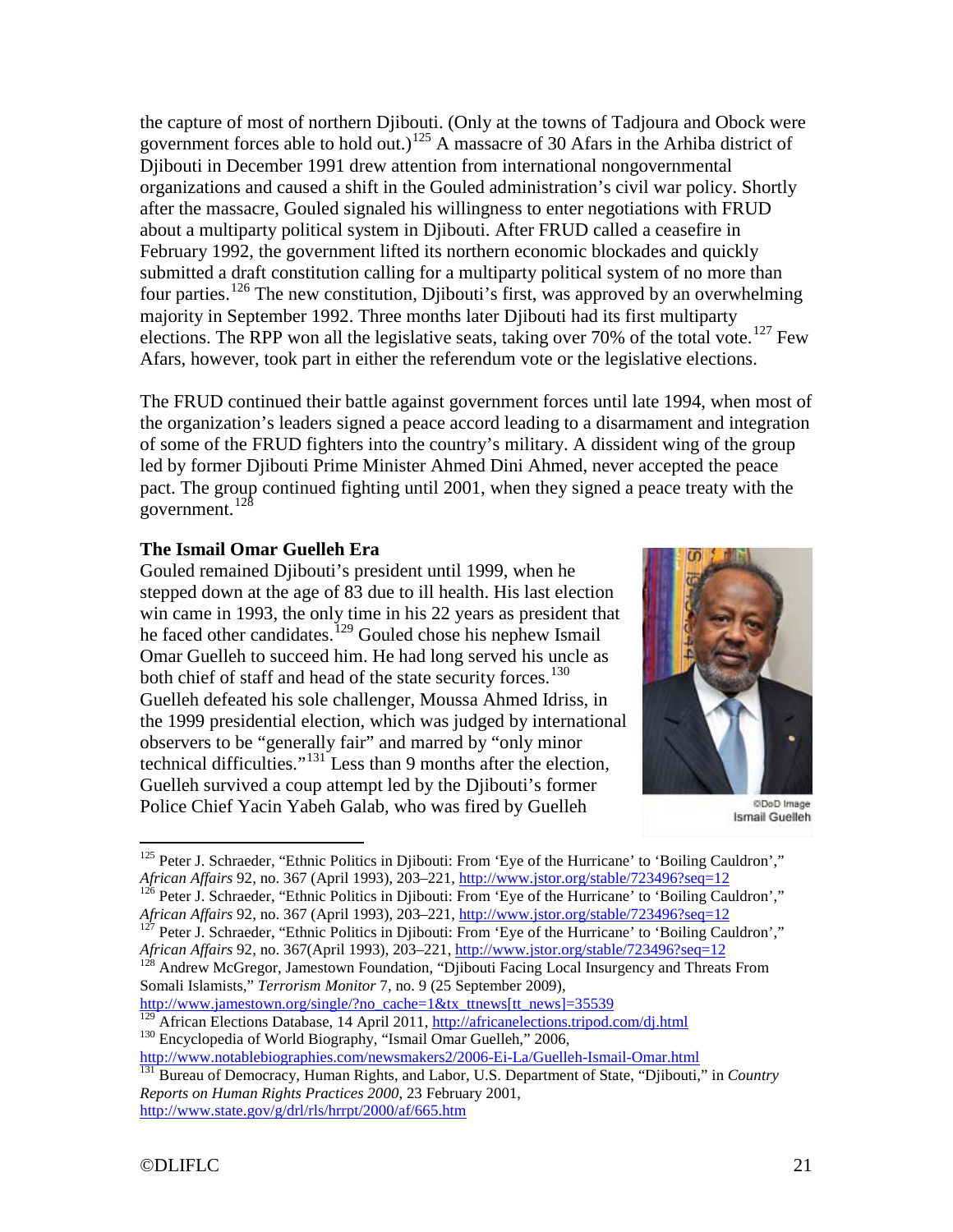shortly after he became president.<sup>[132](#page-21-0), [133](#page-21-1)</sup> Guelleh was reelected in 2005, running unopposed because other political parties boycotted the election.<sup>[134](#page-21-2)</sup>

During Guelleh's presidency, the port of Djibouti has experienced a dramatic trade increase. This has happened, in part, because Eritrea's port of Assab, formerly Ethiopia's main sea outlet, was closed in 1998. At that time, Eritrea and Ethiopia began a 2-year war over a border dispute that still simmers on and off.<sup>[135](#page-21-3)</sup> The Guelleh administration also agreed in 2002 to host the U.S. military's Combined Joint Task Force–Horn of Africa at Camp Lemonnier. This force of roughly 2,000 Americans provides developmental, humanitarian, and anti-terrorist assistance for Djibouti and other countries in the region. $136$ 

In April 2011, Guelleh ran for a third term as president, a move that required passing a constitutional amendment to extend the two-term limit. Guelleh easily defeated his single opponent in an election that most political parties sat out and urged voters to boycott. Nonetheless, the reported turnout included about 70% of the registered Djiboutian voters.<sup>[137](#page-21-5)</sup> Large street protests broke out in the capital during the months leading up to the election.<sup>[138](#page-21-6)</sup>

<http://www.state.gov/g/drl/rls/hrrpt/2000/af/665.htm>

<span id="page-21-2"></span><http://news.bbc.co.uk/2/hi/africa/4421515.stm>

<span id="page-21-0"></span> <sup>132</sup> Bureau of Democracy, Human Rights, and Labor, U.S. Department of State, "Djibouti," in *Country Reports on Human Rights Practices 2000*, 23 February 2001,

<span id="page-21-1"></span><sup>&</sup>lt;sup>133</sup> Encyclopedia of World Biography, "Ismail Omar Guelleh," 2006, <http://www.notablebiographies.com/newsmakers2/2006-Ei-La/Guelleh-Ismail-Omar.html> <sup>134</sup> BBC News, "Djibouti Leader Wins One-Man Poll, 9 April 2005,

<span id="page-21-3"></span><sup>&</sup>lt;sup>135</sup> Bureau of African Affairs, U.S. Department of State, "Background Note: Djibouti," 9 March 2011, <http://www.state.gov/r/pa/ei/bgn/5482.htm>

<span id="page-21-4"></span> $\frac{136}{136}$ Bureau of African Affairs, U.S. Department of State, "Background Note: Djibouti," 9 March 2011, http://www.state.gov/r/pa/ei/bgn/5482.htm

<span id="page-21-5"></span> $\frac{137}{137}$ BBC News Africa, "Djibouti: President Ismael Omar Guelleh Wins Third Term," 9 April 2011, http://www.bbc.co.uk/news/world-africa-13024117

<span id="page-21-6"></span><sup>&</sup>lt;sup>138</sup> BBC News Africa, "Djibouti: Ismael Omar Guelleh Faces Huge Protest March," 18 February 2011, <http://www.bbc.co.uk/news/world-africa-12510799>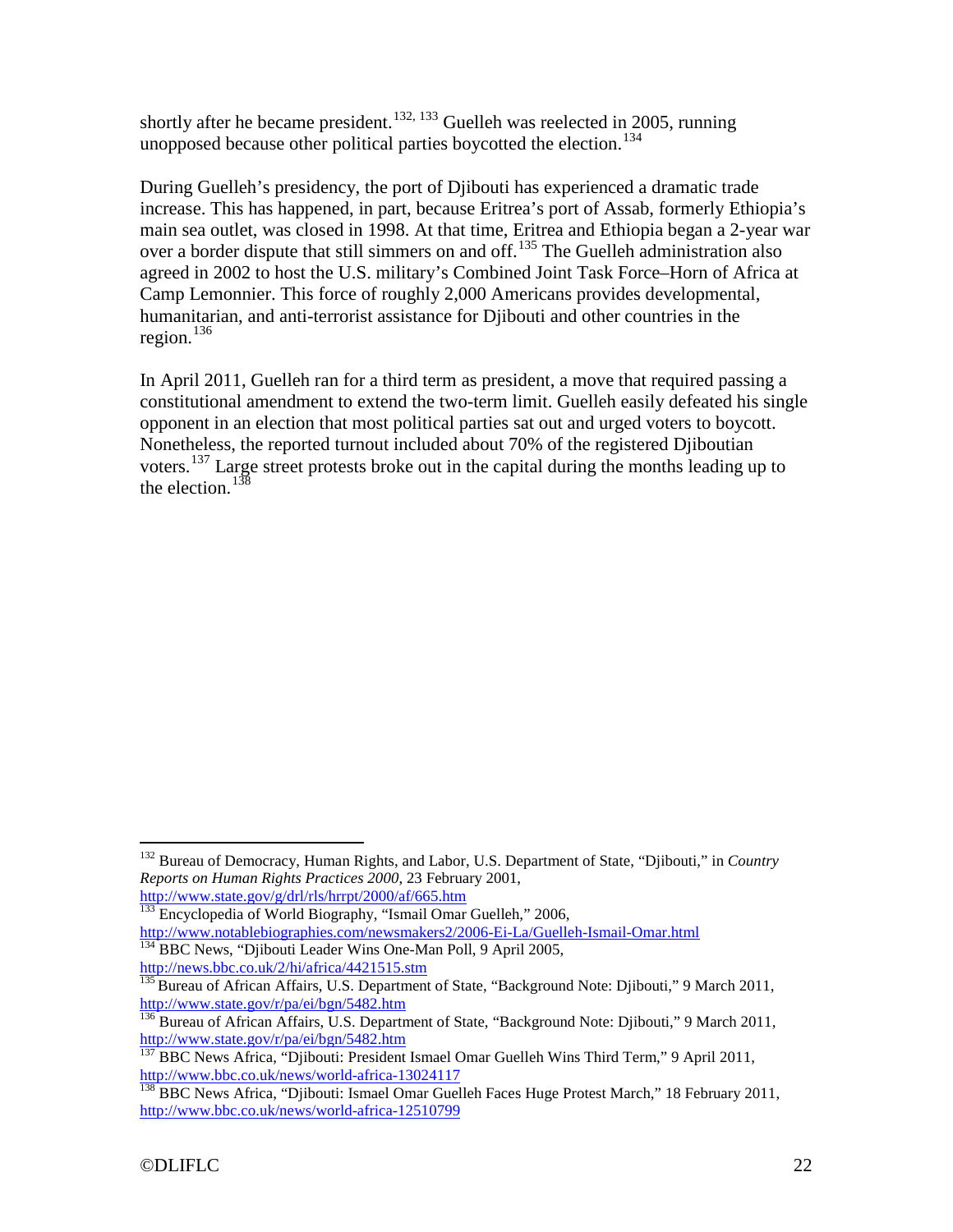#### **Chapter 2: Assessment**

6. Djibouti was part of the Abbasid sultanate between the 7th and 9th centuries.

#### **False**

During the 12th through the mid-17th centuries, the Djibouti region was part of the Adal Muslim kingdom.

7. Djibouti's earliest ports were Tadjoura and Obock.

#### **True**

The coastal region of modern-day Djibouti was of limited maritime importance until the last century and a half. While coastal settlements did exist at Tadjoura and Obock on the northern shore of the Gulf of Tadjoura, they were backwater ports in comparison to Massawa and Zeila.

8. Obock was the first French territorial outpost in the Djibouti region, although it was mostly neglected for nearly two decades.

#### **True**

By 1862, the French had acquired, by treaty, territorial cession for all of the modern-day Djibouti coast, stretching from southwest of Obock to the presentday northern coastal border with Eritrea. The French raised their flag at Obock, but for nearly 20 years they otherwise ignored their new foothold on the Red Sea coast.

9. The village/port of Djibouti grew quickly after it was founded in 1888.

#### **True**

The port on the southern side of the Gulf of Tadjoura has a good supply of water and is a better natural harbor than Obock. Supported by a flourishing arms trade, the town of Djibouti grew quickly and became the capital of French Somaliland.

10. A milestone in Djibouti's history was the 1917 completion of the railroad that linked the port of Djibouti to Cairo in Egypt.

#### **False**

In 1897, construction began on a railroad connecting the Ethiopian capital of Addis Ababa with the port of Djibouti. A 1906 bankruptcy by the company constructing the railroad led to a long delay in completing the Addis Ababa segment, which finally was opened in 1917.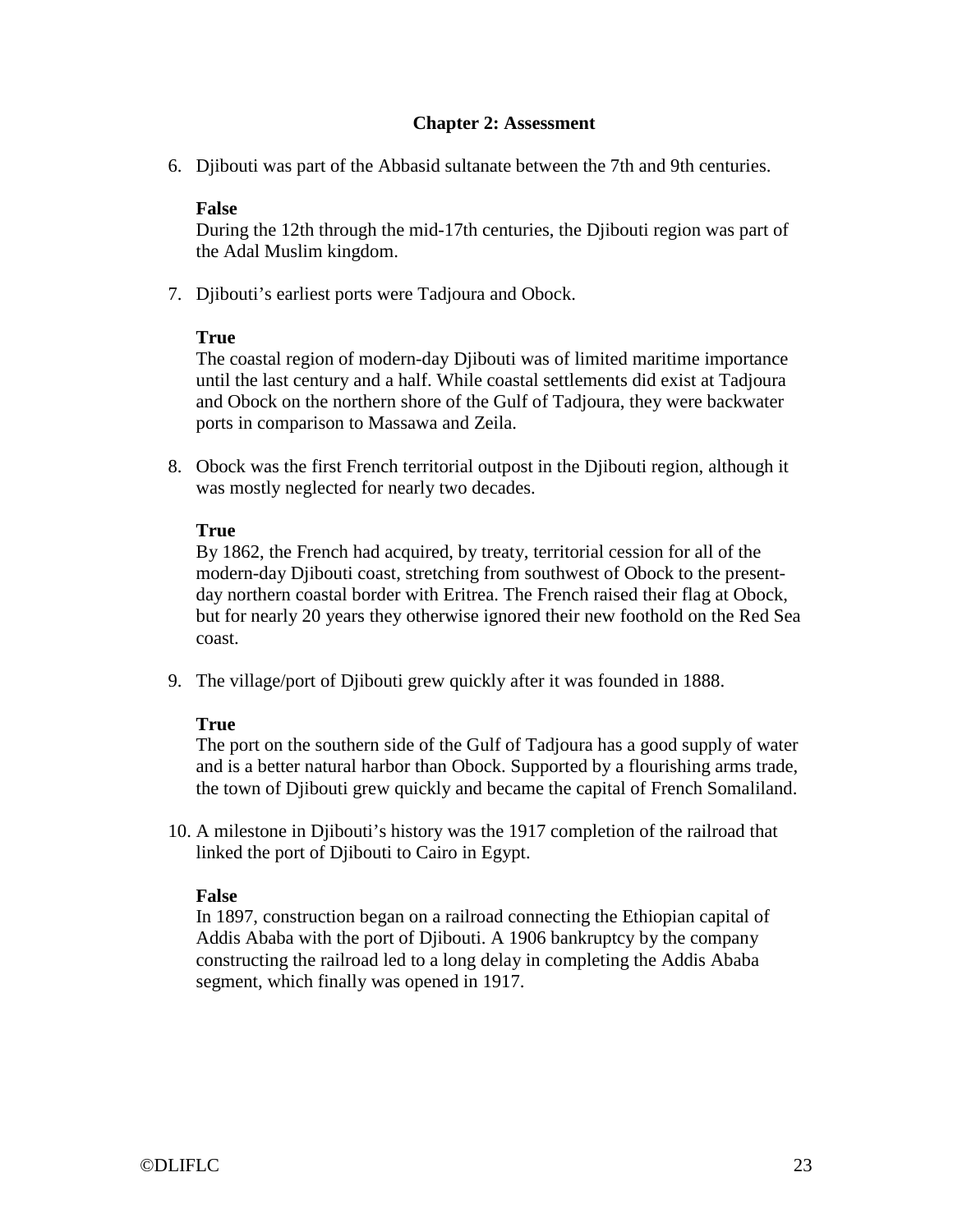# <span id="page-23-0"></span>**Chapter 3: Economy**

#### <span id="page-23-1"></span>**Introduction**

Djibouti's modern economy centers on its strategic location on the Red Sea. With few natural resources to exploit, Djibouti's port has become the country's economic engine. It provides a maritime trade outlet to neighboring Ethiopia, one of Africa's most populous countries. Over the last decade, foreign investment in upgraded port facilities and other infrastructure projects have helped spur steady economic growth



**Charles Roffey** Port, Djibouti City

in Djibouti. Nonetheless, rampant poverty and unemployment remain burdensome national problems. The government has tried to broaden the nation's economy through initiatives targeting investment in light industry and in selective service sectors such as banking, tourism, and telecommunications.<sup>[139](#page-23-3)</sup>

# <span id="page-23-2"></span>**Agriculture**

Less than  $1\%$  of the land in Djibouti is arable.<sup>[140](#page-23-4)</sup> Therefore, agriculture generates only 3–5% of Djibouti's gross domestic product (GDP) and produces only 10% of its food. Nevertheless, 25– 33% of the population (and 90% of the rural populace) work in the agricultural sector. In rural areas, livestock herding (mostly goats) has been the traditional way of life. The protein-rich milk and other dairy products provided by these



**Charles Roffey** Goats, Obock

animals are a primary nutritional source for nomadic herders.<sup>[141](#page-23-5)</sup> However, several waves of drought in recent years have decimated many of the herds. In turn, the impoverished herders and their families have migrated to cities. This has placed additional pressure on overburdened urban infrastructure.<sup>[142](#page-23-6)</sup>

The minimal farming that does take place in Djibouti occurs on about 1,500 garden plots of 0.5–3 ha  $(1.2-7.4 \text{ acres})$ .<sup>[143](#page-23-7)</sup> Overall, there are approximately 1,000 ha  $(2,500 \text{ acres})$  of land under cultivation. Most of these small farms produce fruits and vegetables used

<span id="page-23-3"></span><sup>&</sup>lt;sup>139</sup> African Economic Outlook, "Djibouti: Recent Economic Developments and Prospects," 8 June 2011, http://www.africaneconomicoutlook.org/en/countries/east-africa/djibouti/

<span id="page-23-4"></span>https://www.cia.gov/library/publications/the-world-factbook/geos/dj.html<br>https://www.cia.gov/library/publications/the-world-factbook/geos/dj.html

<span id="page-23-5"></span> $\overline{P_{141}}$  Jennifer N. Brass, "The Political Economy of Livestock Policy: The Case of Djibouti" (working paper no. 02–08, IGAD Livestock Policy Initiative, Institute for International Studies, University of California, Berkeley, 2008), 4, http://www.igad-lpi.org/publication/docs/IGADLPI WP02 08 Djibouti.pdf

<span id="page-23-6"></span><sup>&</sup>lt;sup>142</sup> Food and Agriculture Organization of the United Nations, "FAO Initiative on Soaring Food Prices:<br>Djibouti," 2011, http://www.fao.org/isfp/country-information/djibouti/ru/

<span id="page-23-7"></span><sup>&</sup>lt;sup>143</sup> Jennifer N. Brass, "The Political Economy of Livestock Policy: The Case of Djibouti" (working paper no. 02–08, IGAD Livestock Policy Initiative, Institute for International Studies, University of California, Berkeley, 2008), 18[, http://www.igad-lpi.org/publication/docs/IGADLPI\\_WP02\\_08\\_Djibouti.pdf](http://www.igad-lpi.org/publication/docs/IGADLPI_WP02_08_Djibouti.pdf)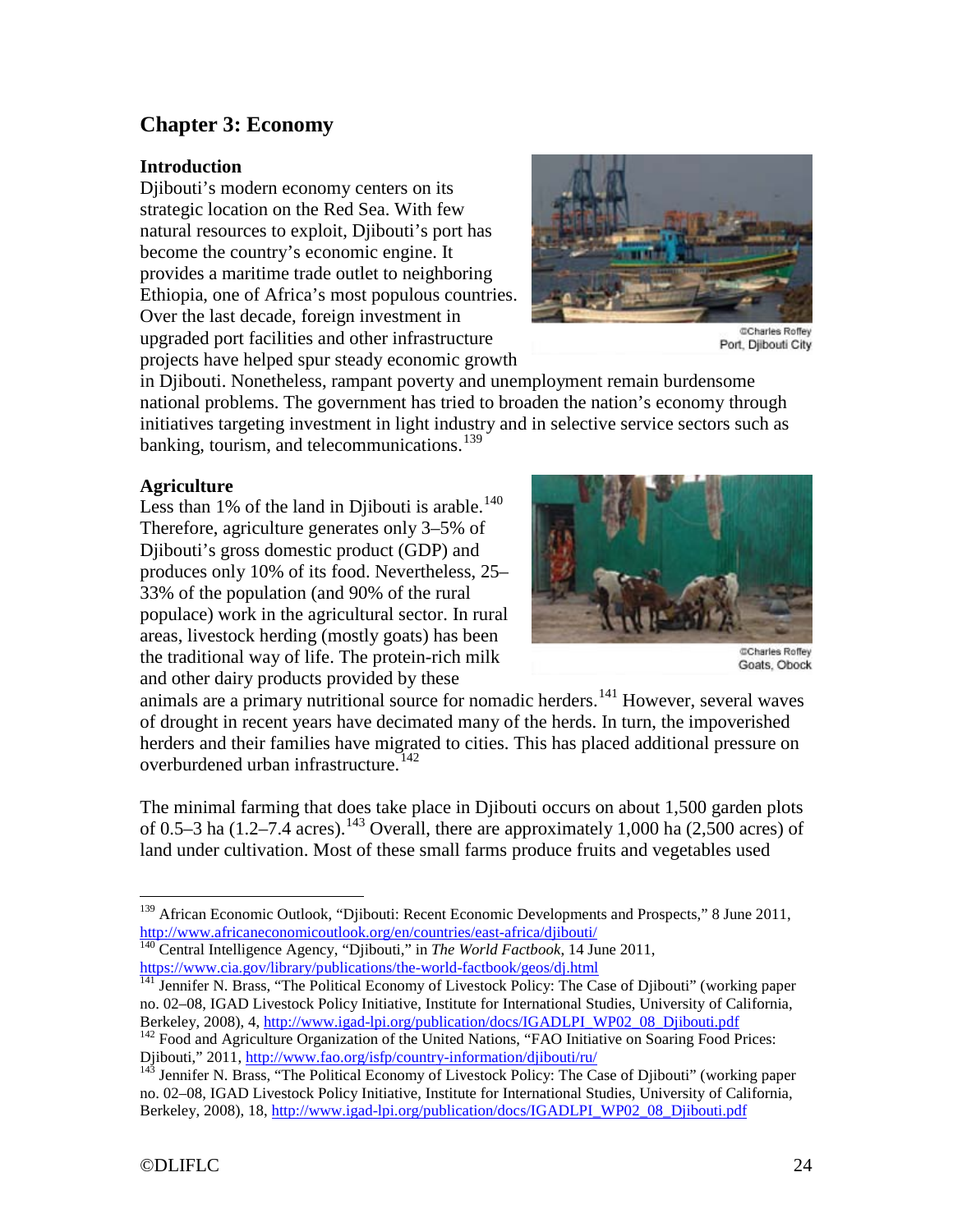primarily for personal consumption.<sup>[144](#page-24-1)</sup> In near-urban areas, grasses may be cultivated for livestock feed, providing more marketable livestock.<sup>[145](#page-24-2)</sup> Djibouti's fragile food situation has prompted the government to negotiate the designation of 5,000 ha (12,400 acres) of arable land in both Sudan and Ethiopia for growing crops for the Djiboutian market.<sup>[146](#page-24-3)</sup>

Djibouti has more than 370 km (230 mi) of coastline, but fishing contributes minimally to the agricultural economy; a little more than 4% of its exploitable fishing resources are being harvested. A lack of boats, a fishing force with limited training, and the use of inappropriate fishing techniques have been some of the factors limiting the local catch.<sup>[147](#page-24-4)</sup>

# <span id="page-24-0"></span>**Industry**

The industry sector generates less than 3% of the nation's GDP. Djibouti has little industry beyond a Coca Cola bottling plant, an ice making factory, a desalination plant, and a new factory that produces soft drinks and popsicles.[148,](#page-24-5) [149,](#page-24-6) [150](#page-24-7) The underlying reason for this lack of industry is the country's historical difficulty in attracting foreign investment to build plants and factories. Djibouti, a country depending on costly food and energy



Coca-Cola

imports, has a relatively high cost of living for a poor nation. It also lacks a large population of educated and skilled workers.<sup>[151](#page-24-8)</sup>

<span id="page-24-7"></span>[http://www.coubeche.com/index.php?option=com\\_content&view=article&id=7&Itemid=53&lang=en](http://www.coubeche.com/index.php?option=com_content&view=article&id=7&Itemid=53&lang=en)

<span id="page-24-1"></span><sup>&</sup>lt;sup>144</sup> World Trade Organization, "Progress Has Been Made in Stabilizing the Economy; Further Reforms Would Help Diversification," 27 February & 1 March 2006, 48, [http://www.wto.org/english/tratop\\_e/tpr\\_e/tp260\\_e.htm](http://www.wto.org/english/tratop_e/tpr_e/tp260_e.htm)

<span id="page-24-2"></span><sup>&</sup>lt;sup>145</sup> Jennifer N. Brass, "The Political Economy of Livestock Policy: The Case of Djibouti" (working paper no. 02–08, IGAD Livestock Policy Initiative, Institute for International Studies, University of California, Berkeley, 2008), 19[, http://www.igad-lpi.org/publication/docs/IGADLPI\\_WP02\\_08\\_Djibouti.pdf](http://www.igad-lpi.org/publication/docs/IGADLPI_WP02_08_Djibouti.pdf) <sup>146</sup> African Economic Outlook, "Djibouti: Structural Issues," 8 June 2011,

<span id="page-24-4"></span><span id="page-24-3"></span><http://www.africaneconomicoutlook.org/en/countries/east-africa/djibouti/><br><sup>147</sup> African Economic Outlook, "Djibouti: Recent Economic Developments and Prospects," 8 June 2011,<br>http://www.africaneconomicoutlook.org/en/countri

<span id="page-24-5"></span><sup>&</sup>lt;sup>148</sup> African Economic Outlook, "Djibouti: Recent Economic Developments and Prospects," 8 June 2011, <http://www.africaneconomicoutlook.org/en/countries/east-africa/djibouti/>

<span id="page-24-6"></span> $\frac{149}{149}$  Jennifer N. Brass, "The Political Economy of Livestock Policy: The Case of Djibouti" (working paper no. 02–08, IGAD Livestock Policy Initiative, Institute for International Studies, University of California, Berkeley, 2008), 3, http://www.igad-lpi.org/publication/docs/IGADLPI WP02 08 Djibouti.pdf <sup>150</sup> Groupe Coubèche, "Djibouti Distribution-Industrie: Key Points," n.d.,

<span id="page-24-8"></span><sup>&</sup>lt;sup>151</sup> Jennifer N. Brass, "The Political Economy of Livestock Policy: The Case of Djibouti" (working paper no. 02–08, IGAD Livestock Policy Initiative, Institute for International Studies, University of California, Berkeley, 2008), 3, 11, [http://www.igad-lpi.org/publication/docs/IGADLPI\\_WP02\\_08\\_Djibouti.pdf](http://www.igad-lpi.org/publication/docs/IGADLPI_WP02_08_Djibouti.pdf)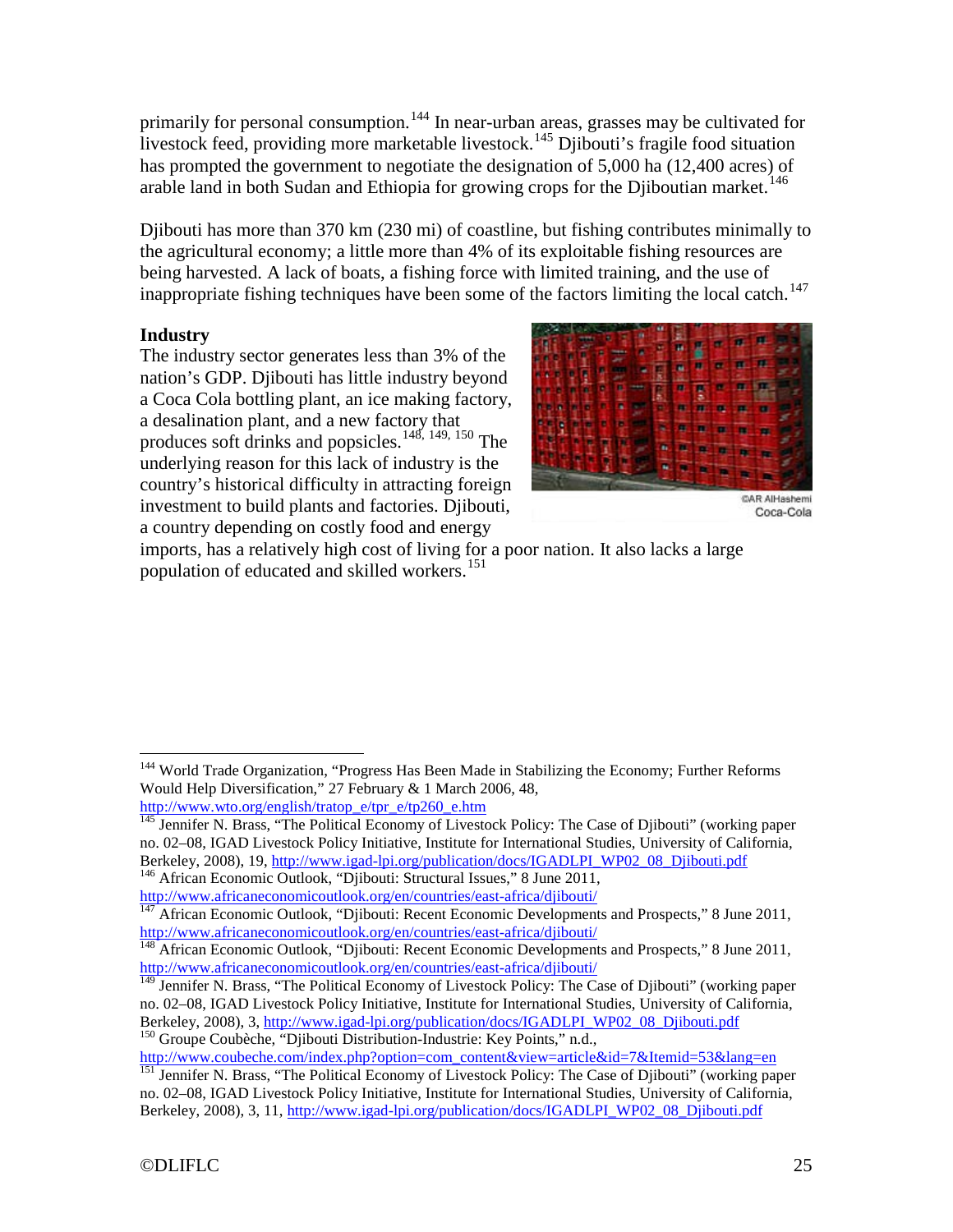#### <span id="page-25-0"></span>**Energy Resources**

Djibouti has very little indigenous fossil fuel and no water sources to supply hydroelectric energy, although the government has been seeking foreign investment for offshore exploration.<sup>[152](#page-25-1)</sup> The nation's electrical needs are mostly fulfilled by power plants run on costly imported diesel oil.<sup>[153](#page-25-2)</sup> Demand often outstrips supply, especially in summer when the surge of air conditioning use causes periodic power outages.<sup>[154](#page-25-3)</sup> Djibouti's electricity source was entirely domestic until May



Courtesy of Wikipedia.org Lake Assal, site for possible geothermal project

2011, when Ethiopia began exporting power to its northern neighbor.<sup>[155](#page-25-4)</sup>

Because Djibouti has no refineries, all of its oil and fuel products—gasoline, jet fuel, kerosene—are imported as refined products.<sup>[156](#page-25-5)</sup> Alternative energy sources such as geothermal, solar, and wind, have all been explored as potential power options, but no projects have advanced beyond the planning stage. A proposed geothermal project at Lake Assal has successfully passed a feasibility study, but the government has had difficulty attracting the necessary investment to begin construction.<sup>[157](#page-25-6)</sup> An Australian company signed a joint venture with Djibouti's Ministry of Energy and Natural Resources in October 2010 to develop the Lake Assal geothermal field, with the initial phase being the construction of a 50 megawatt power plant. But full financing for the project has yet to be arranged.<sup>[158](#page-25-7)</sup>

<span id="page-25-1"></span><sup>&</sup>lt;sup>152</sup> Central Intelligence Agency, "Djibouti," in *The World Factbook*, 14 June 2011, https://www.cia.gov/library/publications/the-world-factbook/geos/dj.html

<span id="page-25-2"></span><sup>&</sup>lt;sup>153</sup> Houssein Osman Guelleh, "Automation of a Geothermal Power Plant in Djibouti: Type of Suitable Control Equipment and Degree of Automation for Djibouti" (paper, REYST report 03–2010, Reykjavík Energy Graduate School of Sustainable Systems, Reyjavík, Iceland, January 2010) 9, [http://www.reyst.is/media/PDF/Houssein\\_small.pdf](http://www.reyst.is/media/PDF/Houssein_small.pdf)

<span id="page-25-3"></span><sup>&</sup>lt;sup>154</sup> Afrol News, "Djibouti Desparate for Energy Investors," Hiiraan Online, 20 January 2011, [http://www.hiiraan.com/news2/2011/jan/djibouti\\_desperate\\_for\\_energy\\_investors.aspx](http://www.hiiraan.com/news2/2011/jan/djibouti_desperate_for_energy_investors.aspx)

<span id="page-25-4"></span><sup>&</sup>lt;sup>155</sup> William Davison, "Ethiopia Begins Electricity Imports to Djibouti, Utility Says," Bloomberg.com, 10 June 2011, [http://www.bloomberg.com/news/2011-06-10/ethiopia-begins-electricity-exports-to](http://www.bloomberg.com/news/2011-06-10/ethiopia-begins-electricity-exports-to-neighboring-djibouti-utility-says.html)[neighboring-djibouti-utility-says.html](http://www.bloomberg.com/news/2011-06-10/ethiopia-begins-electricity-exports-to-neighboring-djibouti-utility-says.html)<br>
<sup>156</sup> Reegle.info, "Djibouti: Reliance," n.d., <u>http://www.reegle.info/countries/DJ#sources</u><br>
<sup>157</sup> Afrol News, "Djibouti Desperate for Energy Investors," Hiiraan Online, 20 January

<span id="page-25-5"></span>

<span id="page-25-6"></span>[http://www.hiiraan.com/news2/2011/jan/djibouti\\_desperate\\_for\\_energy\\_investors.aspx](http://www.hiiraan.com/news2/2011/jan/djibouti_desperate_for_energy_investors.aspx)

<span id="page-25-7"></span><sup>&</sup>lt;sup>158</sup> Earth Heat Resources, Ltd., "Earth Heat to Develop Major Geothermal Resource in the Rift Valley," 22 October 2010[, http://www.earthheat.com.au/pdf/asx/22-10-10\\_-\\_Fiale\\_Announcement.pdf](http://www.earthheat.com.au/pdf/asx/22-10-10_-_Fiale_Announcement.pdf)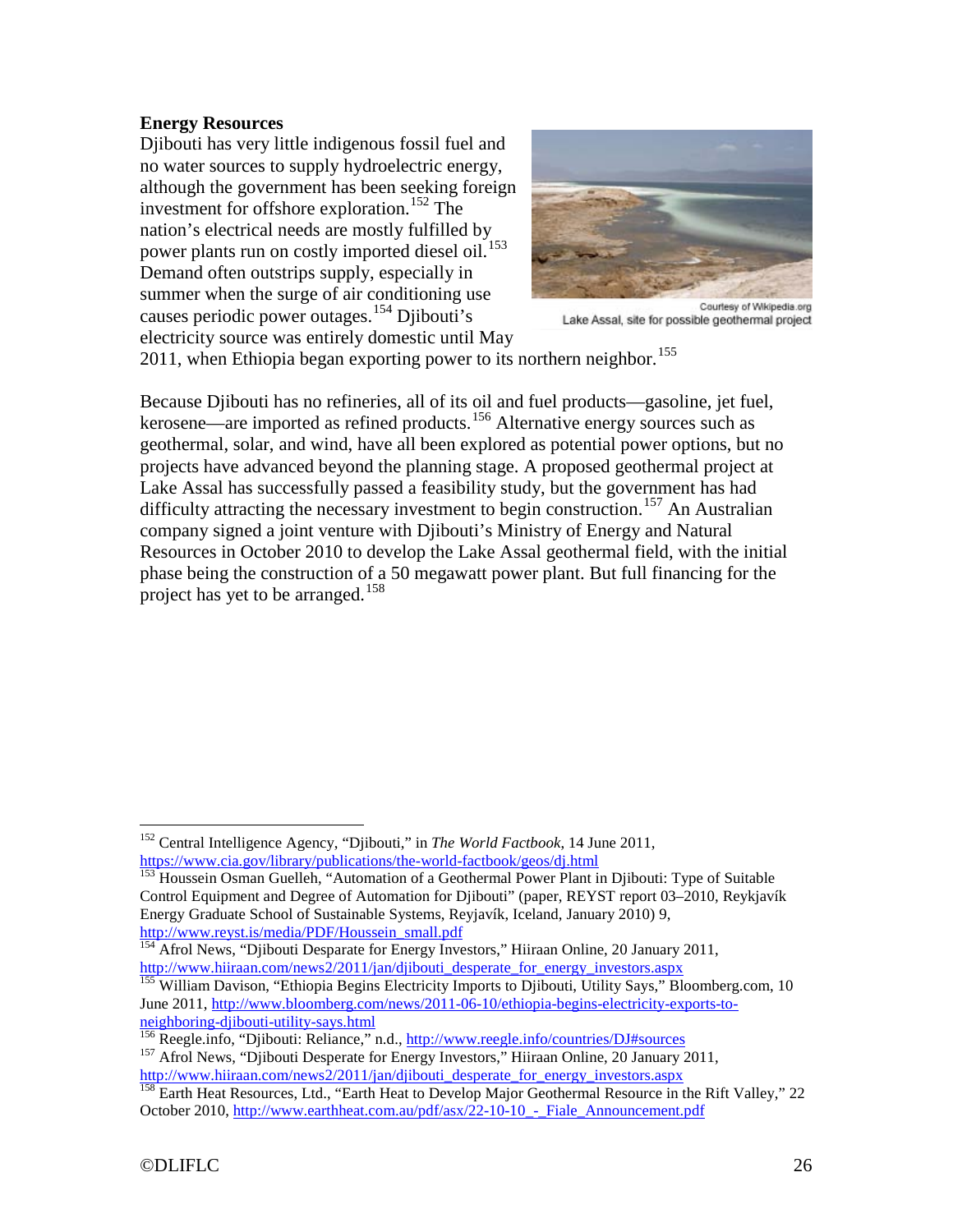#### <span id="page-26-0"></span>**Mineral Resources**

Salt is Djibouti's primary mineral resource. Since 1998, salt mining has been carried out by private companies at Lake Assal, the world's second-saltiest lake.<sup>[159](#page-26-2)</sup> Salt production has increased significantly since 2004, when Ethiopia, the primary destination for Djibouti's salt, lifted a steep tariff on salt imports.<sup>[160](#page-26-3)</sup>



Salt caravan

Djibouti also has viable, recoverable deposits of perlite, a volcanic glass that has numerous

commercial applications. Perlite production in Djibouti commenced in 2009.<sup>[161](#page-26-4)</sup> Total perlite deposits in Djibouti are estimated to be 23 million tonnes (25.4 tons), or roughly 14 times the worldwide perlite production in 2009.[162,](#page-26-5) [163](#page-26-6)

#### <span id="page-26-1"></span>**Trade**

Djibouti has a persistently negative trade balance because it does not produce any significant exports. Virtually all of Djibouti's manufactured goods and the overwhelming majority of its food are imported. Nearly 50% of these imports come from France and the United Arab Emirates (UAE). The UAE is the corporate home of the Dubai World Group, whose subsidiaries run the port and airport in Djibouti as well as several



Airport

other trade and tourism facilities.<sup>[164,](#page-26-7) [165](#page-26-8)</sup> Some of Djibouti's trade shortfall is made up indirectly in port fees and transit taxes on goods shipped through Djibouti's port by landlocked African countries such as Ethiopia.<sup>[166](#page-26-9)</sup>

<http://legacy.intracen.org/menus/countries.htm?as=%28S%28ghh4fd45wpfyo255q34ptr3k%29%29>

<span id="page-26-8"></span><sup>165</sup> Fortune.com, "Grand Vision: Moving Up a Gear," (advertising section, n.d.) S4, [http://www.timeincnewsgroupcustompub.com/sections/071015\\_Djibouti.pdf](http://www.timeincnewsgroupcustompub.com/sections/071015_Djibouti.pdf)

<span id="page-26-2"></span><sup>&</sup>lt;sup>159</sup> Mark Bitterman, "Djibouti's Mystery – Salt From Lake Assal," Salt News, 28 August 2010, http://www.saltnews.com/2010/08/djiboutis-mystery-salt-from-lake-assal/

<span id="page-26-3"></span><sup>&</sup>lt;sup>160</sup> Thomas R. Yager, "The Mineral Industry of Djibouti," in 2009 Minerals Yearbook, U.S. Geological Survey, U.S. Department of the Interior, January 2011, 12.1,<br>http://minerals.usgs.gov/minerals/pubs/country/2009/myb3-2009-dj.pdf

<span id="page-26-4"></span><sup>&</sup>lt;sup>161</sup> Wallace P. Bolen, "Perlite," in 2009 Minerals Yearbook, U.S. Geological Survey, U.S. Department of the Interior, January 2011, 55.4, [http://minerals.usgs.gov/minerals/pubs/commodity/perlite/myb1-2009](http://minerals.usgs.gov/minerals/pubs/commodity/perlite/myb1-2009-perli.pdf) [perli.pdf](http://minerals.usgs.gov/minerals/pubs/commodity/perlite/myb1-2009-perli.pdf)

<sup>&</sup>lt;sup>162</sup> African Economic Outlook, "Djibouti: Structural Issues," 8 June 2011,

<span id="page-26-6"></span><span id="page-26-5"></span><http://www.africaneconomicoutlook.org/en/countries/east-africa/djibouti/> <sup>163</sup> Wallace P. Bolen, "Perlite," in *2009 Minerals Yearbook,* U.S. Geological Survey, U.S. Department of the Interior, January 2011, 55.4, [http://minerals.usgs.gov/minerals/pubs/commodity/perlite/myb1-2009](http://minerals.usgs.gov/minerals/pubs/commodity/perlite/myb1-2009-perli.pdf) [perli.pdf](http://minerals.usgs.gov/minerals/pubs/commodity/perlite/myb1-2009-perli.pdf)

<span id="page-26-7"></span><sup>&</sup>lt;sup>164</sup> International Trade Centre, "Trade Performance HS: Imports of Djibouti - 00 All Industries (2009, in USD Thousands)," 2011,

<span id="page-26-9"></span><sup>&</sup>lt;sup>166</sup> Bureau of African Affairs, U.S. Department of State, "Background Note: Djibouti," 9 March 2011, <http://www.state.gov/r/pa/ei/bgn/5482.htm>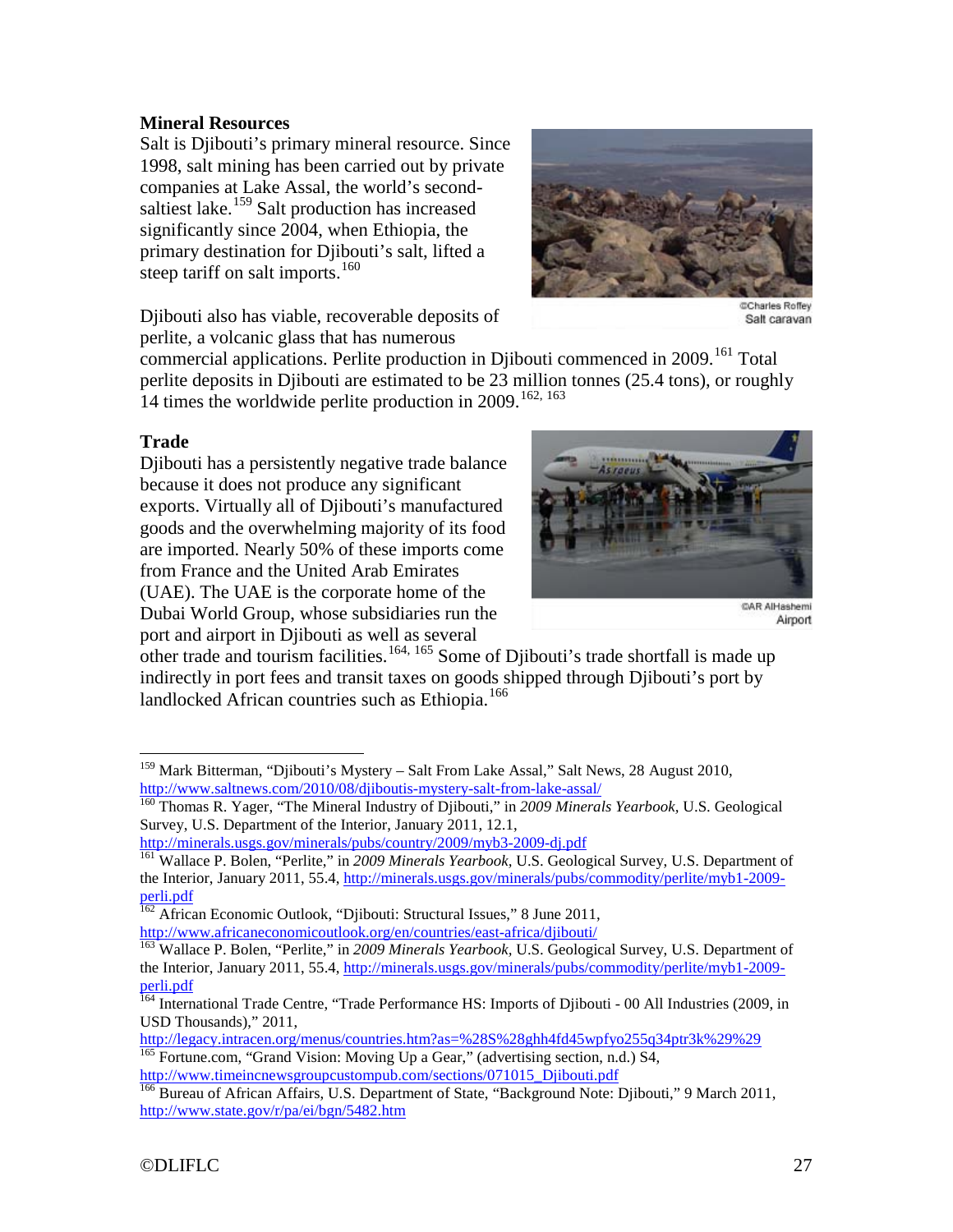# <span id="page-27-0"></span>**Tourism**

Djibouti's tourism sector remains small, although it has shown steady growth over the last decade. Tourist arrivals in Djibouti increased from 20,000 in 2000 to more than 58,000 in 2009, the last year for which data are available.<sup>[167,](#page-27-2) [168](#page-27-3)</sup> A majority of these visitors are French nationals.<sup>[169](#page-27-4)</sup> The country only has about 1,200 lodging rooms, most of which are in the city of Djibouti. $170$ 

#### <span id="page-27-1"></span>**Banking and Currency**

In recent years, competition has increased in Djibouti's modest banking sector. For many years, two French-owned commercial banks dominated Djibouti's banking industry: the Bank for Commerce and Industry and the Indosuez Bank. Between 2006 and 2011, nine new foreign banks opened for business, several of which are Islamic banks (i.e. banks that do not charge interest).<sup>[171](#page-27-6), [172](#page-27-7)</sup> While the new banks' deposits have grown by 25% since 2009, their combined



Hotel, Djibouti City



© DoD Image Djibouti Currency

business still makes up 10% of the banking sector.<sup>[173](#page-27-8)</sup> The banking sector's ability to further expand is hampered by the fact that only 8% of all Djiboutians have bank accounts. The government has tried to address this problem in several ways, including guaranteeing access to a bank account for those workers earning more than a specified amount each month.<sup>[174](#page-27-9)</sup>

Djibouti's currency is the Djiboutian franc (ISO code: DJF). Since 1949 the DJF has been pegged against the U.S. dollar (USD). In the early 1970s, the DJF-to-USD exchange rate

<sup>169</sup> Proinvest, "Regional Investment Conference Tourism: Country Profile: Djibouti," 27–29 June 2007, 7,

http://djiboutiembassyke.org/index.php?option=com\_content&view=article&id=291:experts-of-eca-<br>discussing-the-future-of-tourism-in-east-africa-djibouti&catid=36:all&Itemid=50

<span id="page-27-2"></span><sup>&</sup>lt;sup>167</sup> Proinvest, "Regional Investment Conference Tourism: Country Profile: Djibouti," 27–29 June 2007, 7, http://www.bk-conseil.com/espaceinformation/documentation/tourism/Djibouti\_Country\_Profile.pdf

<span id="page-27-3"></span><sup>&</sup>lt;sup>168</sup> Djibouti Embassy, Nairobi, Kenya, "Experts of ECA Discussing the Future of Tourism in East Africa, Djibouti," 22 February 2011,

[http://djiboutiembassyke.org/index.php?option=com\\_content&view=article&id=291:experts-of-eca](http://djiboutiembassyke.org/index.php?option=com_content&view=article&id=291:experts-of-eca-discussing-the-future-of-tourism-in-east-africa-djibouti&catid=36:all&Itemid=50)[discussing-the-future-of-tourism-in-east-africa-djibouti&catid=36:all&Itemid=50](http://djiboutiembassyke.org/index.php?option=com_content&view=article&id=291:experts-of-eca-discussing-the-future-of-tourism-in-east-africa-djibouti&catid=36:all&Itemid=50)

<span id="page-27-5"></span><span id="page-27-4"></span>[http://www.bk-conseil.com/espaceinformation/documentation/tourism/Djibouti\\_Country\\_Profile.pdf](http://www.bk-conseil.com/espaceinformation/documentation/tourism/Djibouti_Country_Profile.pdf) <sup>170</sup> Djibouti Embassy, Nairboi, Kenya, "Experts of ECA Discussing the Future of Tourism in East Africa, Djibouti," 22 February 2011,

<span id="page-27-6"></span><sup>&</sup>lt;sup>171</sup> Bureau of Economic, Energy, and Business Affairs, U.S. Department of State, "2011 Investment<br>Climate Statement – Djibouti," March 2011, http://www.state.gov/e/eeb/rls/othr/ics/2011/157268.htm <sup>172</sup> Martina Fuchs, "Djibouti Sees Boom in Banking Sector," Reuters, 22 March 2010, <http://www.state.gov/e/eeb/rls/othr/ics/2011/157268.htm>

<span id="page-27-8"></span><span id="page-27-7"></span> $\frac{173}{173}$  Bureau of Economic, Energy, and Business Affairs, U.S. Department of State, "2011 Investment<br>Climate Statement – Djibouti," March 2011, http://www.state.gov/e/eeb/rls/othr/ics/2011/157268.htm <sup>174</sup> Bureau of Economic, Energy, and Business Affairs, U.S. Department of State, "2011 Investment

<span id="page-27-9"></span>Climate Statement – Djibouti," March 2011[, http://www.state.gov/e/eeb/rls/othr/ics/2011/157268.htm](http://www.state.gov/e/eeb/rls/othr/ics/2011/157268.htm)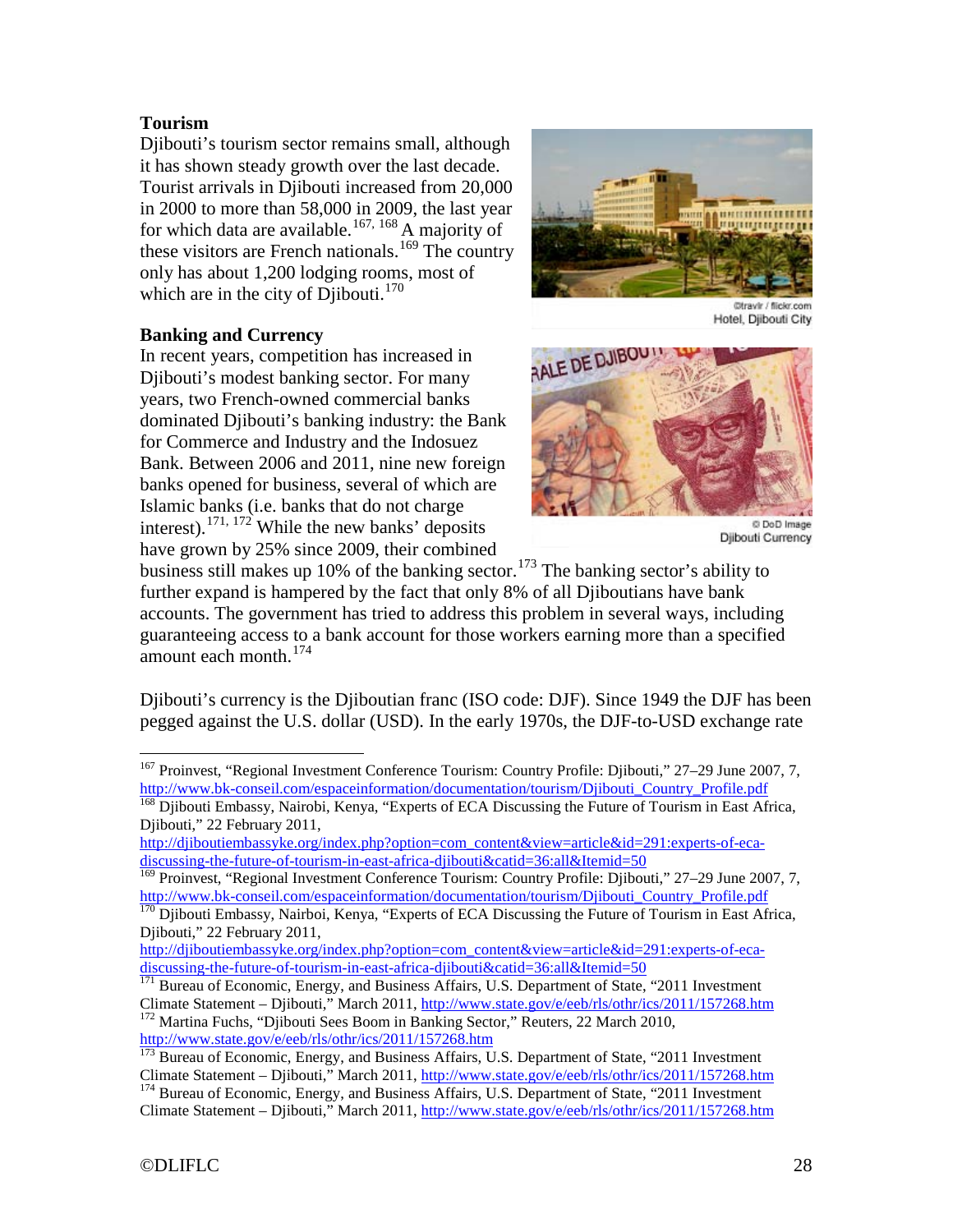was reset on two occasions, in both cases increasing the value of the DJF relative to the dollar. Since 1973, the exchange rate has been steady at  $177.721$  DJF to 1 USD.<sup>[175](#page-28-1)</sup>

#### <span id="page-28-0"></span>**Investment**

Foreign direct investment in Djiboutian businesses steadily increased during much of the 2000s, reaching a peak of USD 234 million in  $2008$ <sup>[176](#page-28-2)</sup> Much of this investment has focused on the development of a new port facility at Doraleh, which includes both a container terminal and an oil jetty and terminal. The container terminal alone, a joint venture between the government of Djibouti and the Dubai-based port operator DP



Port, Doraleh

World, cost USD 400 million. It was financed through an innovative mixture of Islamic shari'a-compliant loans carrying no interest and conventional bank loans.<sup>[177](#page-28-3)</sup>

When the Doraleh Port Facility was being constructed, another subsidiary of DP World's parent company built the Kempinski Djibouti Palace Hotel, the largest and most luxurious hotel in the nation.<sup>[178](#page-28-4)</sup> This hotel, built at a cost of USD 300 million, has hosted several high-profile regional and international conferences. It is credited for partially stimulating the rise in tourism in the country. $179$ 

The completion of the Doraleh Port Facility and the Kempinski Djibouti Palace Hotel in the late 2000s, and the lack of projects in the pipeline, explains the drop in foreign direct investment in 2009 and  $2010^{180}$  $2010^{180}$  $2010^{180}$ 

Dubai has been far from the only foreign investor in Djibouti. The governments of France and the United States, both of which have military installations in the country, funnel developmental aid into Djibouti, although French contributions have been declining in

<span id="page-28-4"></span>*[http://www.dsg.ae/LinkClick.aspx?fileticket=FOwx0Fhcqdo=](http://www.dsg.ae/LinkClick.aspx?fileticket=FOwx0Fhcqdo)* <sup>178</sup> Ethan Chorin, "Articulating a 'Dubai Model' of Development: The Case of Djibouti," (paper, Dubai School of Government, Dubai, United Arab Emirates, September 2010), 40–43, http://www.dsg.ae/LinkClick.aspx?fileticket=FOwx0Fhcqdo=

<span id="page-28-5"></span><sup>179</sup> Ethan Chorin, "Articulating a 'Dubai Model' of Development: The Case of Djibouti"(paper, Dubai School of Government, Dubai, United Arab Emirates, September 2010), 47–48,

<span id="page-28-1"></span><sup>&</sup>lt;sup>175</sup> Kurt Schuler, "Tables of Modern Monetary Systems," n.d.,<http://users.erols.com/kurrency/dj.htm> <sup>176</sup> Bureau of Economic, Energy, and Business Affairs, U.S. Department of State, "2011 Investment

<span id="page-28-3"></span><span id="page-28-2"></span>Climate Statement – Djibouti," March 2011[, http://www.state.gov/e/eeb/rls/othr/ics/2011/157268.htm](http://www.state.gov/e/eeb/rls/othr/ics/2011/157268.htm) 177 Ethan Chorin, "Articulating a 'Dubai Model' of Development: The Case of Djibouti" (paper, Dubai School of Government, Dubai, United Arab Emirates, September 2010), 35–36,

<span id="page-28-6"></span>[http://www.dsg.ae/LinkClick.aspx?fileticket=FOwx0Fhcqdo=](http://www.dsg.ae/LinkClick.aspx?fileticket=FOwx0Fhcqdo)<br><sup>180</sup> Ethan Chorin, "Articulating a 'Dubai Model' of Development: The Case of Djibouti" (paper, Dubai School of Government, Dubai, United Arab Emirates, September 2010), 67, [http://www.dsg.ae/LinkClick.aspx?fileticket=FOwx0Fhcqdo=](http://www.dsg.ae/LinkClick.aspx?fileticket=FOwx0Fhcqdo)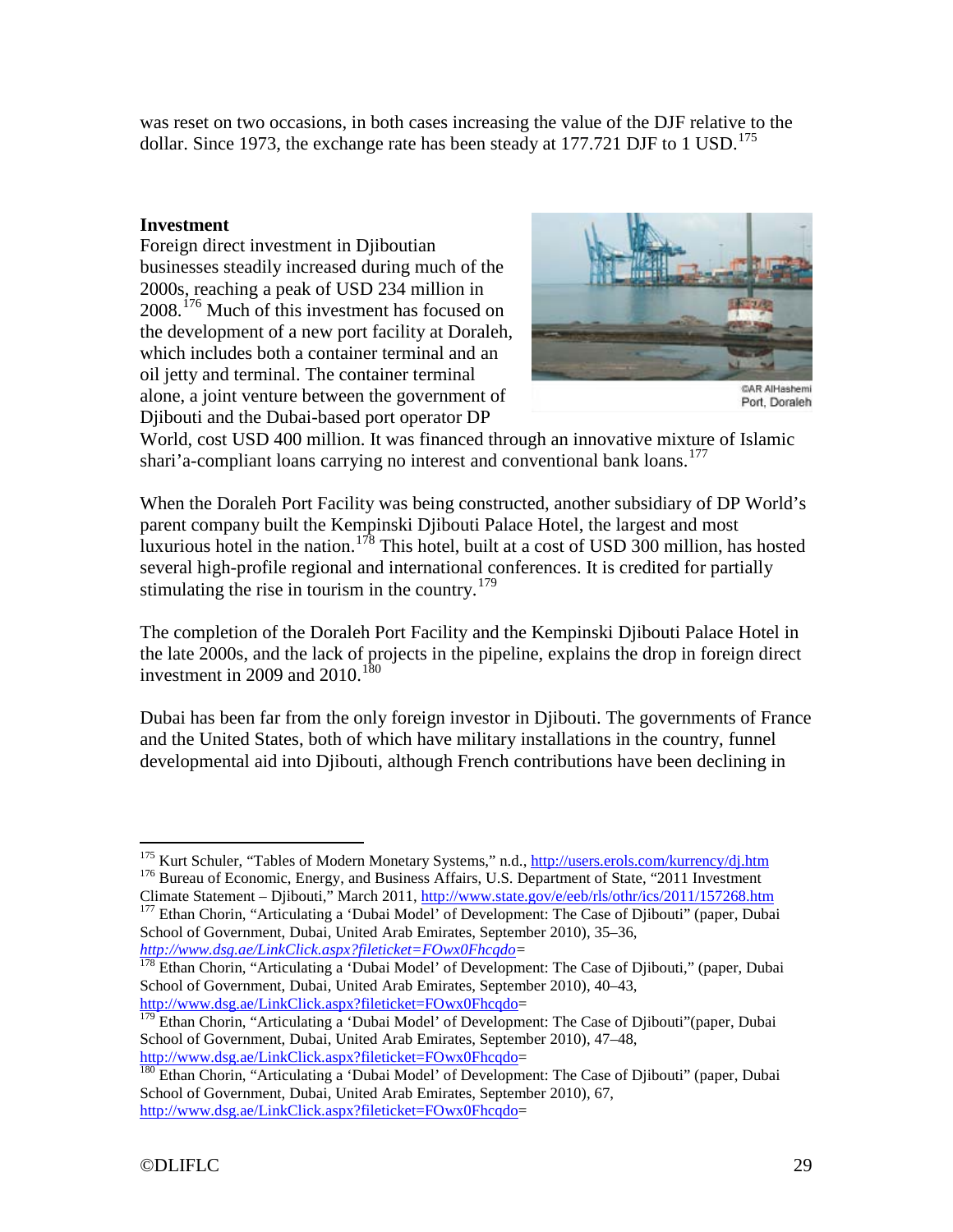recent years.<sup>[181](#page-29-1)</sup> Much of U.S. aid has targeted social, governance, health, education, and security issues.<sup>[182](#page-29-2)</sup> The only U.S. private investment of any major significance in Djibouti has been in a salt mine in the Lake Assal area. China, which has partially funded numerous infrastructure projects throughout Africa, also has been actively involved in Djiboutian development. Chinese companies have constructed several buildings in Djibouti, including major government structures such as the People's Palace (the nation's primary culture and arts venue) and the Ministry of Foreign Affairs building.<sup>[183,](#page-29-3) [184](#page-29-4)</sup>

# <span id="page-29-0"></span>**Transportation**

Djibouti's upgraded port facilities are the nation's economic lifeline. Other transportation infrastructures that link to the ports are also of critical importance in assuring Djibouti's strong role as a regional trading hub. DP World, the Dubai company that runs Djibouti's ports, also manages Djibouti International Airport, the country's only significant air facility. The airport serves as a point of entry for goods being



Train tracks

transshipped elsewhere either by ship or land. It also is used by both the French and U.S. military to support their local bases.<sup>[185](#page-29-5)</sup>

Most of the goods travelling to or from Ethiopia via Djibouti's ports arrive by truck along a paved road that traverses the southwestern section of Djibouti. The road then angles to the northeast and the city of Djibouti. Another road connects Djibouti with the city of Dire Dawa in Ethiopia, but this road is not paved along the Ethiopian section.<sup>[186](#page-29-6)</sup> In June 2010, the Kuwait Fund for Arab Economic Development agreed to loan the Djibouti government USD 27 million to build a paved road connecting Tadjourah to the northern Ethiopian road system.<sup>[187](#page-29-7)</sup> This road will provide an important link to the planned transshipment port at Tadjourah.<sup>[188](#page-29-8)</sup> The Kuwait Fund is also supplying USD 32 million

<span id="page-29-1"></span><sup>&</sup>lt;sup>181</sup> Ethan Chorin, "Articulating a 'Dubai Model' of Development: The Case of Djibouti" (paper, Dubai School of Government, Dubai, United Arab Emirates, September 2010), 67, http://www.dsg.ae/LinkClick.aspx?fileticket=FOwx0Fhcqdo=

<span id="page-29-2"></span><sup>&</sup>lt;sup>182</sup> Bureau of African Affairs, U.S. Department of State, "Background Note: Djibouti," 9 March 2011, <http://www.state.gov/r/pa/ei/bgn/5482.htm>

<sup>&</sup>lt;sup>183</sup> Mike Nelson, "Djibouti's Foreign Relations," Wesleyan University, 14 April 2010,

<span id="page-29-4"></span><span id="page-29-3"></span><http://africanworldpolitics.site.wesleyan.edu/2010/04/14/djiboutis-foreign-relations/><br><sup>184</sup> Everyculture.com, "Countries and Their Culture: Djibouti," n.d.[, http://www.everyculture.com/Cr-](http://www.everyculture.com/Cr-Ga/Djibouti.html)[Ga/Djibouti.html](http://www.everyculture.com/Cr-Ga/Djibouti.html)

<span id="page-29-5"></span><sup>&</sup>lt;sup>185</sup> Ethan Chorin, "Articulating a 'Dubai Model' of Development: The Case of Djibouti" (paper, Dubai School of Government, Dubai, United Arab Emirates, September 2010), 41, http://www.dsg.ae/LinkClick.aspx?fileticket=FOwx0Fhcqdo=

<span id="page-29-6"></span><sup>&</sup>lt;sup>186</sup> Jean-Bernard Carillet, et al, "Getting There and Away," in *Ethiopia and Eritrea* (Footscray, Victoria, Australia: Lonely Planet Publications, 2009), 262.

<span id="page-29-7"></span><sup>&</sup>lt;sup>187</sup> *The Middle East Times*, "Signature of a Loan Agreement for K.D. 8 Million for the Financing of Tadjourah – Belho Road Project," 30 June 2010, [http://www.mideast](http://www.mideast-times.com/left_news.php?newsid=1244)[times.com/left\\_news.php?newsid=1244](http://www.mideast-times.com/left_news.php?newsid=1244)

<span id="page-29-8"></span><sup>188</sup> African Economic Outlook, "Djibouti: Structural Issues," 8 June 2011, <http://www.africaneconomicoutlook.org/en/countries/east-africa/djibouti/>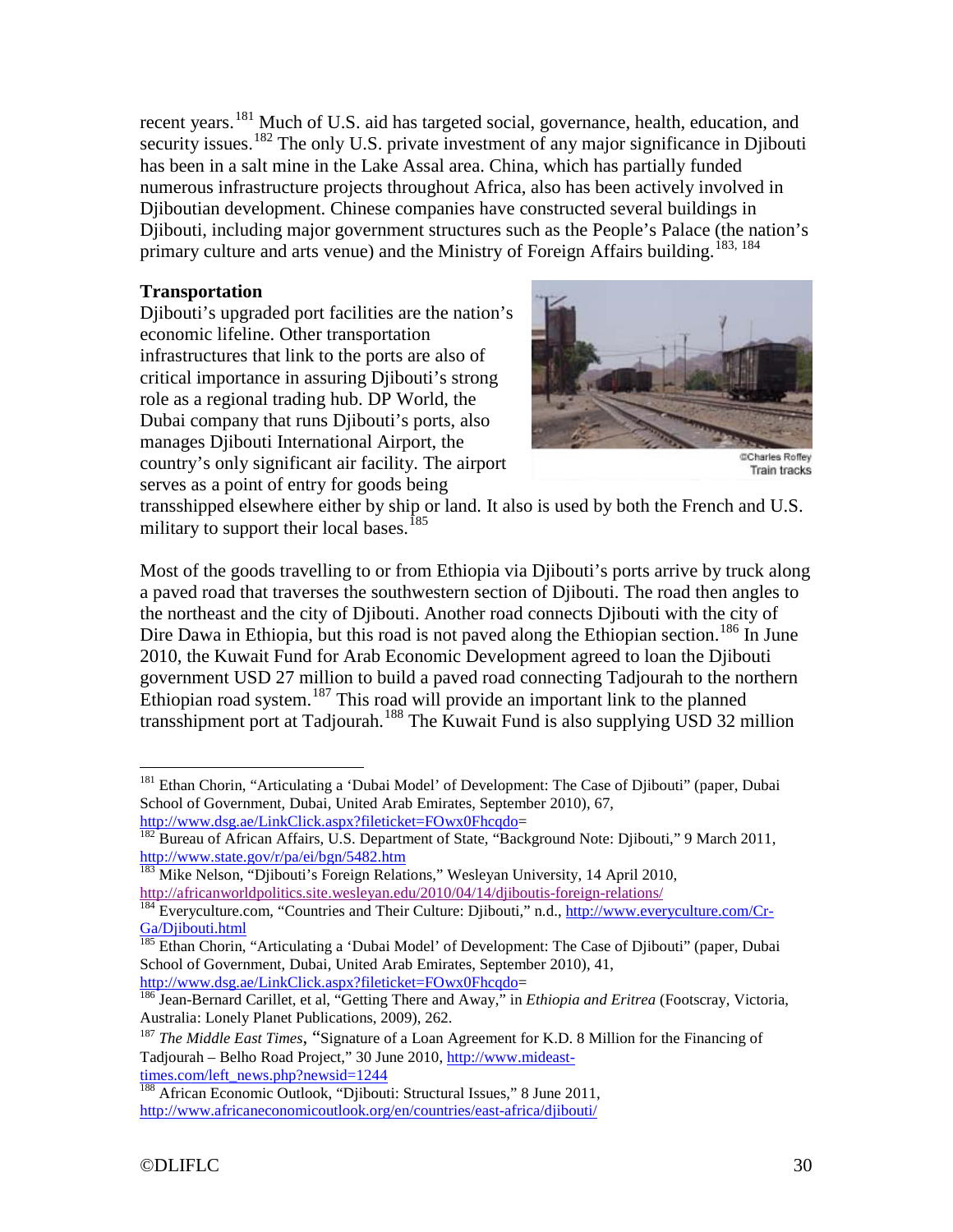of financing for the construction of a paved road from Tadjourah to the small port town of Obock in northern Djibouti.<sup>[189](#page-30-1)</sup>

The rail connection between Djibouti and Addis Ababa, the capital of Ethiopia, is in disrepair and now only runs as far as Dire Dawa. In May 2011, the government of India pledged a USD 300 million line of credit for a new rail line linking Addis Ababa and Djibouti.<sup>[190](#page-30-2)</sup> Djibouti and Ethiopia, co-owners of the existing railway, have tried for years to find funding for rehabilitation of the track between Addis Ababa and Dire Dawa. However, the failure to negotiate an agreement with a private company to run the rail concession has stalled support from European grant-giving agencies.<sup>[191](#page-30-3)</sup>

# <span id="page-30-0"></span>**Standard of Living**

By all measures, the quality of life for the average Djiboutian is low. Poverty and unemployment are rampant in Djibouti. The most recent incomelevel data (from 2006) revealed that 74% of Djibouti's population lived in relative poverty and more than  $42\%$  suffered extreme poverty.<sup>[192](#page-30-4)</sup> The unemployment level stood at 54% in 2010, down from 4 years earlier but still exceptionally high. Malnutrition levels for young children are among



Khat leaf

the highest in the world, with studies showing that nearly one-third of Djiboutian children suffer from growth retardation or emaciation. The incidence of tuberculosis among the Djibouti population is the highest in the world.<sup>[193](#page-30-5)</sup>

Djibouti's economy has experienced steady growth in recent years, although the effects of this mini-economic boom have not affected the average Djiboutian. The government, in response, has plowed an increasing percentage of its budget into social welfare. In particular, the health and education sectors have received nearly one-third of the country's total expenditures.[194](#page-30-6)

Even though most Djiboutians earn very little money, a significant percentage of the population buys and uses the drug khat, a mild stimulant that is chewed by the user. Khat is imported from Ethiopia daily (the leafy green plant loses its potency quickly after

<span id="page-30-3"></span><sup>191</sup> Arthur Foch, "The Paradox of the Djibouti-Ethiopia Railway Concession Failure" (paper, Proparco, Centre d'Économie de la Sorbonne, Paris, France, 2011),

http://www.afd.fr/jahia/webdav/site/proparco/shared/PORTAILS/Secteur\_prive\_developpement/PDF/SPD [9/Proparco SPD\\_9\\_UK\\_The-paradox-of-the-Djibouti-Ethiopia-railway-concession-failure.pdf](http://www.afd.fr/jahia/webdav/site/proparco/shared/PORTAILS/Secteur_prive_developpement/PDF/SPD%209/Proparco%20SPD_9_UK_The-paradox-of-the-Djibouti-Ethiopia-railway-concession-failure.pdf)

<span id="page-30-6"></span><sup>194</sup> African Economic Outlook, "Diibouti: Social Context and Human Resource Development," 20 June 2011, <http://www.africaneconomicoutlook.org/en/countries/east-africa/djibouti/>

<span id="page-30-1"></span><sup>&</sup>lt;sup>189</sup> Kuwait Fund for Arab Economic Development, "Project Details," 17 May 2011[, http://www.kuwait](http://www.kuwait-fund.org/index.php?option=kfaedprojectdetails&id=3364)[fund.org/index.php?option=kfaedprojectdetails&id=3364](http://www.kuwait-fund.org/index.php?option=kfaedprojectdetails&id=3364)

<span id="page-30-2"></span><sup>&</sup>lt;sup>190</sup> AAOnline.com, "India Pledges 300 Mln USD for Ethio-Djibouti Railway," 24 May 2011, <http://addisababaonline.com/india-pledges-300-mln-usd-for-ethio-djibouti-railway/>

<span id="page-30-4"></span><sup>&</sup>lt;sup>192</sup> African Economic Outlook, "Djibouti: Social Context and Human Resource Development," 20 June 2011, <http://www.africaneconomicoutlook.org/en/countries/east-africa/djibouti/>

<span id="page-30-5"></span><sup>&</sup>lt;sup>193</sup> African Economic Outlook, "Djibouti: Social Context and Human Resource Development," 20 June 2011, <http://www.africaneconomicoutlook.org/en/countries/east-africa/djibouti/>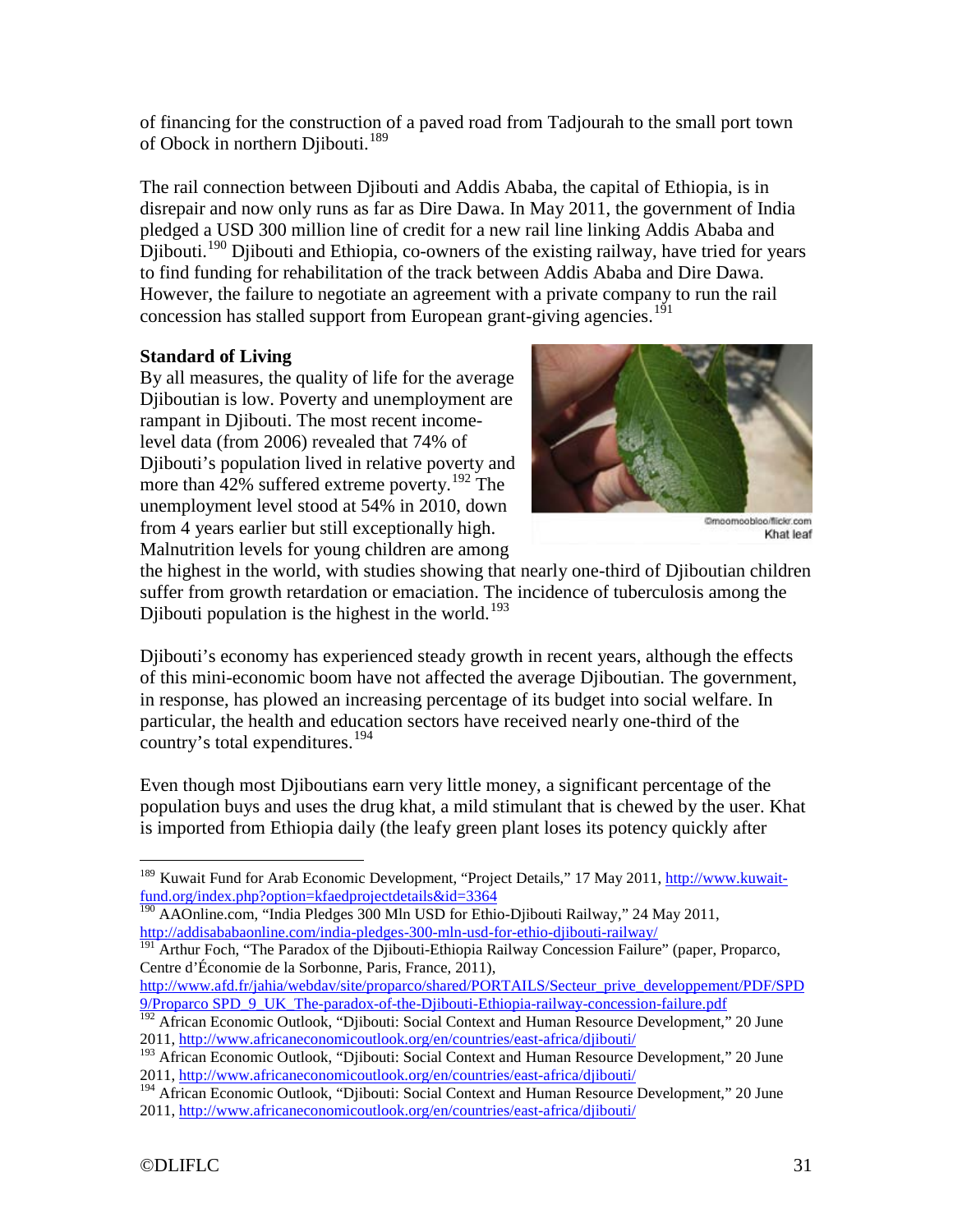being harvested) and produces a euphoric feeling as well as a reduction in appetite. One estimate places the average percentage of Djiboutian household income spent on khat at 30%.<sup>[195](#page-31-0)</sup> A typical khat session may last 5 hours, and nearly one-quarter of the population (mostly men) chew it every day.<sup>[196](#page-31-1)</sup> A widely unpopular attempt in the late 1970s to ban khat in Djibouti nearly brought down the government of Hassan Gouled Aptidon.<sup>[197](#page-31-2)</sup> Since then the government has largely taken a hands-off stance toward the drug, which is legal in the country.<sup>[198](#page-31-3)</sup>

<span id="page-31-0"></span><sup>&</sup>lt;sup>195</sup> UNICEF, "Tackling Khat Consumption in Djibouti: A Strong New Political Commitment," 4 September 2008, [http://www.unicef.org/media/media\\_45624.html](http://www.unicef.org/media/media_45624.html)

<span id="page-31-1"></span><sup>196</sup> K24TV, "Inside Djibouti – The Khat Trade," YouTube, 21 May 2010, [http://www.youtube.com/watch?v=8-v2T9jUe\\_o](http://www.youtube.com/watch?v=8-v2T9jUe_o)

<span id="page-31-2"></span><sup>197</sup> Adam Bernstein, "Hassan Gouled Aptidon, First President of Djibouti, *Washington Post*, 30 November 2006,<http://www.washingtonpost.com/wp-dyn/content/article/2006/11/29/AR2006112901450.html>

<span id="page-31-3"></span><sup>&</sup>lt;sup>198</sup> Bureau of African Affairs, U.S. Department of State, "Background Note: Djibouti," 9 March 2011, <http://www.state.gov/r/pa/ei/bgn/5482.htm>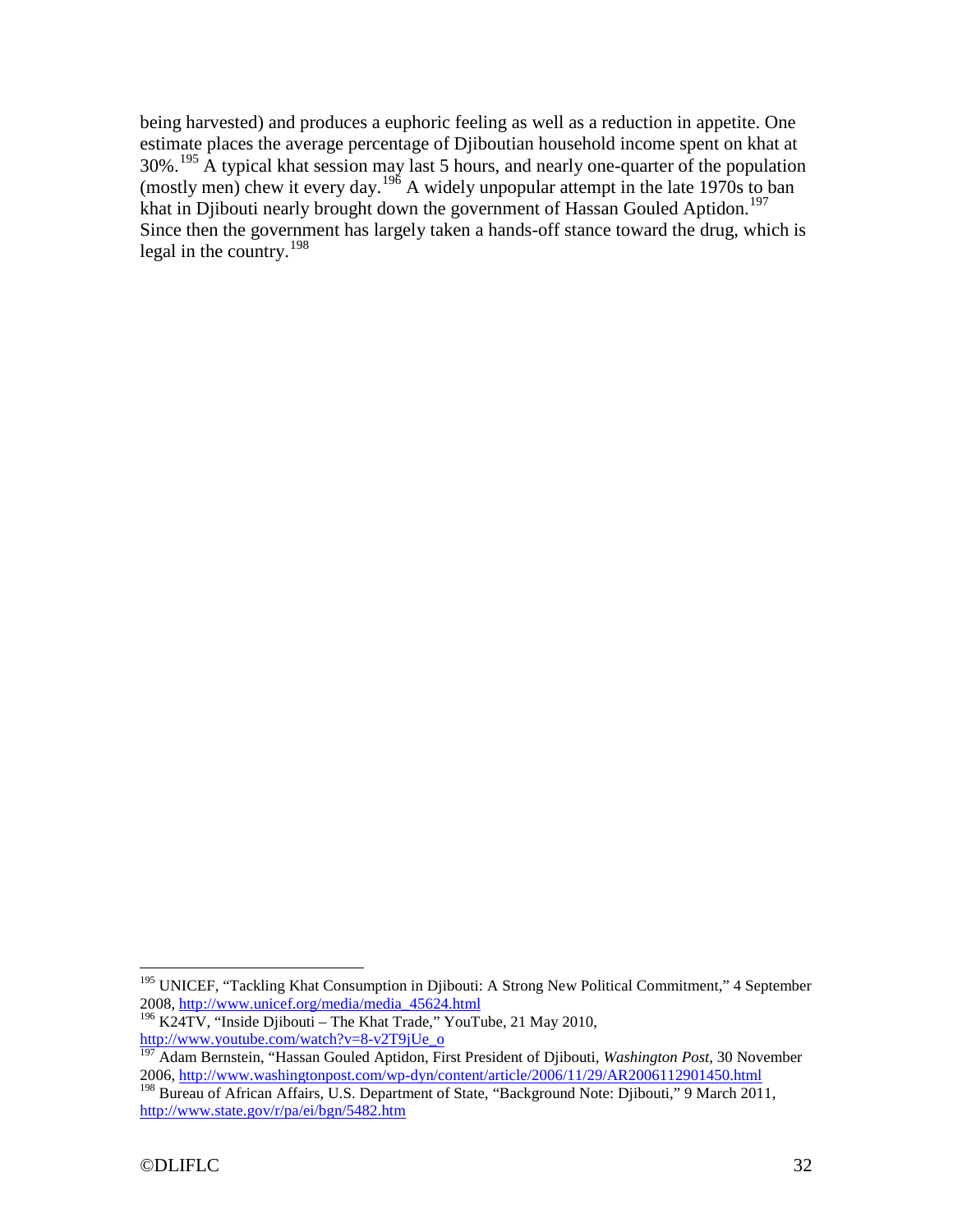# <span id="page-32-0"></span>**Chapter 3: Assessment**

1. Djibouti's recent droughts have had a major impact on traditional herding practices.

#### **True**

In rural areas, livestock herding (mostly goats) has long been the traditional way of life. However, the droughts in recent years have decimated many of the herds.

2. Djibouti's cheap labor costs have made the country a magnet for foreign companies investing in light industry.

#### **False**

Djibouti, a country depending on costly food and energy imports, has a relatively high cost of living for a poor nation and lacks a large population of educated and skilled workers. Accordingly, the country has had difficulty attracting foreign investment to build plants and factories.

3. Most of Djibouti's electrical needs are met by power plants using domestically mined coal.

#### **False**

Djibouti has very little indigenous fossil fuel and no hydroelectric energy resources. The nation's electrical needs are mostly met by power plants running on costly imported diesel oil. In May 2011, Djibouti began importing electricity from Ethiopia.

4. Djibouti has no mineral resources of any type.

#### **False**

Salt is Djibouti's primary mineral resource. Since 1998, salt mining has been carried out by private companies at Lake Assal, the world's second-saltiest lake. Djibouti also has viable, recoverable deposits of perlite.

5. Djibouti consistently imports more than it exports.

#### **True**

Djibouti has a persistently negative trade balance because it does not produce any significant products for export. Virtually all of Djibouti's manufactured goods and the overwhelming majority of its food are imported.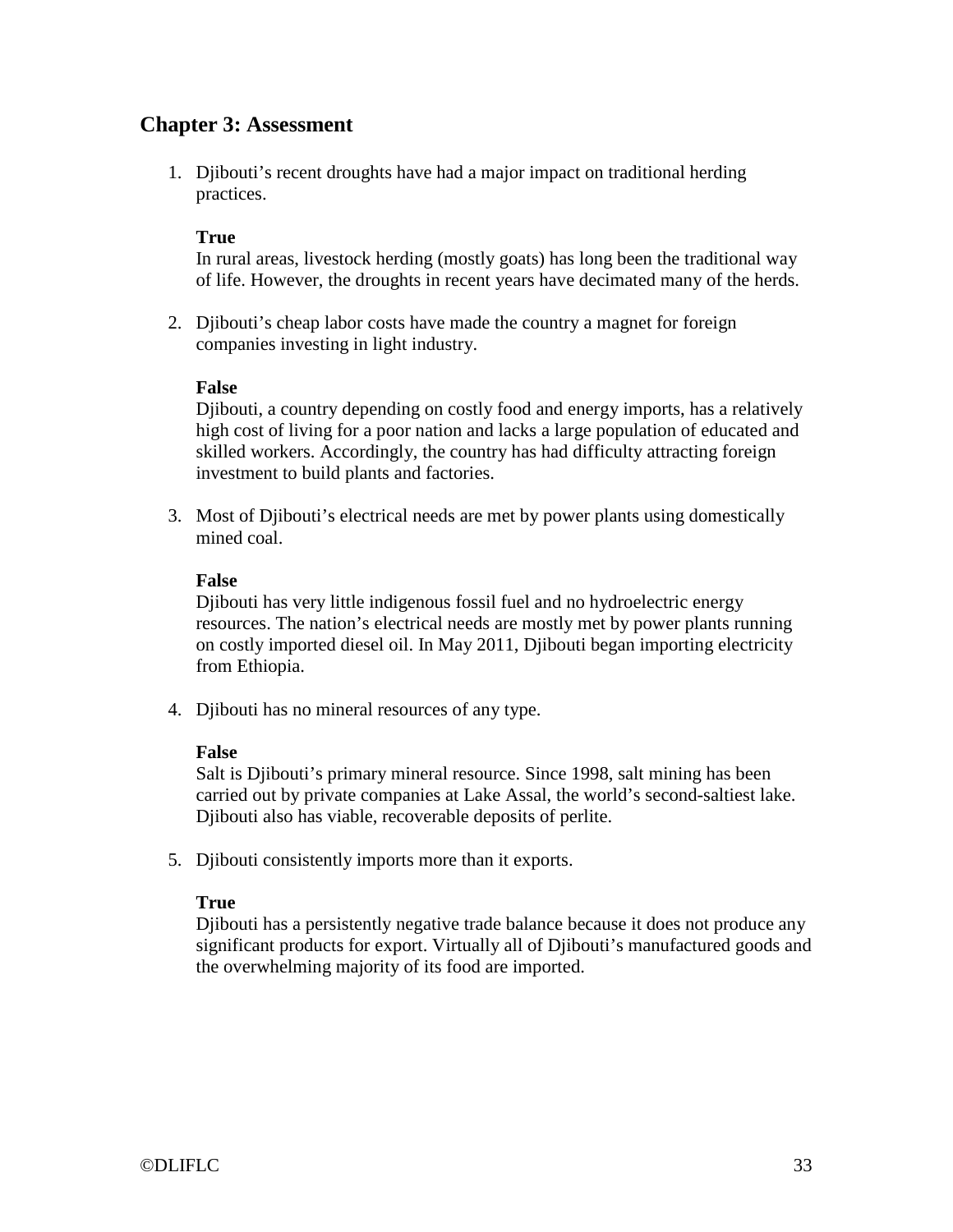# <span id="page-33-0"></span>**Chapter 4: Society**

# <span id="page-33-1"></span>**Introduction**

Djibouti is a multi-ethnic nation that has largely remained stable, despite lingering inter-ethnic and sometimes interclan tensions. Numerous ethnic-driven conflicts in the countries surrounding Djibouti have often involved ethnic groups and clans whose members also live in Djibouti. Therefore, Djibouti's relative stability is a significant national accomplishment. Djibouti is divided along ethnic lines but people share languages, religion, and a historical tradition of pastoral nomadism.<sup>[199](#page-33-4)</sup> After more than a century of colonial rule, the *lingua franca* is French, a language that is spoken mostly by the nation's educated elite.



<span id="page-33-2"></span>**Ethnic and Linguistic Groups**

Most people in Djibouti belong to one of two main ethnic groups: the Afars (also known as the Danakils) and the Issa Somalis. Each of these groups have clan and subclan classifications. While the Afars and Somalis are culturally and linguistically related, they have traditionally been rivals for political and economic power. $^{200}$  $^{200}$  $^{200}$ 

@DoD Image Young girls, Dikhil



@ DOD Image School children

# <span id="page-33-3"></span>*Afars*

The Afars are concentrated in northern and

southwestern Djibouti, including the regions of Obock, Tadjourah, and western Dikhil. Their language, like that of the Somalis, is part of the Eastern Cushitic branch of the Afro-Asiatic language family.[201](#page-33-6) Traditionally, the Afar lands were split into several sultanates. Today, the Tadjourah sultanate still exists; the present sultan plays a largely ceremonial role, serving mostly as a "court of last resort" in Afar interclan disputes.<sup>[202](#page-33-7)</sup> Afars make up an estimated 20–30% of Djibouti's population.<sup>[203,](#page-33-8) [204,](#page-33-9) [205](#page-33-10)</sup> Afars also live in

<span id="page-33-8"></span> $\frac{1}{203}$  Freedom House, "Freedom in the World – Djibouti (2006)," Refworld, United Nations High Commissioner for Refugees, 19 December 2005,<br>http://www.unhcr.org/refworld/country,,FREEHOU,,DJI,,473c555249.0.html

<span id="page-33-9"></span>http://www.unducreationscenceuntry, "Djibouti: People," in *The World Factbook*, 14 June 2011, <https://www.cia.gov/library/publications/the-world-factbook/geos/dj.html><br><sup>205</sup> Peter J. Schraeder, "Ethnic Politics in Djibouti: From 'Eye of the Hurricane' to 'Boiling Cauldron,'"

<span id="page-33-4"></span><sup>199</sup> Everyculture.com, "Countries and Their Culture: Djibouti," 2011, [http://www.everyculture.com/Cr-](http://www.everyculture.com/Cr-Ga/Djibouti.html)[Ga/Djibouti.html](http://www.everyculture.com/Cr-Ga/Djibouti.html)

<span id="page-33-5"></span><sup>&</sup>lt;sup>200</sup> Everyculture.com, "Countries and Their Culture: Djibouti," 2011[, http://www.everyculture.com/Cr-](http://www.everyculture.com/Cr-Ga/Djibouti.html)

<span id="page-33-6"></span>[Ga/Djibouti.html](http://www.everyculture.com/Cr-Ga/Djibouti.html) *<sup>201</sup>* M. Lewis, ed., "Language Family Index: Afro-Asiatic, Cushitic, East*,*" in *Ethnologue: Languages of the World*, 16th ed. (Dallas: SIL International, 2009),

<span id="page-33-7"></span>[http://www.ethnologue.com/show\\_family.asp?subid=993-16](http://www.ethnologue.com/show_family.asp?subid=993-16)<br><sup>202</sup> Louis Werner, "Djibouti: A Future in Arabic," *Saudi Aramco World*, March/April 2001,<br>http://www.saudiaramcoworld.com/issue/200102/djibouti-a.future.in.arabic.ht

<span id="page-33-10"></span>*African Affairs* 92, no. 367 (April 1993): 204,<http://www.jstor.org/stable/723496?seq=12>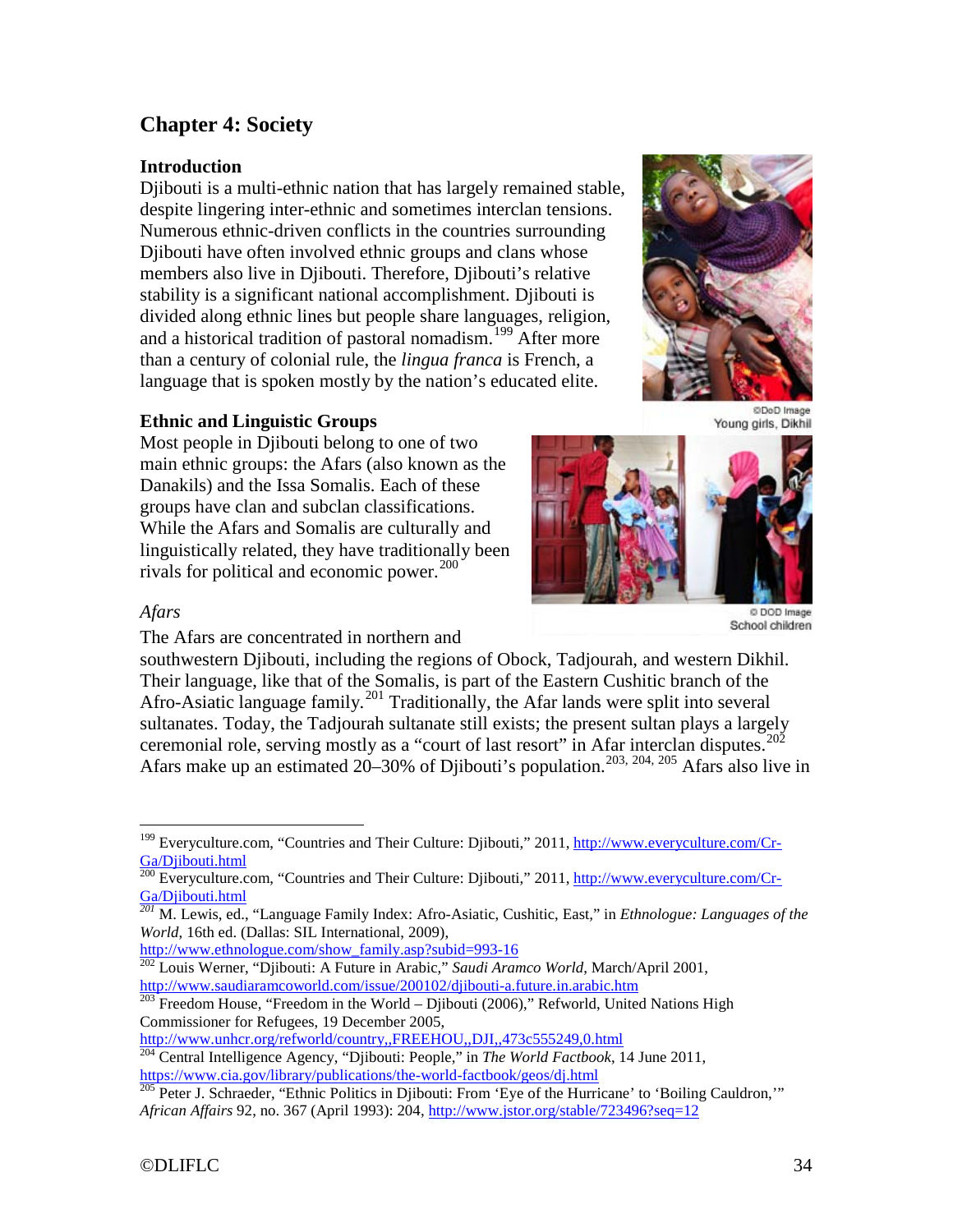the regions of Ethiopia and Eritrea that adjoin Djibouti, an area sometimes referred to as the "Afar triangle."<sup>[206,](#page-34-2) [207](#page-34-3)</sup>

# <span id="page-34-0"></span>*Issa Somalis*

When the French arrived in what is now Djibouti, the Issas were the only Somali clan they encountered along the southern coast of the Gulf of Tadjourah.<sup>[208](#page-34-4)</sup> The Issas are a subclan of the Dir, one of the six major Somali clans. Traditionally nomadic, the Issas lived in the region where, today, the Djibouti, Ethiopia, and Somalia borders meet.<sup>[209](#page-34-5)</sup> In terms of social organization, the Issas have a more egalitarian group structure than the more hierarchical Afars. Within Djibouti, the Issas are divided into two clan families— the majority Abgal and the Dalol. Both subclans consist of several subclans.<sup>[210](#page-34-6)</sup> Djibouti's two presidents since independence—Hassan Gouled Aptidon and his nephew Ismail Omar Guelleh—are members of the Mamassan, an Abgal subclan.[211](#page-34-7) Overall, the Issas are estimated to represent about one-third of Djibouti's population.<sup>[212](#page-34-8)</sup>

The Gadaboursis, another Dir subclan, live in Djibouti city. By one estimate, the Gadaboursis, may represent 15% of the nation's population. Nonetheless, they have been viewed as foreigners by some Issas because they migrated from northern Somalia in the 20th century during the construction of the Addis Ababa-Djibouti railway and the expansion of the city's port.<sup>[213,](#page-34-9) [214](#page-34-10)</sup> The Isaaks (approximately 13% of the Djibouti population) are a third Somali clan living in Djibouti city. Like the Gadaboursis, they migrated to Djibouti from Somalia in the last century.<sup>[215](#page-34-11)</sup>

# <span id="page-34-1"></span>*Others*

Djibouti's Arab population (approximately 6%) largely come from Yemen and mostly work in the business sector in Djibouti city. While Modern Standard Arabic is one of Djibouti's two national languages (French is the other), the form of Arabic spoken is the

<span id="page-34-2"></span><sup>&</sup>lt;sup>206</sup> Louis Werner, "Djibouti: A Future in Arabic," *Saudi Aramco World*, March/April 2001, http://www.saudiaramcoworld.com/issue/200102/djibouti-a.future.in.arabic.htm

<span id="page-34-3"></span>http://www.saudiaramcomorromance.com/issue/2007-02/divideo-2012-02/divideo-2012<br>2007 Peter J. Schraeder, "Ethnic Politics in Djibouti: From 'Eye of the Hurricane' to 'Boiling Cauldron',"<br>African Affairs, 92, no. 367 (Apri

<span id="page-34-4"></span><sup>&</sup>lt;sup>208</sup> Virginia Thompson and Richard Adloff, "Chapter 2: Nomads and Sedentaries," in *Djibouti and the Horn of Africa* (Stanford, CA: Stanford University Press, 1968), 26–27.

<span id="page-34-5"></span><sup>&</sup>lt;sup>209</sup> Perry-Castañeda Library Map Collection, University of Texas, "Ethnic Groups: Somali's Clan Families and Major Subclans," 2002[, http://www.lib.utexas.edu/maps/africa/somalia\\_ethnic\\_2002.jpg](http://www.lib.utexas.edu/maps/africa/somalia_ethnic_2002.jpg) <sup>210</sup> James S. Olson, "Issa," in *The Peoples of Africa: An Ethnohistorical Dictionary* (Westport, CT:

<span id="page-34-6"></span>Greenwood Press, 1996), 244.

<span id="page-34-7"></span><sup>&</sup>lt;sup>211</sup> Amedee Bollee, "Djibouti: From French Outpost to US Base," *Review of African Political Economy* 30, no. 97 (2003): 481, http://www.jstor.org/stable/4006990?seq=2

<span id="page-34-8"></span><sup>&</sup>lt;sup>212</sup> Peter J. Schraeder, "Ethnic Politics in Djibouti: From 'Eye of the Hurricane' to 'Boiling Cauldron',"<br>African Affairs 92, no. 367 (April 1993): 205, http://www.jstor.org/stable/723496?seq=12

<span id="page-34-9"></span><sup>&</sup>lt;sup>213</sup> Peter J. Schraeder, "Ethnic Politics in Djibouti: From 'Eye of the Hurricane' to 'Boiling Cauldron',"<br>African Affairs 92, no. 367 (April 1993): 205,<http://www.jstor.org/stable/723496?seq=12>

<span id="page-34-10"></span>African Affairs 92, no. 367 (April 1993): 200, <u>http://www.jstor.org/stable/7234467.</u><br><sup>214</sup> Immigration and Refugee Board of Canada, "Djibouti," Refworld, United Nations High Commissioner for Refugees, 1 April 1991,<http://www.unhcr.org/refworld/topic,463af2212,469f2d5a2,3ae6ad1a18,0.html> <sup>215</sup> Peter J. Schraeder, "Ethnic Politics in Djibouti: From 'Eye of the Hurricane' to 'Boiling Cauldron',"

<span id="page-34-11"></span>*African Affairs* 92, no. 367 (April 1993): 205, http://www.jstor.org/stable/723496?seq=12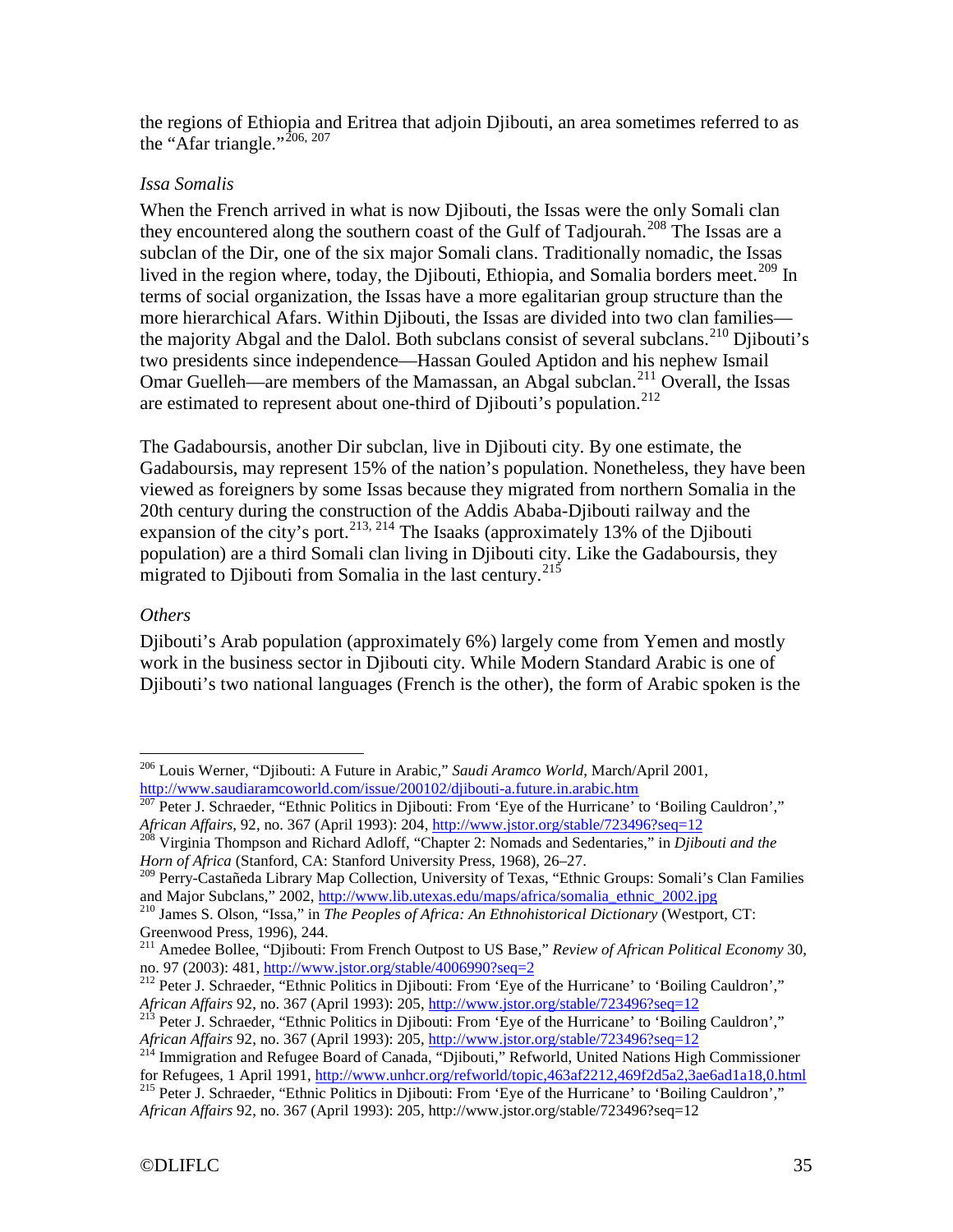southern Yemeni dialect.<sup>[216](#page-35-2), [217](#page-35-3)</sup> European expatriates (mostly French) and U.S. military personnel also reside in the country, as do fluctuating numbers of refugees from Somalia and Ethiopia. $^{218}$  $^{218}$  $^{218}$ 

# <span id="page-35-0"></span>**Religion**

Islam is Djibouti's state religion, and nearly all of the country's population is Sunni Muslim.<sup>[219](#page-35-5)</sup> The constitution grants freedom of religion, and tolerance toward other religions (primarily Christian denominations attended by foreigners) is the norm.[220](#page-35-6) The Islam practiced in Djibouti is less conservative than in some other countries. Alcohol is available in stores and nightclubs. Women cover their heads, but tend to dress more



Charles Roffey Mosque, Djibouti City

fashionably than in other nearby Muslim countries.<sup>[221](#page-35-7)</sup> Among the Afars, Sufi rituals as well as traditions drawn from the ancient animistic Cushitic religion lend an unorthodox element to their practice of Islam.<sup>[222,](#page-35-8) [223](#page-35-9)</sup>

# <span id="page-35-1"></span>**Gender Issues**

At the beginning of the 2000s, many cultural gender practices criticized by global women's rights organizations were prominent in Djibouti. Female genital mutilation (FGM) was rampant among girls over age 7 (98%), literacy among girls was low (32% vs. 60% for boys), and women were legally discriminated against in rights regarding inheritance, divorce, and employment. $^{224}$  $^{224}$  $^{224}$ 



Charles Roffey Women, Djibouti City

<span id="page-35-2"></span> <sup>216</sup> M. Lewis, ed., "Arabic, Ta'izzi-Adeni Spoken*,*" in *Ethnologue: Languages of the World*, 16th ed.

<span id="page-35-3"></span><sup>(</sup>Dallas: SIL International, 2009), <u>http://www.ethnologue.com/show\_language.asp?code=acq</u> <sup>217</sup> M. Lewis, ed., "Languages of Djibouti," *in Ethnologue: Languages of the World*, 16th ed. (Dallas: SIL International, 2009), h

<span id="page-35-4"></span><sup>&</sup>lt;sup>218</sup> CultureGrams 2009, "Republic of Djibouti: The People: Population," 2009, <http://www.aasd.k12.wi.us/Staff/hendrickjohn/Africa/Djibouti.pdf>

<span id="page-35-5"></span><sup>219</sup> Bureau of Democracy, Human Rights, and Labor, U.S. Department of State, "Djibouti," in *International Religious Freedom Report 2010*, 17 November 2010,<http://www.state.gov/g/drl/rls/irf/2010/148683.htm> <sup>220</sup> Bureau of Democracy, Human Rights, and Labor, U.S. Department of State, "Djibouti," in *International* 

<span id="page-35-7"></span><span id="page-35-6"></span>*Religious Freedom Report 2010*, 17 November 2010,<http://www.state.gov/g/drl/rls/irf/2010/148683.htm> <sup>221</sup> CultureGrams 2009, "Republic of Djibouti: The People: Religion," 2009, <http://www.aasd.k12.wi.us/Staff/hendrickjohn/Africa/Djibouti.pdf>

<sup>222</sup> Encyclopedia.com, "Afar," in *Encyclopedia of World Cultures*, Vol. 9 (New York: Gale, 1996),

<span id="page-35-9"></span><span id="page-35-8"></span><http://www.encyclopedia.com/topic/Afar.aspx#1-1G2:3458001454-full><br><sup>223</sup> Timothy L. Gall and Jeneen Hobby, eds., "Afar: Religion," in *Worldmark Encyclopedia of Cultures and Daily Life: Volume 1 Africa*, 2nd ed. (Detroit, MI: Gale Cengage Learning, 2009), 8,<br>http://gen.lib.rus.ec/get?nametype=orig&md5=CDA0BEEA05C6A2E04D964791173AB76C

<span id="page-35-10"></span><sup>&</sup>lt;sup>224</sup> Bureau of Democracy, Human Rights, and Labor, U.S. Department of State, "Djibouti," in *Country Reports on Human Rights Practices 1999*, 23 February 2000, <http://www.state.gov/g/drl/rls/hrrpt/1999/243.htm>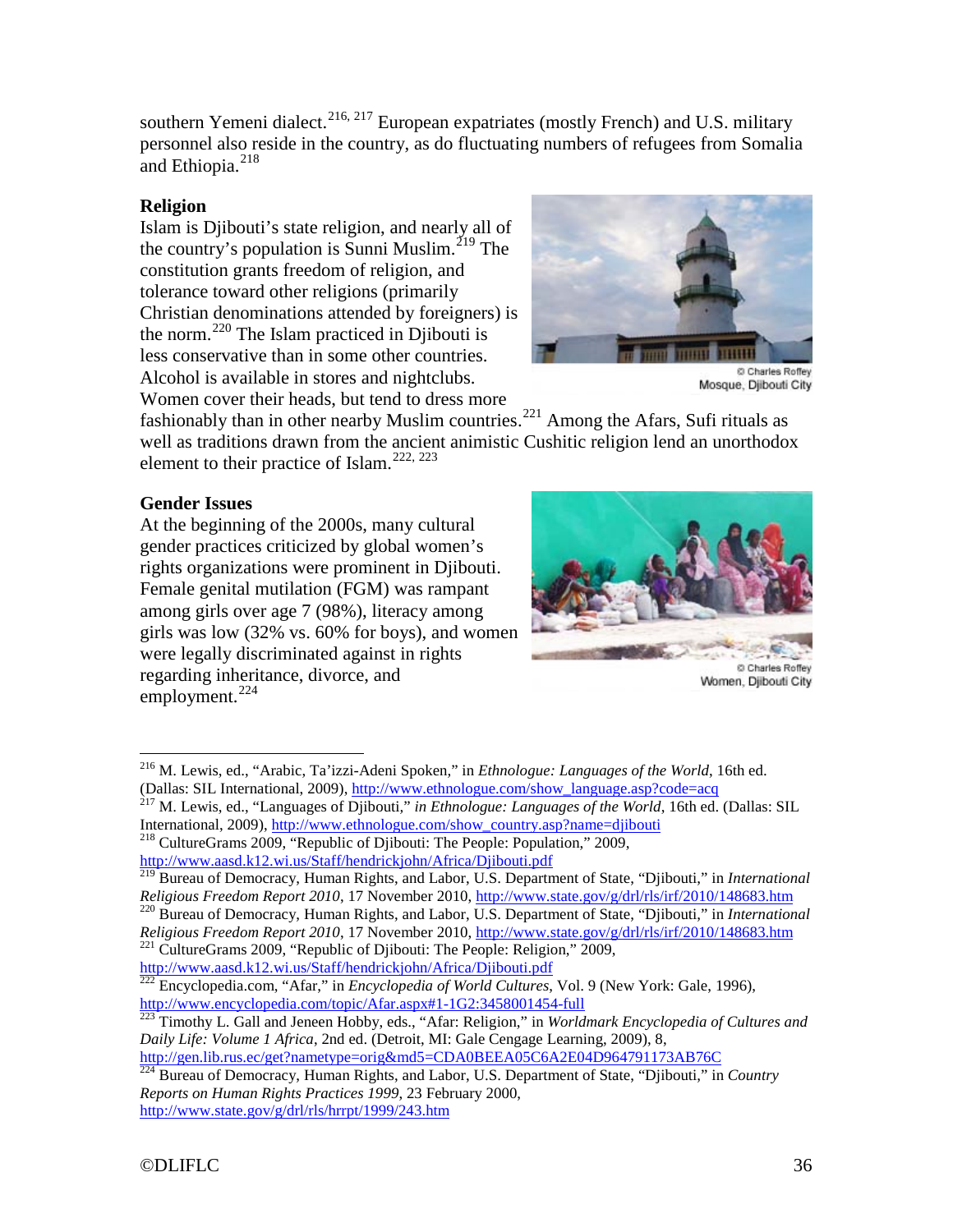A decade later, there have been advances in women's rights. Women have become increasingly visible in government and business. A 2008 presidential decree mandating that women occupy no less than 20% of all high-level public sector jobs has helped them achieve this position. Still, inequities exist and some widely condemned practices such as FGM continue, particularly in rural areas.<sup>[225](#page-36-2)</sup> Outreach programs by governmental and non-governmental organizations to stop FGM seem to be having some effect, especially in Djibouti city.<sup>[226](#page-36-3)</sup> Likewise, an action plan promoting increased school attendance has raised the primary school attendance rate for girls to above  $50\%$ .<sup>[227](#page-36-4)</sup> Despite these improvements and a new 2002 Family Code that better protects the rights of women and children, gender inequities still remain, especially in the rights of inheritance.<sup>[228](#page-36-5), [229](#page-36-6)</sup>

# <span id="page-36-0"></span>**Traditional Clothing**

Many Djibouti women wear colorful traditional dress. Typically, this includes a headscarf (*shalmat*) and a long flowing gown (*dira*) worn over an underskirt (*gorgorat*). Men, particularly in the city, are more likely to wear Western-style shirts and trousers. In rural areas, local herders often wear a *ma'awees* (*futa* in French*)*, similar to a sarong, with a T-shirt or short-sleeved shirt worn on top. Women use henna to decorate their



**Traditional dress** 

feet and hands, often for ceremonial occasions such as weddings. Older men use it to dye their hair and beards red. $230$ 

#### <span id="page-36-1"></span>**Arts**

Djibouti's Somalis and Afars both have a strong oral tradition that includes poetry and song.<sup>[231](#page-36-8)</sup> Somali poetry, in particular, is known for its alliterative, metaphorical style. Before a formal script was introduced in the early 1970s, nearly all of this poetry was composed and performed orally. Even today, most Somali poetry is read aloud rather than silently.<sup>[232](#page-36-9)</sup> In rural Somali villages in Djibouti, local history and news is communicated via poetry recited by the *gabaye* (the village reader). As literacy rates

<http://www.state.gov/g/drl/rls/hrrpt/2010/af/154343.htm>

<span id="page-36-2"></span> <sup>225</sup> Bureau of Democracy, Human Rights, and Labor, U.S. Department of State, "Djibouti," in *Country Reports on Human Rights Practices 2010*, 8 April 2011,

<span id="page-36-3"></span><sup>226</sup> Bureau of Democracy, Human Rights, and Labor, U.S. Department of State, "Djibouti," in *Country Reports on Human Rights Practices 2010*, 8 April 2011, <http://www.state.gov/g/drl/rls/hrrpt/2010/af/154343.htm>

<span id="page-36-4"></span>Bureau of African Affairs, U.S. Department of State, "Background Note: Djibouti," 8 April 2011, <http://www.state.gov/r/pa/ei/bgn/5482.htm>

<span id="page-36-5"></span><sup>&</sup>lt;sup>228</sup> Bureau of African Affairs, U.S. Department of State, "Background Note: Djibouti," 8 April 2011, <http://www.state.gov/r/pa/ei/bgn/5482.htm>

<span id="page-36-6"></span><sup>&</sup>lt;sup>229</sup> Bureau of Democracy, Human Rights, and Labor, U.S. Department of State, "Djibouti," in *Country Reports on Human Rights Practices 2010*, 8 April 2011,

<span id="page-36-7"></span><http://www.state.gov/g/drl/rls/hrrpt/2010/af/154343.htm><br><sup>230</sup> CultureGrams 2009, "Republic of Djibouti: The People: Personal Appearance," 2009, <http://www.aasd.k12.wi.us/Staff/hendrickjohn/Africa/Djibouti.pdf><br><sup>231</sup> CultureGrams 2009, "Republic of Djibouti: Lifestyle: The Arts," 2009,

<span id="page-36-8"></span>

<http://www.aasd.k12.wi.us/Staff/hendrickjohn/Africa/Djibouti.pdf>

<span id="page-36-9"></span><sup>&</sup>lt;sup>232</sup> SomaliCulture.net, "The Poetry of Somalia," n.d.,<http://www.somaliculture.net/poems/index.html>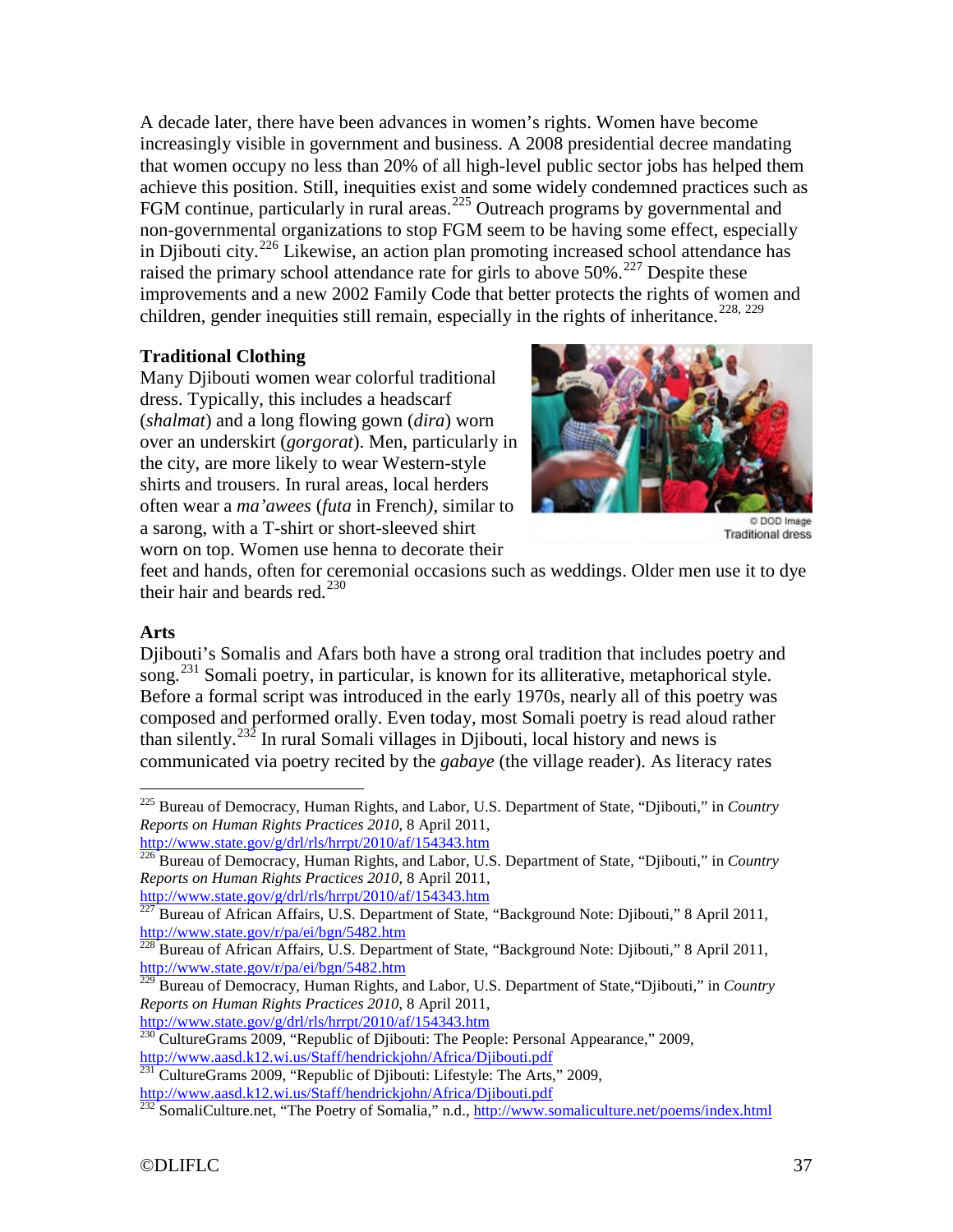increase and the nation urbanizes, such oral traditions will most likely fade. Among young people in Djibouti city, they are already becoming a thing of the past.<sup>[233](#page-37-2), [234](#page-37-3)</sup>

Dance is another important aspect of Afar life. It is a common part of social celebrations such as weddings (although it is not as common at Somali social events).<sup>[235](#page-37-4)</sup> Afars are also known for their handicrafts. Afar men traditionally carry a special curved sword known as a *gile*, housed in a leather sheaf. Afar women weave baskets, mats, and wall decorations<sup>[236](#page-37-5), [237](#page-37-6)</sup>

# <span id="page-37-0"></span>**Folklore and Folk Traditions**

Traditionally, Somalis and Afars handed down stories and clan histories orally from generation to generation. For example, the Issas trace their history back to Aqiil Abuu Taalib, a cousin of the prophet Muhammad.<sup>[238](#page-37-7), [239](#page-37-8)</sup> A shrine in Djibouti marks his miraculous appearance there.<sup>[240](#page-37-9)</sup> The Afars, in turn, have a colorful legend that relates to the origin of the first Afar sultan, Ado'ali. $^{241}$  $^{241}$  $^{241}$ 

# <span id="page-37-1"></span>**Sports and Recreation**

Djibouti's most popular sport is football  $\frac{1}{2}$  (soccer).<sup>[242](#page-37-11)</sup> The men's national team competes in international and African tournaments but is often defeated. As of mid-2011, the Djibouti team was the second-lowest ranked team in Africa (only the Seychelles was lower). $243$  Women's football also has been gaining in popularity, with more than 20 club teams now competing. $244$ 



@Staff Sgt. Robert Barnett/US Army Africa Service member playing soccer with locals

<span id="page-37-2"></span><sup>&</sup>lt;sup>233</sup> Everyculture.com, "Countries and Their Cultures: "Djiboutians," 2011, http://www.everyculture.com/wc/Costa-Rica-to-Georgia/Djiboutians.html

<span id="page-37-3"></span> $\frac{1}{234}$  CultureGrams 2009, "Republic of Djibouti: Lifestyle: The Arts," 2009,

<http://www.aasd.k12.wi.us/Staff/hendrickjohn/Africa/Djibouti.pdf>

<span id="page-37-4"></span> $^{235}$ CultureGrams 2009, "Republic of Djibouti: Lifestyle: The Arts," 2009, <http://www.aasd.k12.wi.us/Staff/hendrickjohn/Africa/Djibouti.pdf> <sup>236</sup> Swords and Antique Weapons, "Sold Item s4436," n.d.,

<span id="page-37-5"></span>[http://www.swordsantiqueweapons.com/s436\\_full.html](http://www.swordsantiqueweapons.com/s436_full.html)

<span id="page-37-6"></span><sup>237</sup> FeMSEDA, "Afar Region's Handicrafts," n.d., [http://www.ethiopianhandicraft](http://www.ethiopianhandicraft-femseda.org/Afar%20Region%27s%20Handicrafts.htm)[femseda.org/Afar%20Region%27s%20Handicrafts.htm](http://www.ethiopianhandicraft-femseda.org/Afar%20Region%27s%20Handicrafts.htm)

<span id="page-37-7"></span> $^{238}$  Everyculture.com, "Countries and Their Cultures: Djiboutians," 2011, <http://www.everyculture.com/wc/Costa-Rica-to-Georgia/Djiboutians.html>

<sup>239</sup> I. M. Lewis, "Myth and History in Somali Genealogies," in *Blood and Bone: The Call of Kinship in* 

<span id="page-37-9"></span><span id="page-37-8"></span>*Somali Society* (Lawrenceville, NJ: The Red Sea Press, 1994), 104–105.<br><sup>240</sup> I. M. Lewis, "Myth and History in Somali Genealogies," in *Blood and Bone: The Call of Kinship in Somali Society* (Lawrenceville, NJ: The Red Se

<span id="page-37-10"></span><sup>&</sup>lt;sup>241</sup> Daoud A. Alwan and Hohanis Mibrathu, "Hadal Mahiss," in *Historical Dictionary of Djibouti* (Lanham, MD: Scarecrow Press, 2000), 57–58.

<span id="page-37-11"></span><sup>&</sup>lt;sup>242</sup> *Encyclopædia Britannica Online*, "Djibouti: Cultural Life: Sports and Recreation," 2011, http://www.britannica.com/EBchecked/topic/166928/Diibouti/280752/Sports-and-recreation  $\frac{243}{243}$ Fifa.com, "Djibouti: Ranking," 18 May 2011,

<span id="page-37-12"></span><http://www.fifa.com/associations/association=dji/ranking/gender=m/index.html>

<span id="page-37-13"></span><sup>&</sup>lt;sup>244</sup> Shafi'I Mohyaddin Abokar, "Women Football Vastly Growing in Djibouti," Hiraan Online, 29 October 2009, [http://www.hiiraan.com/news2/2009/oct/women\\_football\\_vastly\\_growing\\_in\\_djibouti.aspx](http://www.hiiraan.com/news2/2009/oct/women_football_vastly_growing_in_djibouti.aspx)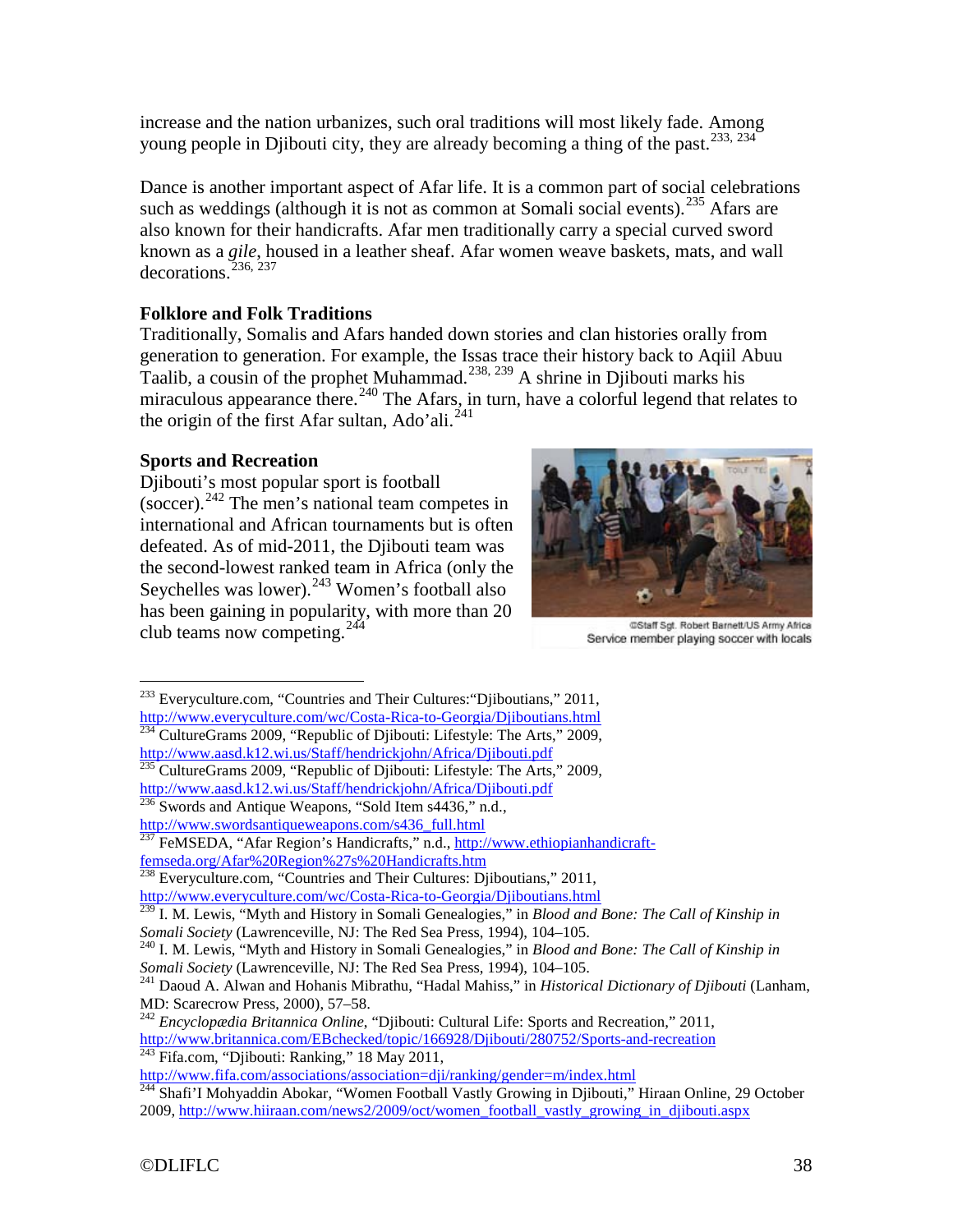Djibouti has participated in the Summer Olympics since 1984. Its athletes have mostly competed in running events. In 1988 Hussein Ahmed Salah won a bronze medal in the men's marathon, the nation's only Olympic medal to date.<sup>[245](#page-38-0)</sup> Djibouti also briefly had a Davis Cup team in tennis during the mid-1990s, even though tennis courts and tennis equipment are in short supply.<sup>[246](#page-38-1), [247](#page-38-2)</sup>

A popular local game, pétanque, was introduced initially by the members of the French army. Similar in its rules to bocce ball, pétanque is often played at night under city streetlights.<sup>[248](#page-38-3), [249](#page-38-4)</sup> By comparison, dominoes and card games are favorite male pastimes during Djibouti's hot afternoons, often played during long khat-chewing sessions.<sup>[250](#page-38-5)</sup>

<span id="page-38-1"></span><http://www.mapsofworld.com/djibouti/sports/tennis.html>

<span id="page-38-2"></span><sup>247</sup> *Encyclopædia Britannica Online*, "Djibouti: Cultural Life: Sports and Recreation," 2011, <http://www.britannica.com/EBchecked/topic/166928/Djibouti/280752/Sports-and-recreation> <sup>248</sup> Geneve-Petanque.com, "39th World Championships of Pétanque: Djibouti," 12 July 2003, http://www.geneve-petanque.com/en/1 champion

<span id="page-38-0"></span> <sup>245</sup> *Encyclopædia Britannica Online*, "Djibouti: Cultural Life: Sports and Recreation," 2011, <http://www.britannica.com/EBchecked/topic/166928/Djibouti/280752/Sports-and-recreation> <sup>246</sup> Maps of World.com, "Tennis in Djibouti," n.d.,

<span id="page-38-3"></span>

<span id="page-38-4"></span>http://www.westerpermancemance.com/en/2011/249 *Encyclopædia Britannica Online*, "Djibouti: Cultural Life: Sports and Recreation," 2011, <http://www.britannica.com/EBchecked/topic/166928/Djibouti/280752/Sports-and-recreation> <sup>250</sup> CultureGrams 2009, "Republic of Djibouti: Lifestyle: Recreation," 2009,

<span id="page-38-5"></span><http://www.aasd.k12.wi.us/Staff/hendrickjohn/Africa/Djibouti.pdf>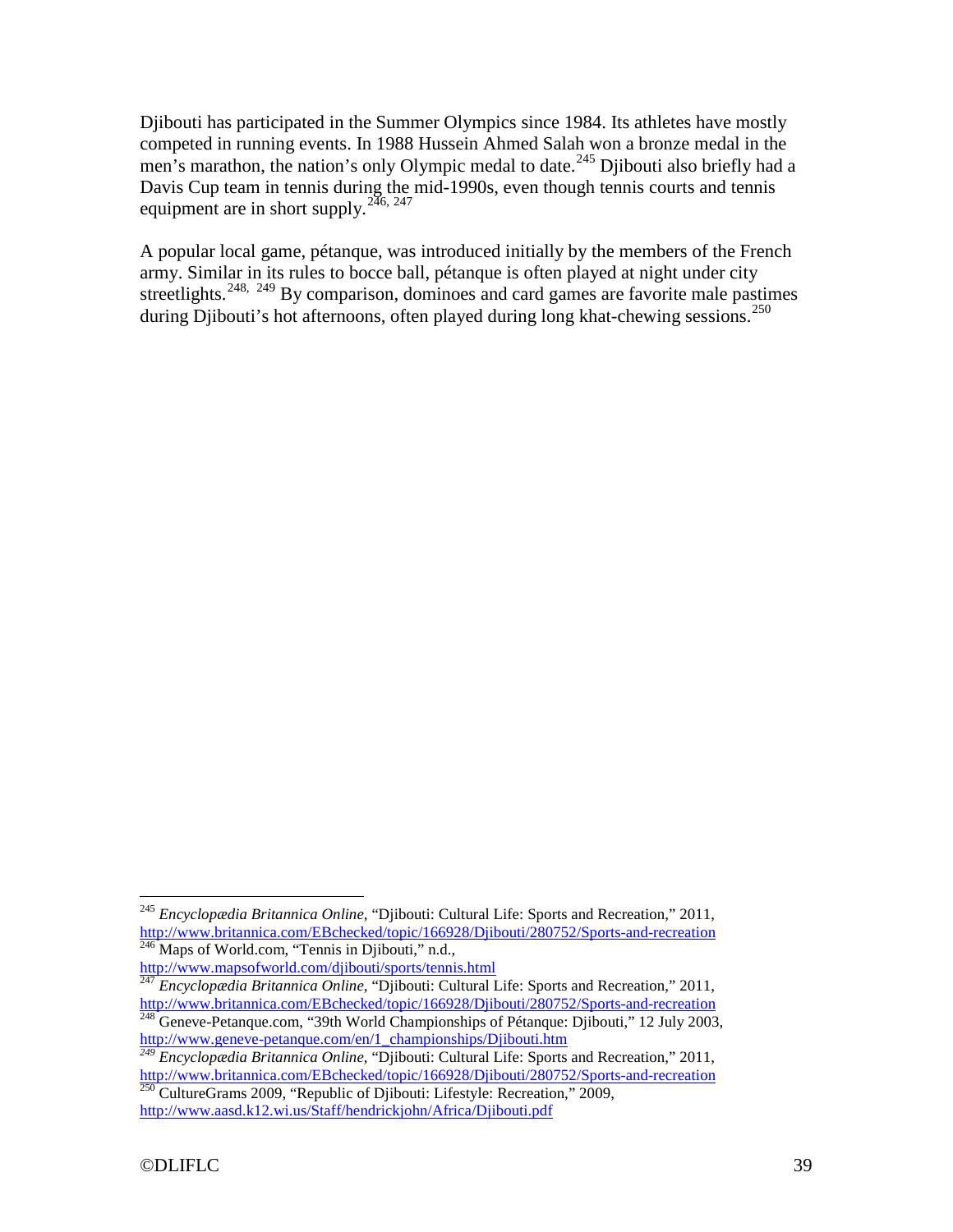# **Chapter 4: Assessment**

11. The Afars are the dominant ethnic group in the southeastern part of Djibouti.

#### **False**

The Afars are concentrated in northern and southwestern Djibouti, including the Regions of Obock, Tadjourah, and western Dikhil. Somali clans (Issas, Gadaboursis, and Isaaks) are the dominant ethnic group in southeastern Djibouti and the city of Djibouti.

12. Djibouti's Arab population primarily speaks the southern Yemeni dialect.

#### **True**

Djibouti's Arab population (approximately 6%) largely come from Yemen. While Modern Standard Arabic is one of Djibouti's two national languages (French is the other), the form of Arabic spoken in the country is the southern Yemeni dialect.

13. Almost all of Djibouti's population is Sunni Muslim.

#### **True**

Islam is Djibouti's state religion, and nearly all of the country's population is Sunni Muslim.

14. The Islam practiced in Djibouti is generally more liberal than in other nearby Muslim countries.

#### **True**

Generally, the Islam practiced in Djibouti is less conservative than in some other countries. Alcohol is available in stores and in the country's nightclubs; women cover their heads, but tend to dress more fashionably than in other nearby Muslim countries.

15. The Djibouti government has not tried to curb female genital mutilation.

#### **False**

Attempts by governmental and non-governmental organizations to stop FGM seem to be having some effect, especially in Djibouti city.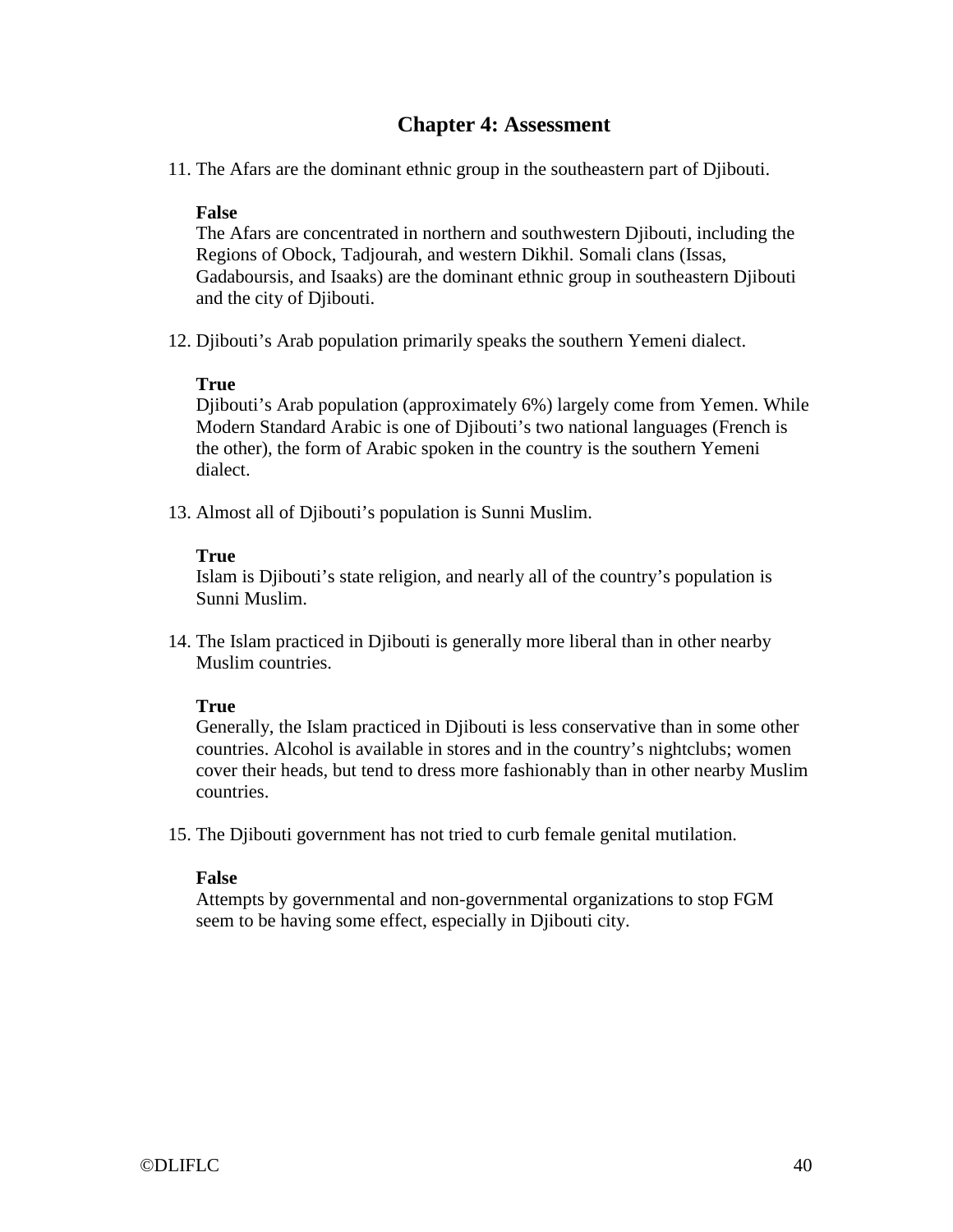# <span id="page-40-0"></span>**Chapter 5: Security**

# <span id="page-40-1"></span>**Introduction**

Djibouti is a small country in a region marked by ethnic conflicts, bloody border wars, and failed (or failing) states. Djibouti's weak military makes preserving security difficult, but a defense arrangement with France has provided some shield against attack. Generally, the government has tried to stay neutral in conflicts with its neighbors.



Djiboutian Army

Djibouti has suffered its own ethnic conflicts, such as the revolt led by the Afardominated *Front pour la Restauration de l'Unité et de la Démocratie* (FRUD) insurgency in the 1990s. By 2001, most FRUD combatants had ceased fighting after the second of two peace agreements was signed (the first was signed in 1994). Nonetheless, FRUD remnants continue to wage a low-level insurgency in the northern part of Djibouti to this day. $251$ 

# <span id="page-40-2"></span>**U.S.-Djiboutian Relations**

The U.S. and Djibouti have closely collaborated over the last decade on both military and developmental matters. Since 2002, the U.S. military has leased Camp Lemonnier, a former French Foreign Legion base adjacent to Djibouti International Airport. Currently, Camp Lemonnier houses about 2,200 U.S. military and civilian personnel and is the only U.S. military base on the African continent. It operates as a Forward



C Peter Casier UN WFP food distribution

Operating Site for the Combined Joint Task Force-Horn of Africa under the U.S. Military's Africa Command (AFRICOM).<sup>[252](#page-40-4), 253, [254](#page-40-6)</sup> Although security assistance and counterterrorism support is a central mission of the Task Force, its personnel provide aid to humanitarian operations and assist with the building and repairing of local infrastructure (wells, roads, hospitals, schools, etc.). $^{255}$  $^{255}$  $^{255}$ 

<span id="page-40-3"></span><sup>&</sup>lt;sup>251</sup> Berouk Mesfin, "Elections, Politics and External Involvement in Djibouti," Institute for Security Studies, 14 April 2011, 7, http://www.hiiraan.com/2011/May/20110517-135955% 2015Apr11Djibouti.pdf <sup>252</sup> Bureau of African Affairs, U.S. Department of State, "Background Note: Djibouti," 9 March 2011,

<span id="page-40-5"></span><span id="page-40-4"></span><http://www.state.gov/r/pa/ei/bgn/5482.htm><br>
<sup>253</sup> Lauren Ploch, "Africa Command: U.S. Strategic Interests and the Role of the U.S. Military in Africa,"<br>
Congressional Research Service, 22 March 2011, 9, http://www.fas.org/s

<span id="page-40-6"></span><sup>&</sup>lt;sup>254</sup> USAID, U.S. Department of State, "Fiscal Year 2010 Congressional Budget Justification for Foreign<br>Operations: Book II," 2010, 47, http://www.usaid.gov/policy/budget/cbj2010/2010 CBJ Book 2.pdf

<span id="page-40-7"></span><sup>&</sup>lt;sup>255</sup> Lauren Ploch, "Africa Command: U.S. Strategic Interests and the Role of the U.S. Military in Africa," Congressional Research Service, 22 March 2011, 21,<http://www.fas.org/sgp/crs/natsec/RL34003.pdf>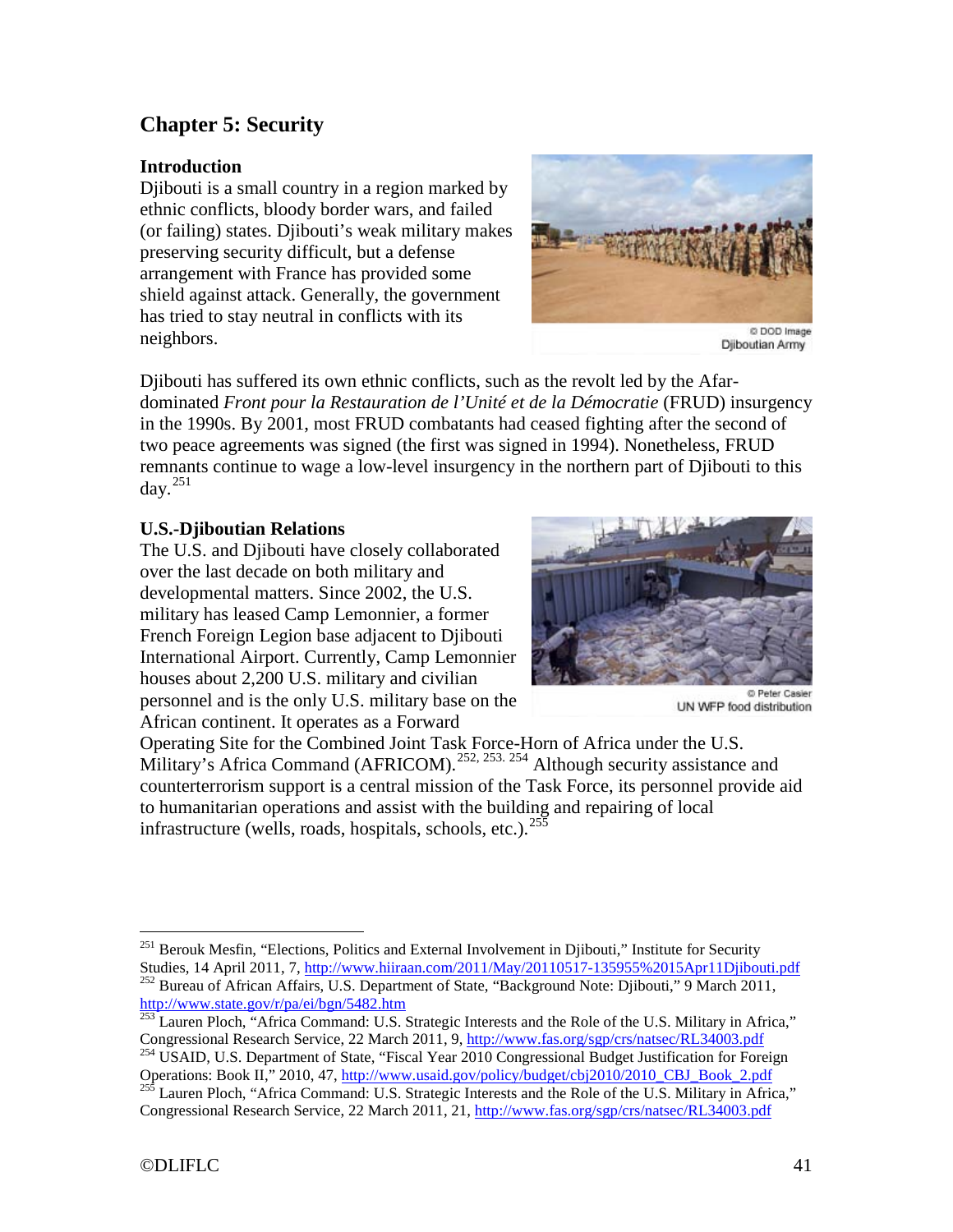Djibouti also houses USAID's only non-U.S.-based warehouse for humanitarian food relief, ultimately destined for countries in Africa and Asia.<sup>[256](#page-41-2)</sup> Because the country has been plagued by droughts and chronic food insecurity, an average of approximately USD 2.1 million of this food aid has annually gone to Djibouti since  $2004$ .<sup>[257](#page-41-3)</sup> Several million dollars of additional USAID funding is allocated each year to provide support for educational opportunity programs and heath care systems. In 2010, a little more than USD 1 million of aid was also provided to help train workers for job skills needed in the private sector.<sup>[258](#page-41-4)</sup> Overall, between 2004 and 2009, the U.S. was the world's third-largest bilateral provider of developmental assistance to Djibouti, trailing France and Japan.<sup>[259](#page-41-5)</sup>

Trade between Djibouti and the U.S. is mostly one way. In 2009, for example, the U.S. exported USD 197 million of goods to Djibouti (over half of which were agricultural products), while Djiboutian imports to the U.S. totaled USD 3 million in value.<sup>[260](#page-41-6)</sup>

# <span id="page-41-1"></span><span id="page-41-0"></span>**Relations with Neighboring Countries**

#### *Eritrea*

Djibouti has maintained friendly relations with all its neighbors, but Eritrea has been the most challenging. Both countries claim Ras Doumeira, located on the coastal peninsula of the Djibouti– Eritrea border. In June 2008, three days of fighting broke out in the Ras Doumeira region, resulting in the death of more than 35 combatants.<sup>[261](#page-41-7), [262](#page-41-8)</sup> Another Eritrea–Djibouti border skirmish at Ras Doumeira 12 years earlier



narrowly avoided escalating into full-scale conflict.<sup>[263](#page-41-9)</sup> In December 2009, the United Nations Security Council placed an arms embargo on Eritrea, which it criticized for not trying to resolve its dispute with Djibouti. Eritrea was also criticized for providing

[http://eastafrica.usaid.gov/en/USAID/Article/1360/Food\\_Aid\\_Donation\\_to\\_the\\_Republic\\_of\\_Djibouti](http://eastafrica.usaid.gov/en/USAID/Article/1360/Food_Aid_Donation_to_the_Republic_of_Djibouti) <sup>258</sup> USAID, U.S. Department of State, "Fiscal Year 2010 Congressional Budget Justification for Foreign

<span id="page-41-5"></span><span id="page-41-4"></span>Operations: Book II," 2010, 48, [http://www.usaid.gov/policy/budget/cbj2010/2010\\_CBJ\\_Book\\_2.pdf](http://www.usaid.gov/policy/budget/cbj2010/2010_CBJ_Book_2.pdf)<br>259 Aidflows World Pork (Dilbook, Co. 2008) <sup>259</sup> Aidflows, World Bank, "Djibouti: Beneficiary View – Official Developmental Assistance (ODA) – Sources of ODA: Top 10 Donors (in US\$M)," n.d.,

<span id="page-41-2"></span> <sup>256</sup> USAID, U.S. Department of State, "USAID: Djibouti," 28 June 2011, <http://eastafrica.usaid.gov/en/countries/djibouti>

<span id="page-41-3"></span><sup>&</sup>lt;sup>257</sup> USAID, U.S. Department of State, "Food Aid Donation to the Republic of Djibouti," 15 December 2010,

<span id="page-41-6"></span><http://siteresources.worldbank.org/CFPEXT/Resources/299947-1266002444164/index.html> <sup>260</sup> Office of the United States Trade Representative, "Djibouti," n.d., http://www.ustr.gov/countries-<br>regions/africa/east-africa/djibou

<span id="page-41-7"></span>[regions/africa/east-africa/djibouti](http://www.ustr.gov/countries-regions/africa/east-africa/djibouti) <sup>261</sup> VOANews.com, "African Union Praises Eritrea, Djibouti Border Mediation," 8 June 2010, [http://www.voanews.com/english/news/africa/east/Eritrea-Djibouti-to-Enter-Mediation-on-Border-Issue-](http://www.voanews.com/english/news/africa/east/Eritrea-Djibouti-to-Enter-Mediation-on-Border-Issue-95862894.html)[95862894.html](http://www.voanews.com/english/news/africa/east/Eritrea-Djibouti-to-Enter-Mediation-on-Border-Issue-95862894.html)

<span id="page-41-8"></span><sup>262</sup> Central Intelligence Agency, "Djibouti: International Disputes," in *The World Factbook*, 5 July 2011, <https://www.cia.gov/library/publications/the-world-factbook/geos/dj.html> 263 Menas Borders, "Border Focus: Eritrea and Djibouti," 2011,

<span id="page-41-9"></span>[http://www.menasborders.com/menasborders/border\\_focus/Eritrea-Djibouti.aspx](http://www.menasborders.com/menasborders/border_focus/Eritrea-Djibouti.aspx)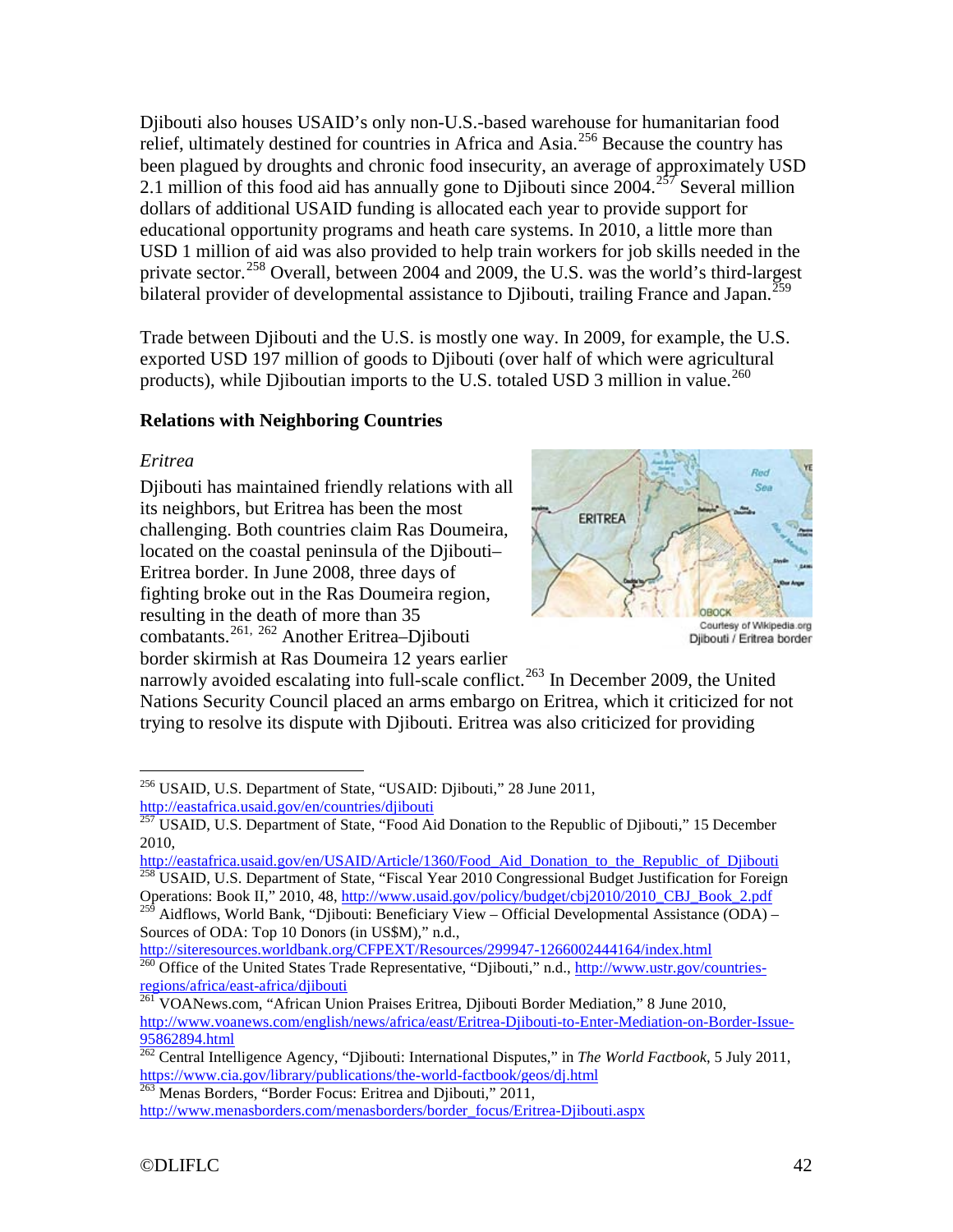financial and logistical help to Islamic insurgent groups undermining UN efforts to bring stability to Somalia.<sup>[264](#page-42-1)</sup>

The tension between Eritrea and Djibouti can partially be explained by Djibouti's close relations with Ethiopia. Eritrea fought to break away from Ethiopia for several decades between the 1960s and the early 1990s; it achieved independence in 1993. Since then, Ethiopia and Eritrea have been in a bitter standoff that ignited between 1998 and 2000. Relations have remained tense and unresolved since the end of fighting.<sup>[265](#page-42-2)</sup> Djibouti benefitted economically from the 1998–2000 Ethiopian–Eritrean conflict because its port became the trade outlet for Ethiopia. Eritrea accused Djibouti of supporting Ethiopia's war efforts, so Djibouti broke off relations with Eritrea in November 1998. Diplomatic relations between the two nations were not fully reestablished until  $2001$ .<sup>[266](#page-42-3)</sup> Relations were subsequently broken again during the  $2008$  border conflict.<sup>[267](#page-42-4)</sup>

In June 2010, Eritrea and Djibouti signed a Qatar-mediated agreement outlining the process by which the Ras Doumeira border will be demarcated.<sup>[268](#page-42-5)</sup> The agreement placed Qatar in charge of monitoring the contested border region until the dispute is settled.<sup>[269](#page-42-6)</sup>

# <span id="page-42-0"></span>*Somalia*

Djibouti borders the northwestern section of Somalia, which was known as British Somaliland during the colonial period. Today, this area of Somalia is known as Somaliland. In 1991, Somaliland declared independence from the rest of Somalia, but no other country in the world has recognized it as a sovereign state.<sup>[270](#page-42-7)</sup> Djibouti allows people to cross its border using a Somaliland passport, even though the Djiboutian



@Expert Infantry/flicker.com Refugee camp

[http://reliefweb.int/sites/reliefweb.int/files/resources/F7C0E5B6F23B3076852574C900695941-](http://reliefweb.int/sites/reliefweb.int/files/resources/F7C0E5B6F23B3076852574C900695941-Full_Report.pdf) [Full\\_Report.pdf](http://reliefweb.int/sites/reliefweb.int/files/resources/F7C0E5B6F23B3076852574C900695941-Full_Report.pdf)

<span id="page-42-5"></span><sup>268</sup> United Nations Security Council, "Djibouti/Eritrea," July 2010, [http://www.securitycouncilreport.org/site/c.glKWLeMTIsG/b.6115643/k.6B3E/July\\_2010brDjiboutiEritrea](http://www.securitycouncilreport.org/site/c.glKWLeMTIsG/b.6115643/k.6B3E/July_2010brDjiboutiEritrea.htm) [.htm](http://www.securitycouncilreport.org/site/c.glKWLeMTIsG/b.6115643/k.6B3E/July_2010brDjiboutiEritrea.htm)

<span id="page-42-1"></span><sup>&</sup>lt;sup>264</sup> United Nations Security Council, "Resolution 1907 (2009): Adopted by the Security Council at its 6254th Meeting, on 23 December 2009," 23 December 2009, [http://daccess-dds](http://daccess-dds-ny.un.org/doc/UNDOC/GEN/N09/665/58/PDF/N0966558.pdf?OpenElement)[ny.un.org/doc/UNDOC/GEN/N09/665/58/PDF/N0966558.pdf?OpenElement](http://daccess-dds-ny.un.org/doc/UNDOC/GEN/N09/665/58/PDF/N0966558.pdf?OpenElement)

<span id="page-42-2"></span><sup>265</sup> Bureau of African Affairs, U.S. Department of State, "Background Note: Ethiopia," 23 March 2011, <http://www.state.gov/r/pa/ei/bgn/2859.htm>

<span id="page-42-3"></span><sup>&</sup>lt;sup>266</sup> Medhane Tadesse, "The Djibouti-Eritrea Conflict," InterAfricaGroup, October 2008, 3-4, [http://www.ssrnetwork.net/uploaded\\_files/4402.pdf](http://www.ssrnetwork.net/uploaded_files/4402.pdf)

<span id="page-42-4"></span><sup>&</sup>lt;sup>267</sup> United Nations Security Council, "Letter Dated 11 September 2008 From the Secretary General Addressed to the President of the Security Council: Report of the United Nations Fact-Finding Mission on the Djibouti-Eritrea Crisis," 12 September 2008, 11,

<span id="page-42-6"></span> $\frac{269}{269}$  Awate.com, "Agreement Between the State of Eritrea and the Republic of Djibouti," 7 June 2010, [http://awate.com/wp-content/uploads/2010/10/Text\\_of\\_Eritrea\\_Djibouti\\_Agreement.pdf](http://awate.com/wp-content/uploads/2010/10/Text_of_Eritrea_Djibouti_Agreement.pdf) <sup>270</sup> Marc Lacey, "The Signs Say Somaliland, but the World Says Somalia," *New York Times*, 5 June 2006,

<span id="page-42-7"></span><http://www.nytimes.com/2006/06/05/world/africa/05somaliland.html>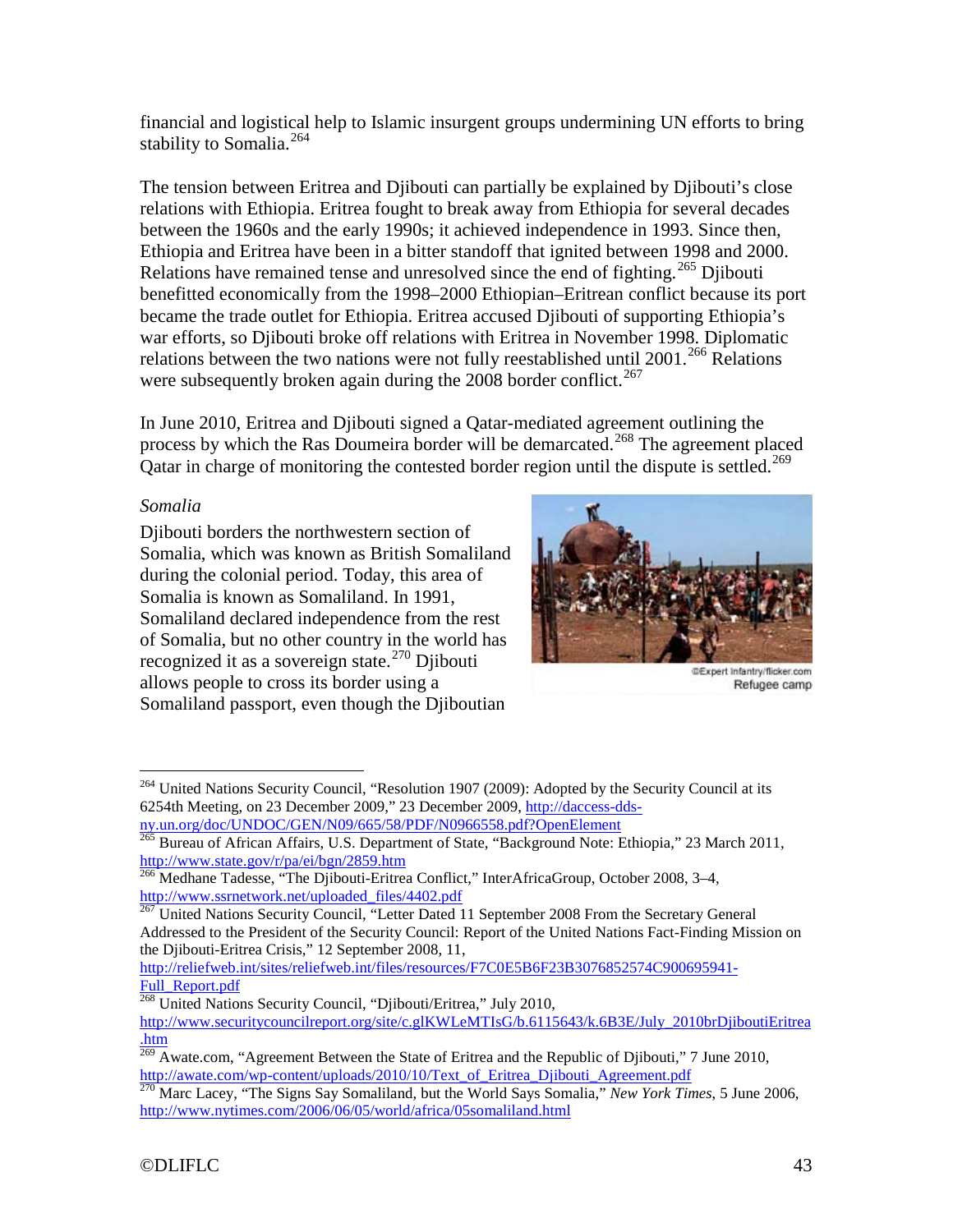government does not recognize Somaliland as a country.<sup>[271](#page-43-1)</sup> Somaliland has growing economic ties with Djibouti, although its main port, Berbera, competes with Djibouti for the livestock trade from Ethiopia's Somali-inhabited regions.<sup>[272](#page-43-2), [273](#page-43-3)</sup>

Since 1995, when the United Nations pulled its forces out, Somalia has been a nation without a central government.<sup>[274](#page-43-4)</sup> Djibouti has hosted several meetings between leaders of Somali factions with the aim of developing a lasting peace process. A 2008 agreement between Somalia's Transition Federal Government (TFG) and former Islamist rebels was signed in Djibouti. The agreement ultimately led to Ethiopian forces pulling out of Somalia.<sup>[275](#page-43-5)</sup> With the assistance of African Union troops, the TFG has subsequently battled the insurgent group al-Shabab, which was classified as a Foreign Terrorist Organization by the U.S. Government in March  $2008.<sup>276</sup>$  $2008.<sup>276</sup>$  $2008.<sup>276</sup>$ 

One of the many unfortunate results of the long conflict in Somalia is that many Somalis have been forced to flee their country. Most of these refugees are now in Kenya, although Djibouti houses roughly 14,000 Somalis, almost all of whom live in the Ali Addeh camp in southeastern Diibouti.<sup>[277](#page-43-7)</sup>

# <span id="page-43-0"></span>*Ethiopia*

Djibouti and Ethiopia share common economic interests that make bilateral relations of utmost importance to both countries.<sup>[278](#page-43-8)</sup> Djibouti's port is Ethiopia's main import and export outlet. This port trade, in turn, spurs much of Djibouti's economic activity. The two nations are also linked by transportation and power infrastructure. Ethiopia and Djibouti have long been connected by a joint-owned rail system (although its current



C Charles Roffey Djibouti / Ethiopia border

<span id="page-43-1"></span> <sup>271</sup> Marc Lacey, "The Signs Say Somaliland, but the World Says Somalia," *New York Times*, 5 June 2006, <http://www.nytimes.com/2006/06/05/world/africa/05somaliland.html>

<span id="page-43-2"></span><sup>&</sup>lt;sup>272</sup> *The Economist*, "Djibouti's Troubles: Wee But Worrisome," 24 February 2011, <http://www.economist.com/node/18233712>

<sup>&</sup>lt;sup>273</sup> Nisar Majid, "Livestock Trade in the Djibouti, Somali and Ethiopian Borderlands," Chatham House,

<span id="page-43-4"></span><span id="page-43-3"></span>September 2010, [http://www.chathamhouse.org.uk/files/17234\\_0910majid.pdf](http://www.chathamhouse.org.uk/files/17234_0910majid.pdf)<br><sup>274</sup> Ted Dagne, "Somalia: Current Conditions and Prospects For a Lasting Peace," Congressional Research<br>Service, 20 April 2011, 25, http://assets.op

<span id="page-43-5"></span><sup>&</sup>lt;sup>275</sup> Ted Dagne, "Somalia: Current Conditions and Prospects For a Lasting Peace," Congressional Research Service, 20 April 2011, 11, [http://assets.opencrs.com/rpts/RL33911\\_20110420.pdf](http://assets.opencrs.com/rpts/RL33911_20110420.pdf)

<span id="page-43-6"></span><sup>&</sup>lt;sup>276</sup> Office of the Coordinator for Counterterrorism, U.S. Department of State "Chapter 6. Terrorist Organizations," in *Country Reports on Terrorism 2009*, 5 August 2010, http://www.state.gov/s/ct/rls/crt/2009/140900.htm

<span id="page-43-7"></span> $\frac{277}{277}$  United Nations High Commissioner for Refugees, "2011 UNHCR Country Operations Profile -<br>Diibouti," 2011, http://www.unhcr.org/cgi-bin/texis/vtx/page?page=49e483836

<span id="page-43-8"></span> $278$  African Economic Outlook, "Djibouti: Political Context," 8 June 2011, <http://www.africaneconomicoutlook.org/en/countries/east-africa/djibouti/>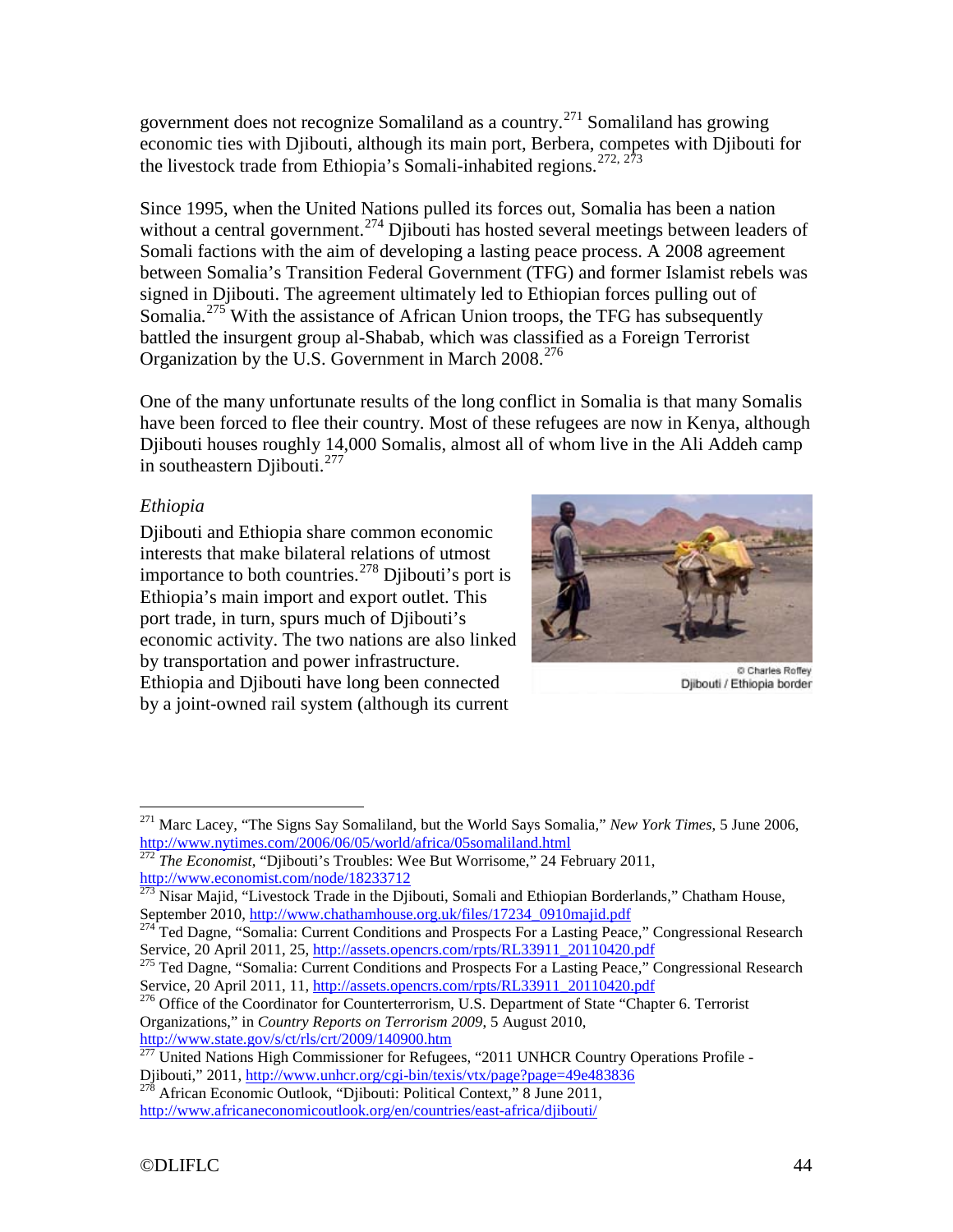disrepair has rendered the railway less useful). In addition, a heavily used road system connects the port of Djibouti with Addis Ababa, the Ethiopian capital.<sup>[279](#page-44-1)</sup> In May 2011, Ethiopia began exporting hydroelectrically generated electricity via transmission lines to Djibouti.<sup>[280](#page-44-2)</sup> It is also the primary food exporter to Djibouti.<sup>[281](#page-44-3)</sup>

Despite their numerous mutual interests, Djibouti and Ethiopia have not always agreed on key issues. Several times during the early 2000s, the two nations differed over which factions to support in their bids to re-unify Somalia.<sup>[282](#page-44-4)</sup> Port access and the port fees that Ethiopia pays Djibouti have also been issues of contention at times.<sup>[283](#page-44-5), [284,](#page-44-6) [285](#page-44-7)</sup> Ethiopian officials have discussed plans to use other ports, and a port in neighboring Sudan is already being used for sesame exports from northwestern Ethiopia. The port in Berbera, Somaliland is another option because of its proximity to Addis Ababa. But this site still requires much investment in road and port infrastructure.<sup>[286](#page-44-8)</sup>

#### <span id="page-44-0"></span>*Yemen*

Djibouti's neighbor across the narrow Bab el Mandeb strait is Yemen. This troubled country was frequently in the headlines during the "Arab Spring" of 2011 when the authoritarian regime of Yemeni President Ali Abdullah Saleh created unrest. At the same time, Islamist militants in southern Yemen believed to be aligned with Al Qaeda fought with government security forces for control of cities near the country's key port at



Djibouti / Yemen satellite image

Aden.<sup>[287](#page-44-9)</sup> In the north, local tribes people sabotaged oil pipelines and power plants. The cumulative effect of this violence and unrest was a tattered economy suffering from shortages of electricity, fuel, and water.<sup>[288,](#page-44-10) [289](#page-44-11)</sup>

[exports-to-neighboring-djibouti-utility-says.html](http://www.bloomberg.com/news/2011-06-10/ethiopia-begins-electricity-exports-to-neighboring-djibouti-utility-says.html) <sup>281</sup> African Economic Outlook, "Djibouti: Political Context," 8 June 2011,

<span id="page-44-10"></span><span id="page-44-1"></span><sup>&</sup>lt;sup>279</sup> ICA Briefing Memorandum, "The Djibouti-Ethiopia Railway," 3–4 December 2007, 3–6, [http://www.icafrica.org/fileadmin/documents/Transport\\_Meeting/S4-Djibouti-Ethiopia\\_Railway-Final-](http://www.icafrica.org/fileadmin/documents/Transport_Meeting/S4-Djibouti-Ethiopia_Railway-Final-EN.pdf)[EN.pdf](http://www.icafrica.org/fileadmin/documents/Transport_Meeting/S4-Djibouti-Ethiopia_Railway-Final-EN.pdf)

<span id="page-44-11"></span><span id="page-44-2"></span><sup>280</sup> William Davison, "Ethiopia Begins Electricity Exports to Neighboring Djibouti, Utility Says," Bloomberg.com, 10 June 2011, [http://www.bloomberg.com/news/2011-06-10/ethiopia-begins-electricity-](http://www.bloomberg.com/news/2011-06-10/ethiopia-begins-electricity-exports-to-neighboring-djibouti-utility-says.html)

<span id="page-44-4"></span><span id="page-44-3"></span><http://www.africaneconomicoutlook.org/en/countries/east-africa/djibouti/> <sup>282</sup> Patrick Gilkes, "Ethiopia: Recent History," in *Africa South of the Sahara 2004*, 33rd ed. (London, UK: Europa Publications, 2003), 414.

<span id="page-44-5"></span><sup>&</sup>lt;sup>283</sup> Abbay Media, "Port of Djibouti Rejects Ethiopian Shipping Lines Request for Dedicated Space," 7 July 2010,<http://abbaymedia.com/News/?p=2654><br><sup>284</sup> Dalje.com, "Ethiopia: Djibouti Port Fees Will Fuel Inflation," 12 December 2008, <u>http://dalje.com/en-</u>

<span id="page-44-7"></span><span id="page-44-6"></span>[economy/ethiopia--djibouti-port-fees-will-fuel-inflation/214140](http://dalje.com/en-economy/ethiopia--djibouti-port-fees-will-fuel-inflation/214140)<br>
<sup>285</sup> Desalegn Sisay, "Ethiopia – Djibouti: Row Erupts Over New Port Directive," Afrik.com, 20 April 2010,<br>
http://nazret.com/blog/index.php/2010/04/20/ethio

http://nazret.com/blog/index.php/2010/ethiopia\_ethiopia\_ethiopia\_ethera\_Port (ERTA)," 24 December 2010,

<span id="page-44-9"></span><span id="page-44-8"></span><http://addisvoice.com/2010/12/ethiopia-eying-berbera-port-erta/> <sup>287</sup> Laura Kasinof, "Strategic Sit Is Captured by Militants in Yemen," *New York Times*, 29 June 2011, [http://www.nytimes.com/2011/06/30/world/middleeast/30yemen.html?sq=yemen&st=cse&scp=3&pagewa](http://www.nytimes.com/2011/06/30/world/middleeast/30yemen.html?sq=yemen&st=cse&scp=3&pagewanted=print) [nted=print](http://www.nytimes.com/2011/06/30/world/middleeast/30yemen.html?sq=yemen&st=cse&scp=3&pagewanted=print)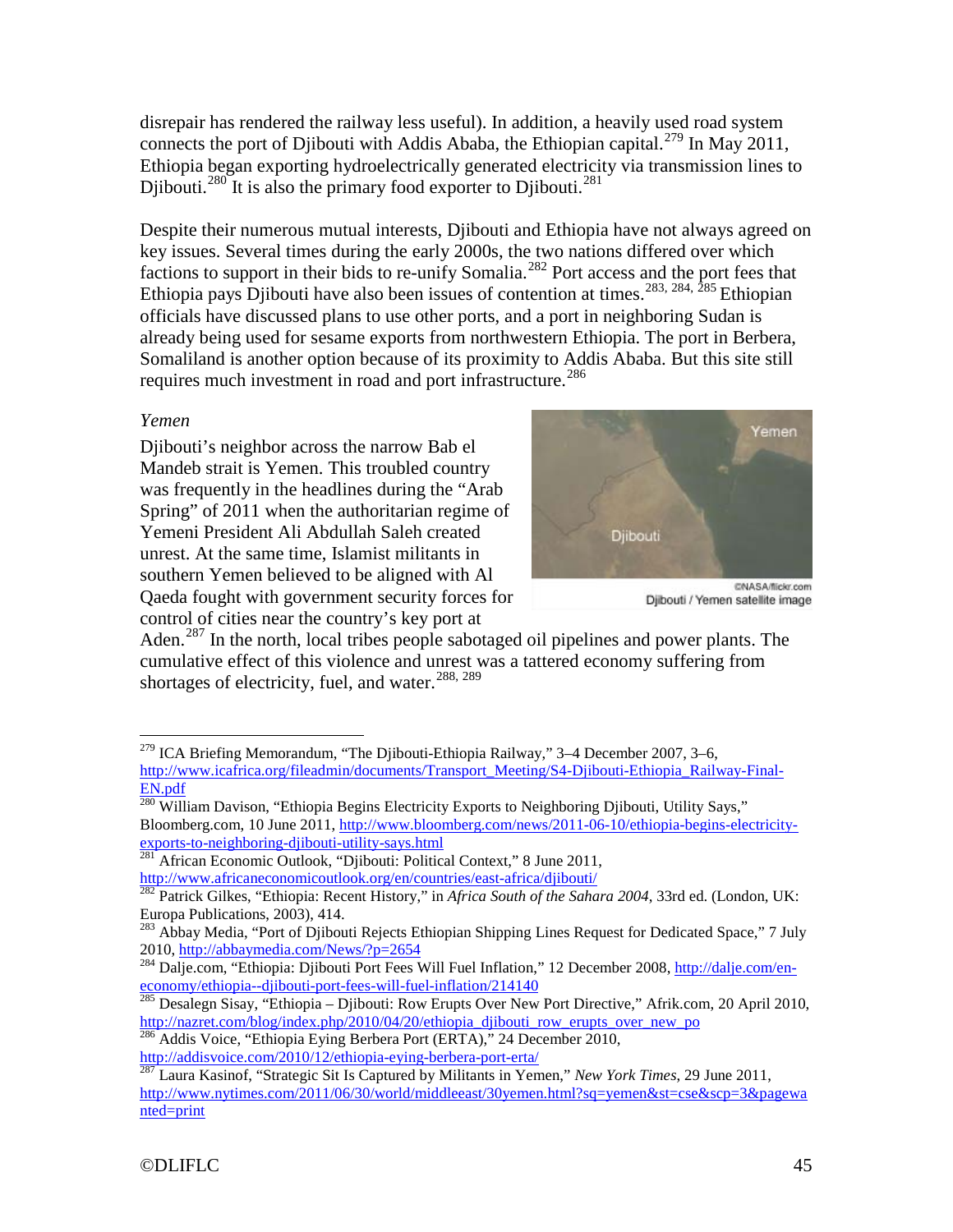Djibouti watched the events in Yemen unfold with great interest. Most of Djibouti's minority Arab population either originate from or trace their ancestry to Yemen. The two nations have a recent history of good relations. Only months before the 2011 demonstrations in Yemen began, the presidents of the two countries met in Djibouti to discuss matters of mutual interest, such as regional security against piracy and terrorism.[290](#page-45-1) Prior to that, in July 2010, top leaders from both countries discussed increasing economic ties between Djibouti and Yemen.<sup>[291](#page-45-2)</sup> Progress on these issues depends on the outcome of Yemen's current struggles, which have been described as a "perfect storm of state failure."<sup>[292](#page-45-3)</sup>

# <span id="page-45-0"></span>**Military**

Djibouti's military consists of a National Army, which includes the Army, Navy, Air Force, and Gendarmerie (military police).<sup>[293](#page-45-4)</sup> The size of the National Army has shrunk since 2001, when a peace accord was signed with the remnants of the FRUD insurgency.[294](#page-45-5) Presently, Djibouti's active forces include 8,000 Army, 2,000 Gendarmerie, 250 Air Force, and 200 Navy personnel.<sup>[295](#page-45-6)</sup> Another 2,500 or so paramilitary forces are part of



Djiboutian Army in training

the National Security Force, reporting to the Ministry of the Interior.<sup>[296](#page-45-7)</sup>

Djibouti's armed forces are only one part of the total military presence in the nation. Both France and the United States have military installations in Djibouti, with a combined total of about 5,200 personnel (3,000 French, 2,200 American).<sup>[297](#page-45-8)</sup> Under a security arrangement with France, the French military guarantees Djibouti's territorial integrity in

[collapse/2011/06/22/AGrvMItH\\_story.html](http://www.washingtonpost.com/world/in-yemen-attacks-fuel-economic-collapse/2011/06/22/AGrvMItH_story.html)

<http://www.nytimes.com/2011/06/03/world/middleeast/03yemen.html?hp=&pagewanted=print>

<span id="page-45-1"></span><sup>290</sup> Yemen News Agency (SABA), "Saleh, Gelleh Accent Keenness on Advancing Bilateral Relations," 11 November 2010[, http://75.125.15.108/en/news228612.htm](http://75.125.15.108/en/news228612.htm)

<span id="page-45-3"></span><sup>292</sup> Brian Whitaker, "Yemen – the Next Failed State?," *The Guardian*, 27 July 2009, <http://www.guardian.co.uk/commentisfree/2009/jul/27/yemen-failed-state>

<span id="page-45-4"></span><sup>293</sup> Central Intelligence Agency, "Djibouti: Military," in *The World Factbook*, 14 June 2011, <https://www.cia.gov/library/publications/the-world-factbook/geos/dj.html>

<span id="page-45-6"></span><sup>295</sup> James Hackett, ed., "Chapter 9: Sub-Saharan Africa," in *The Military Balance 2011* (London, UK: International Institute for Strategic Studies, 2011), 421–422.

 <sup>288</sup> Sudarsan Raghavan, "In Yemen, Violence Fuels Economic Collapse," *Washington Post*, 1 July 2011, [http://www.washingtonpost.com/world/in-yemen-attacks-fuel-economic-](http://www.washingtonpost.com/world/in-yemen-attacks-fuel-economic-collapse/2011/06/22/AGrvMItH_story.html)

<sup>289</sup> Robert F. Worth and Laura Kasinor, "Chaos in Yemen Drives Economy to Edge of Ruin," *New York Times*, 2 June 2011,

<span id="page-45-2"></span><sup>&</sup>lt;sup>291</sup> Yemen News Agency (SABA), "Yemen, Djibouti Discuss Security, Economic Cooperation," 28 July 2010,<http://www.sabanews.net/en/news220935.htm>

<span id="page-45-5"></span><sup>&</sup>lt;sup>294</sup> Bureau of African Affairs, U.S. Department of State, "Background Note: Djibouti," 9 March 2011, <http://www.state.gov/r/pa/ei/bgn/5482.htm>

<span id="page-45-7"></span><sup>296</sup> James Hackett, ed., "Chapter 9: Sub-Saharan Africa," in *The Military Balance 2011* (London, UK: International Institute for Strategic Studies, 2011), 422.

<span id="page-45-8"></span><sup>&</sup>lt;sup>297</sup> Bureau of African Affairs, U.S. Department of State, "Background Note: Djibouti," 9 March 2011, <http://www.state.gov/r/pa/ei/bgn/5482.htm>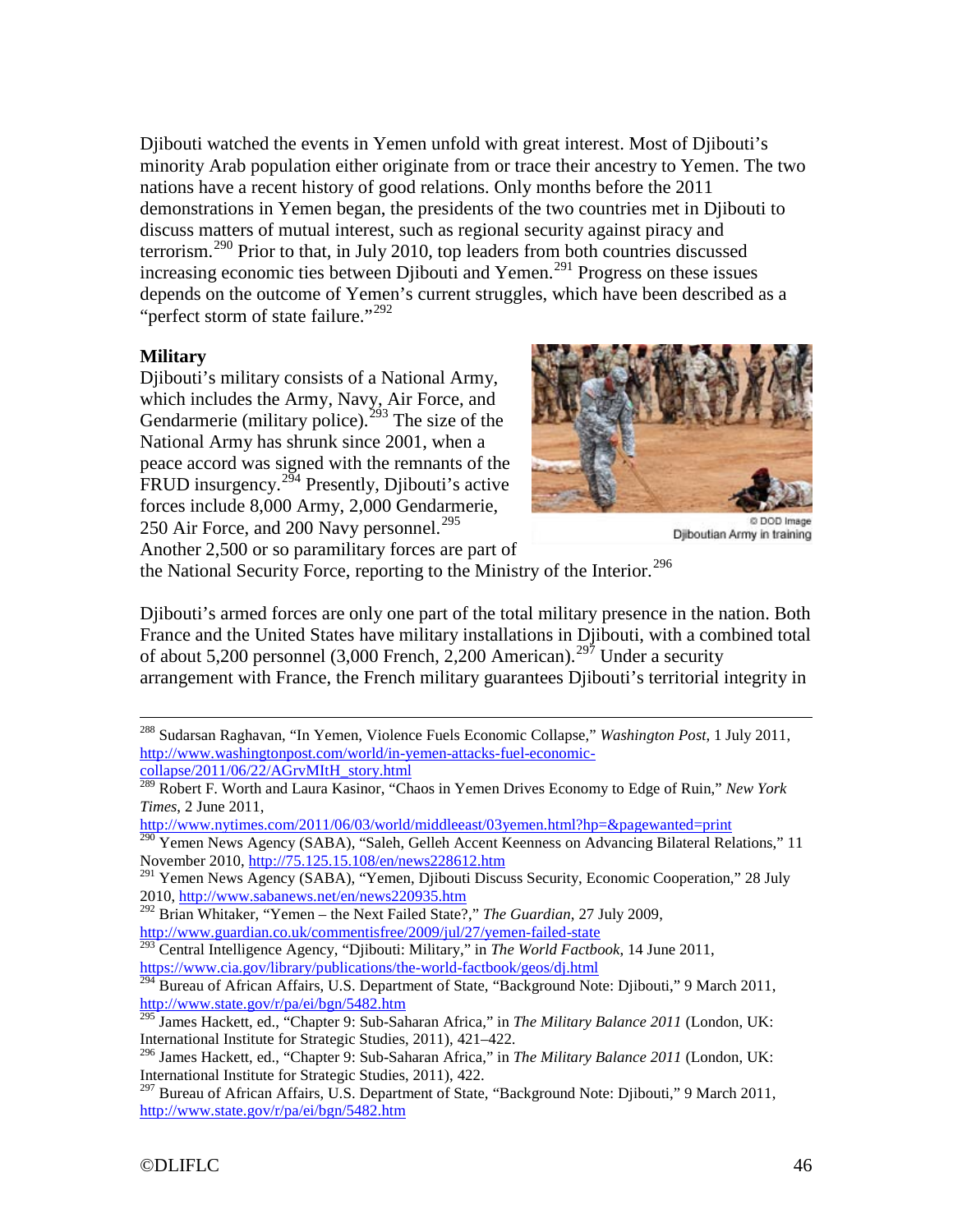the event of a foreign attack. In July 2011, Japan also opened a military base in Djibouti to host its Maritime Self-Defense Force, the first Japanese military base to be located overseas since World War II.<sup>[298](#page-46-1)</sup>

In May 2011, the Djibouti government announced that it was sending two battalions of troops to Somalia to provide technical support for African Union peacekeeping forces. Al-Shabab, an Islamist group that still controls much of central/southern Somalia, subsequently threatened to treat the Djibouti troops as invading forces.<sup>[299,](#page-46-2) [300](#page-46-3)</sup> Djibouti has also sent 38 police officers to Côte d'Ivoire in West Africa to participate in the United Nations peacekeeping mission there.<sup>[301,](#page-46-4) [302](#page-46-5), [303](#page-46-6)</sup>

# <span id="page-46-0"></span>**Terrorist Groups and Activities**

Djibouti has limited resources to develop its own counterterrorism capabilities. But it has been a strong partner in international efforts to reign in terrorist activities in the Horn of Africa and southern Arabian Peninsula.<sup>[304](#page-46-7)</sup> Since 2001, when most of the remaining members of the FRUD insurgency reached an agreement with the Djibouti government, only two terrorist attacks have taken place on Diibouti soil.<sup>[305,](#page-46-8) [306](#page-46-9)</sup> In



@ABDIRASHID ABDULLE ABIKAR/AFP/Getty Al-Shabab

January 2004, six people were injured in a bombing of the Ethiopia-Djibouti railroad. However, the attack in Djibouti may have been tied to Oromo rebel groups in Ethiopia.<sup>[307](#page-46-10), [308](#page-46-11)</sup> More than six years later, in April 2010, six governmental and non-

<span id="page-46-5"></span><sup>302</sup> The once stable country officially known in English as the Republic of the Ivory Coast was divided by a civil war in 2002 between government forces and a rebel group known as the New Forces, *See* BBC News, "Ivory Coast Country Profile," 12 April 2011, http://news.bbc.co.uk/2/hi/country profiles/1043014.stm <sup>303</sup> Central Intelligence Agency, "Cote D'Ivoire," in *The World Factbook*, 5 July 2011,

<span id="page-46-1"></span> <sup>298</sup> Alex Martin, "First Overseas Military Base Since WWII to Open in Djibouti," *The Japan Times*, 2 July 2011, <http://search.japantimes.co.jp/cgi-bin/nn20110702f2.html>

<span id="page-46-2"></span><sup>&</sup>lt;sup>299</sup> BaidoMedia.com, "Somalia's Al-Shabaab Warns Djibouti Against Sending Its Troops to the War Torn Country of Somalia, 17 May 2011,<http://baidoamedia.com/?p=2119><br><sup>300</sup> Hamsa Omar "Somalia's al-Shabaab Militia Warns Djibouti Against Deployment of Troops, Somaliland

<span id="page-46-3"></span>Press, 1 July 2001, [http://somalilandpress.com/somalia%E2%80%99s-al-shabaab-militia-warns-djibouti](http://somalilandpress.com/somalia%E2%80%99s-al-shabaab-militia-warns-djibouti-against-deployment-of-troops-22314)[against-deployment-of-troops-22314](http://somalilandpress.com/somalia%E2%80%99s-al-shabaab-militia-warns-djibouti-against-deployment-of-troops-22314)<br>
<sup>301</sup> United Nations, "UN Mission's Contributions By Country," 31 May 2011,

<span id="page-46-4"></span>[http://www.un.org/en/peacekeeping/contributors/2011/may11\\_5.pdf](http://www.un.org/en/peacekeeping/contributors/2011/may11_5.pdf)

<span id="page-46-7"></span><span id="page-46-6"></span><https://www.cia.gov/library/publications/the-world-factbook/geos/iv.html><br><sup>304</sup> Office of the Coordinator for Counterterrorism, U.S. Department of State, "Chapter 2: Country Reports:<br>Africa Overview," 5 August 2010, http://

<span id="page-46-8"></span><sup>&</sup>lt;sup>305</sup> National Consortium for the Study of Terrorism and Responses to Terrorism, Global Terrorism<br>Database, "Incidents: Djibouti," 2010, http://www.start.umd.edu/gtd/search/Results.aspx?country=56

<span id="page-46-9"></span><sup>&</sup>lt;sup>306</sup> National Counterterrorism Center, Worldwide Incidents Tracking System, " Djibouti," n.d., [https://wits.nctc.gov/FederalDiscoverWITS/index.do?Rd=Country|4294937639|Djibouti&rpp=500&Ns=Co](https://wits.nctc.gov/FederalDiscoverWITS/index.do?Rd=Country|4294937639|Djibouti&rpp=500&Ns=Country&N=0) untry $&N=0$ 

<span id="page-46-11"></span><span id="page-46-10"></span> $\frac{307}{307}$  National Consortium for the Study of Terrorism and Responses to Terrorism, Global Terrorism<br>Database, "Incidents: Djibouti," 2010, http://www.start.umd.edu/gtd/search/Results.aspx?country=56 <sup>308</sup> David H. Shinn, "Ethiopia: Governance and Terrorism," in *Battling Terrorism in the Horn of Africa* (Baltimore, MD: Brookings Institution Press, 2005), 109–110.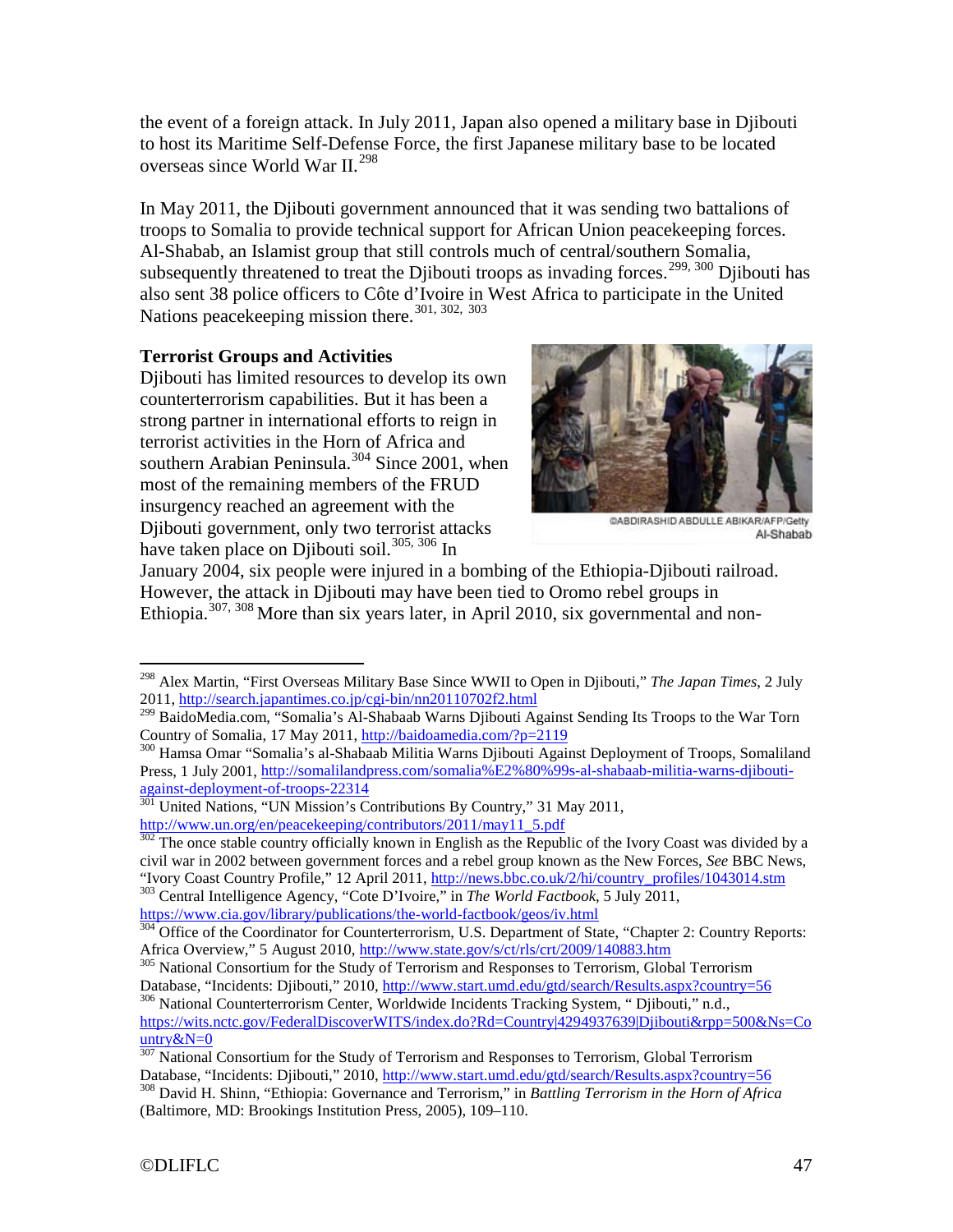governmental aid workers were briefly held hostage near Obock, an attack thought to have been carried out by remnant FRUD rebels.  $30\overline{9}$ 

Djibouti has good reason to fear terrorist attacks. Two U.S.-designated terrorist organizations—al Qaeda in the Arabian Peninsula and al-Shabab—operate in Yemen and Somalia, respectively.<sup>[310](#page-47-3), [311](#page-47-4)</sup> In addition, the Eritrean government is believed to have provided financial support to several of the opposition groups fighting in Somalia, including al-Shabab.<sup>[312](#page-47-5)</sup> Al-Shabab's suicide bombings in Kampala, Uganda, in July 2010 were particularly ominous because they were the first al-Shabab attacks outside Somalia. Fears of al-Shabab becoming a full-fledged transnational terrorist organization increased. Uganda, like Djibouti, provides troop support for the African Union mission in Somalia.[313](#page-47-6), [314](#page-47-7)

# <span id="page-47-1"></span><span id="page-47-0"></span>**Other Issues Affecting Stability**

# *Access to Food, Water, and Energy*

Djibouti's limited water and arable land make the nation's poor extremely vulnerable to the effects of prolonged drought or spikes in worldwide food prices.<sup>[315](#page-47-8)</sup> Djibouti also has few energy resources. As a result, the cost of providing access to electricity has hindered the country's ability to expand its economic base beyond the service sector activities tied to the port. Such economic reliance on transshippings makes Djibouti extremely vulnerable to regional political instabilities and to slowdowns in the world economy that affect normal shipping patterns and levels. $316$ 

<span id="page-47-2"></span><sup>&</sup>lt;sup>309</sup> National Counterterrorism Center, Worldwide Incidents Tracking System, "Djibouti," n.d., [https://wits.nctc.gov/FederalDiscoverWITS/index.do?Rd=Country|4294937639|Djibouti&rpp=500&Ns=Co](https://wits.nctc.gov/FederalDiscoverWITS/index.do?Rd=Country|4294937639|Djibouti&rpp=500&Ns=Country&N=0) [untry&N=0](https://wits.nctc.gov/FederalDiscoverWITS/index.do?Rd=Country|4294937639|Djibouti&rpp=500&Ns=Country&N=0)

<span id="page-47-3"></span><sup>&</sup>lt;sup>310</sup> Office of the Coordinator for Counterterrorism, U.S. Department of State, "Chapter 2: Country Reports: Africa Overview," 5 August 2010,<http://www.state.gov/s/ct/rls/crt/2009/140883.htm> <sup>311</sup> Politico.com, "Clinton Named Al-Qaeda Yemen as Terror Group a Month Ago," 18 January 2010,

<span id="page-47-4"></span>[http://www.politico.com/blogs/joshgerstein/0110/Clinton\\_named\\_AlQaeda\\_Yemen\\_as\\_terror\\_group\\_a\\_mo](http://www.politico.com/blogs/joshgerstein/0110/Clinton_named_AlQaeda_Yemen_as_terror_group_a_month_ago.html) [nth\\_ago.html](http://www.politico.com/blogs/joshgerstein/0110/Clinton_named_AlQaeda_Yemen_as_terror_group_a_month_ago.html)

<span id="page-47-5"></span><sup>&</sup>lt;sup>312</sup> United Nations Security Council, "Letter Dated 10 March 2010 From the Chairman of the Security Council Committee Pursuant to Resolutions 751 (1992) and 1907 (2009) concerning Somalia and Eritrea Addressed to the President of the Security Council," 10 March 2010, [http://somalitalkradio.com/2010/mar/un\\_report\\_somalia.pdf](http://somalitalkradio.com/2010/mar/un_report_somalia.pdf)

<span id="page-47-6"></span><sup>&</sup>lt;sup>313</sup> U.S. Department of State, "Djibouti: Country Specific Information," 9 October 2010, [http://travel.state.gov/travel/cis\\_pa\\_tw/cis/cis\\_1101.html](http://travel.state.gov/travel/cis_pa_tw/cis/cis_1101.html)

<span id="page-47-7"></span><sup>314</sup> James Hackett, ed., "Chapter 9: Sub-Saharan Africa," in *The Military Balance 2011* (London, UK: International Institute for Strategic Studies, 2011), 402.

<span id="page-47-8"></span><sup>315</sup> African Economic Outlook, "Djibouti: Overview," 22 June 2011,

<span id="page-47-9"></span><http://www.africaneconomicoutlook.org/en/countries/east-africa/djibouti/><br><sup>316</sup> African Economic Outlook, "Djibouti: Structural Issues," 22 June 2011, <http://www.africaneconomicoutlook.org/en/countries/east-africa/djibouti/>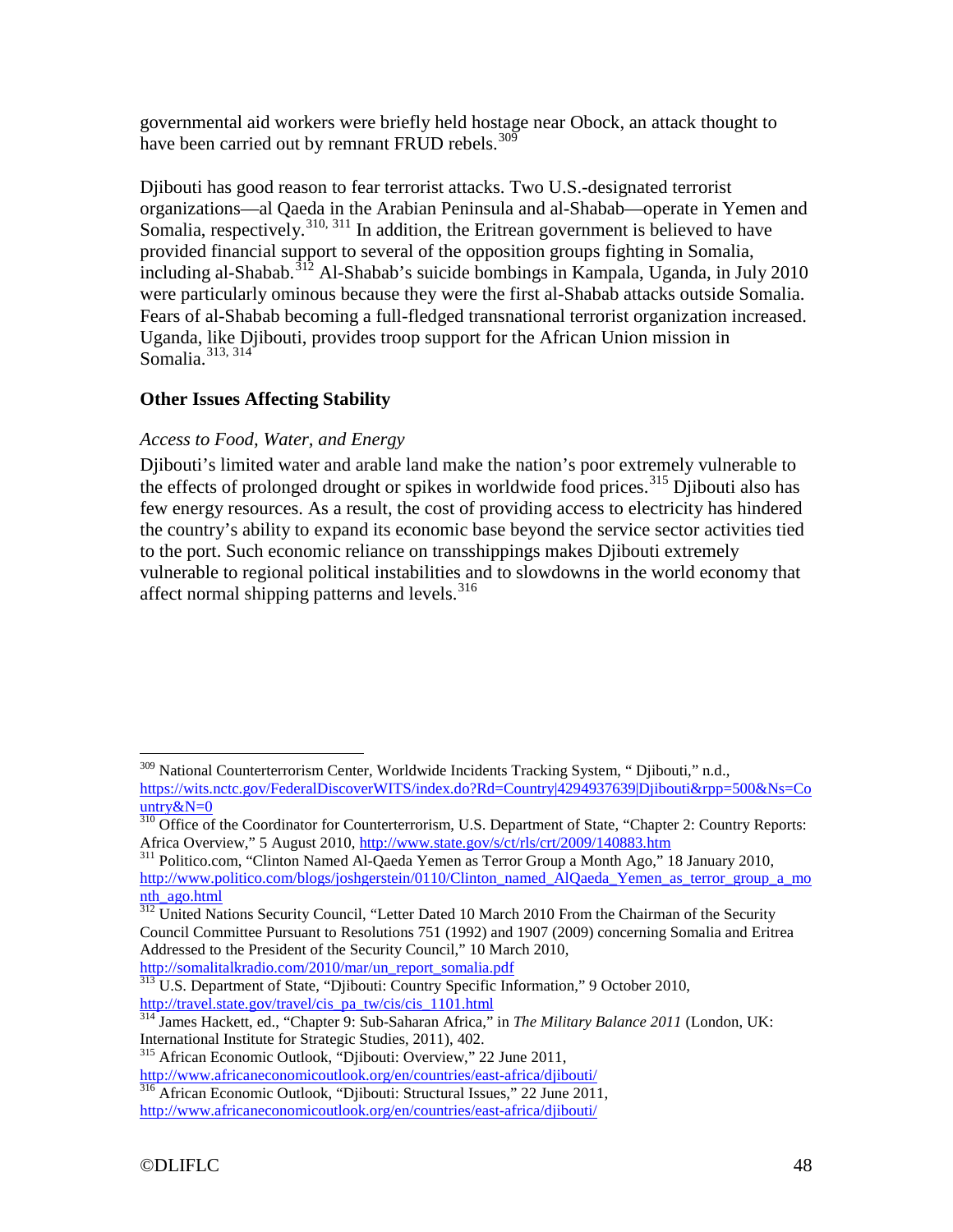# <span id="page-48-0"></span>*Piracy*

Attacks on international ships by Somali-based pirates in the Indian Ocean have become a growing and highly publicized problem since 2007.<sup>[317](#page-48-2)</sup> Although most of the early attacks took place along the coast from central Somalia to northern Tanzania, more recent pirate ventures have spread to the shipping lanes of the Gulf of Aden and the Red Sea.<sup>[318](#page-48-3)</sup> Djibouti, located at the narrowest part of this vital maritime route, has



Pirate skiff, Djibouti coast

been hurt financially by the increasing pirate activity because insurers raised their premiums on ships docking in Djibouti.<sup>[319](#page-48-4)</sup>

# <span id="page-48-1"></span>*Election Protests*

In the run-up to Djibouti's 2011 presidential election, several thousand people participated in an unprecedented protest rally that became violent.<sup>[320,](#page-48-5) [321](#page-48-6)</sup> In the wake of the violent protests, arrests of opposition political leaders and a governmental ban on opposition political meetings and demonstrations followed.[322](#page-48-7)

Although Djibouti has been nominally democratic since independence in 1977, it has not had unrestricted multiparty elections.<sup>[323](#page-48-8)</sup> Djibouti has had two presidents—both from the same political party and the same Issa subclan.<sup>[324](#page-48-9), [325](#page-48-10)</sup> In 2011, President Ismail Omar Guelleh announced he would run for a third term after the country's National Assembly approved an amendment overturning the constitution's two term limit. This event galvanized the February 2011 protests. Guelleh was subsequently elected to a third term in the April 2011 election, which was boycotted by other political parties.<sup>[326](#page-48-11)</sup> While no

<span id="page-48-2"></span> <sup>317</sup> Reuters Africa, "Somali Piracy Becoming 'Criminal Enterprise,'" 16 February 2011, [http://af.reuters.com/article/somaliaNews/idAFLDE71F27E20110216?pageNumber=1&virtualBrandChann](http://af.reuters.com/article/somaliaNews/idAFLDE71F27E20110216?pageNumber=1&virtualBrandChannel=0)  $el = 0$ 

<span id="page-48-3"></span><sup>318</sup> James Hackett, ed., "Chapter 9: Sub-Saharan Africa," in *The Military Balance 2011* (London, UK: International Institute for Strategic Studies, 2011), 403.

<span id="page-48-4"></span><sup>319</sup> Sami Abdi, "Djibouti, EU Discuss Anti Piracy Mission Off Somali Coast," Africa News, *Sunatimes*, 31 January 2011[, http://africatopnews.com/2011/01/31/djibouti-eu-discuss-anti-piracy-mission-off-somali](http://africatopnews.com/2011/01/31/djibouti-eu-discuss-anti-piracy-mission-off-somali-coast.html)[coast.html](http://africatopnews.com/2011/01/31/djibouti-eu-discuss-anti-piracy-mission-off-somali-coast.html)

<span id="page-48-5"></span><sup>&</sup>lt;sup>320</sup> Sapa-AP, "Djibouti Evicts US Vote Group Ahead of Election," Times Live, 17 March 2011, <http://www.timeslive.co.za/africa/article973245.ece/Djibouti-evicts-US-vote-group-ahead-of-election> <sup>321</sup> African Economic Outlook, "Djibouti: Political Context Overview," 22 June 2011,

<span id="page-48-7"></span><span id="page-48-6"></span><http://www.africaneconomicoutlook.org/en/countries/east-africa/djibouti/><br><sup>322</sup> Berouk Mesfin, Institute for Security Studies, "Elections, Politics and External Involvement in Djibouti," 14 April 2011, 6, [http://www.hiiraan.com/2011/May/20110517-](http://www.hiiraan.com/2011/May/20110517-135955%2015Apr11Djibouti.pdf)

<span id="page-48-8"></span>[<sup>135955%2015</sup>Apr11Djibouti.pdf](http://www.hiiraan.com/2011/May/20110517-135955%2015Apr11Djibouti.pdf)<br>
<sup>323</sup> Berouk Mesfin, "Elections, Politics and External Involvement in Djibouti," Institute for Security<br>
Studies, 14 April 2011, 2, http://www.hiiraan.com/2011/May/20110517-135955%2015Apr11Dji

<span id="page-48-9"></span><sup>&</sup>lt;sup>324</sup> Amadee Bollee, "Djibouti: From French Outpost to US Base," *Review of African Political Economy* 30, no. 97 (September 2003): 481, http://www.jstor.org/stable/4006990?seq=1

<span id="page-48-10"></span><sup>&</sup>lt;sup>325</sup> "Djibouti: Political Organizations," in *Africa South of the Sahara 2004*, 33rd ed. (London, UK: Europa Publications, 2004), 369.

<span id="page-48-11"></span><sup>&</sup>lt;sup>326</sup> Reuters, "Djibouti Opposition Boycotts Presidential Election," 11 March 2011, <http://af.reuters.com/article/djiboutiNews/idAFLDE72A1R720110311>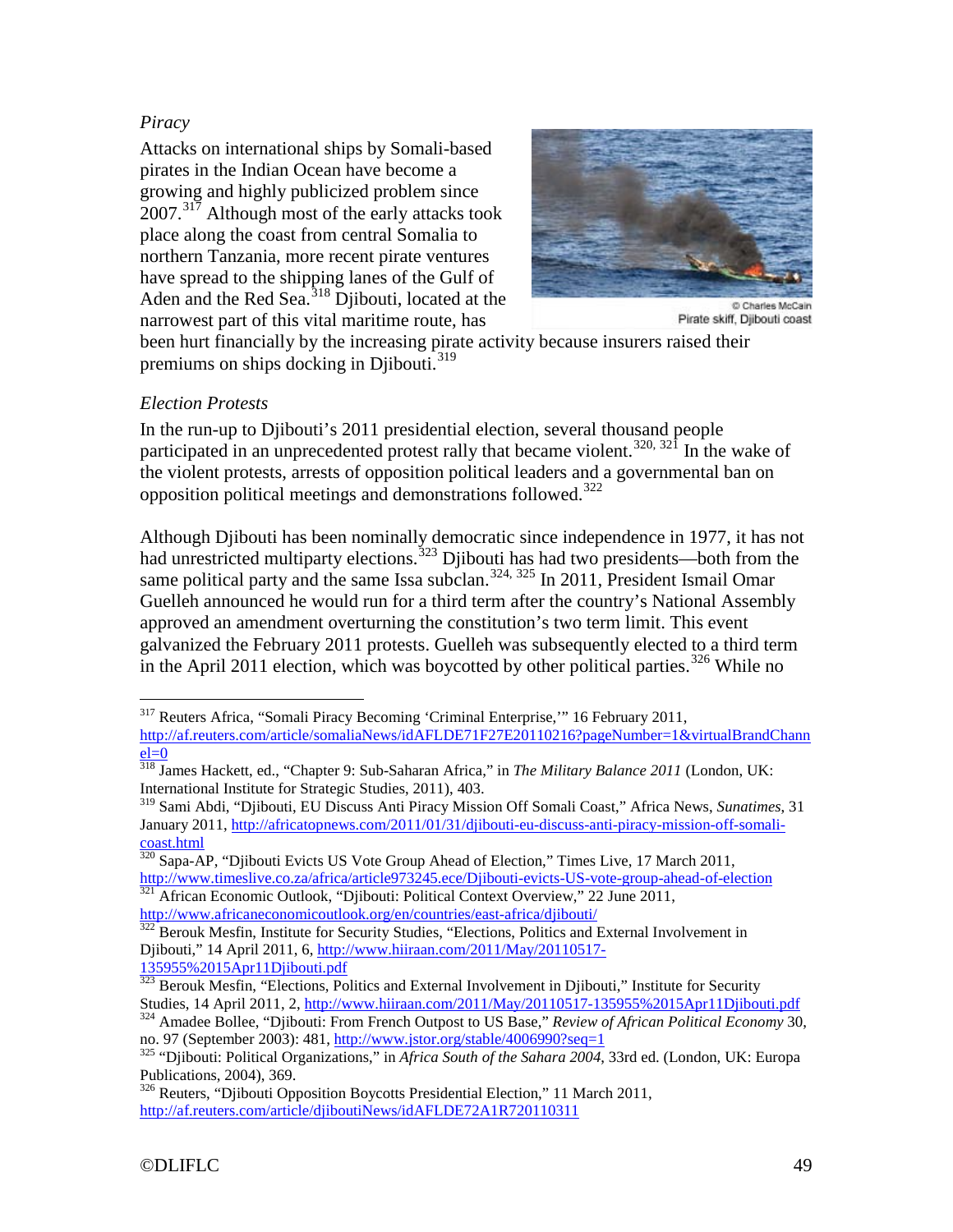major political protests have taken place since February 2011, the protests demonstrated that Djibouti is subject to the same pro-democratic reform sentiments that fueled political change in many countries of North Africa and the Middle East during the first half of  $2011^{327}$  $2011^{327}$  $2011^{327}$ 

<span id="page-49-0"></span> <sup>327</sup> *The Economist*, "Djibouti's Troubles: Wee But Worrisome," 24 February 2011, [http://www.economist.com/node/18233712?story\\_id=18233712](http://www.economist.com/node/18233712?story_id=18233712)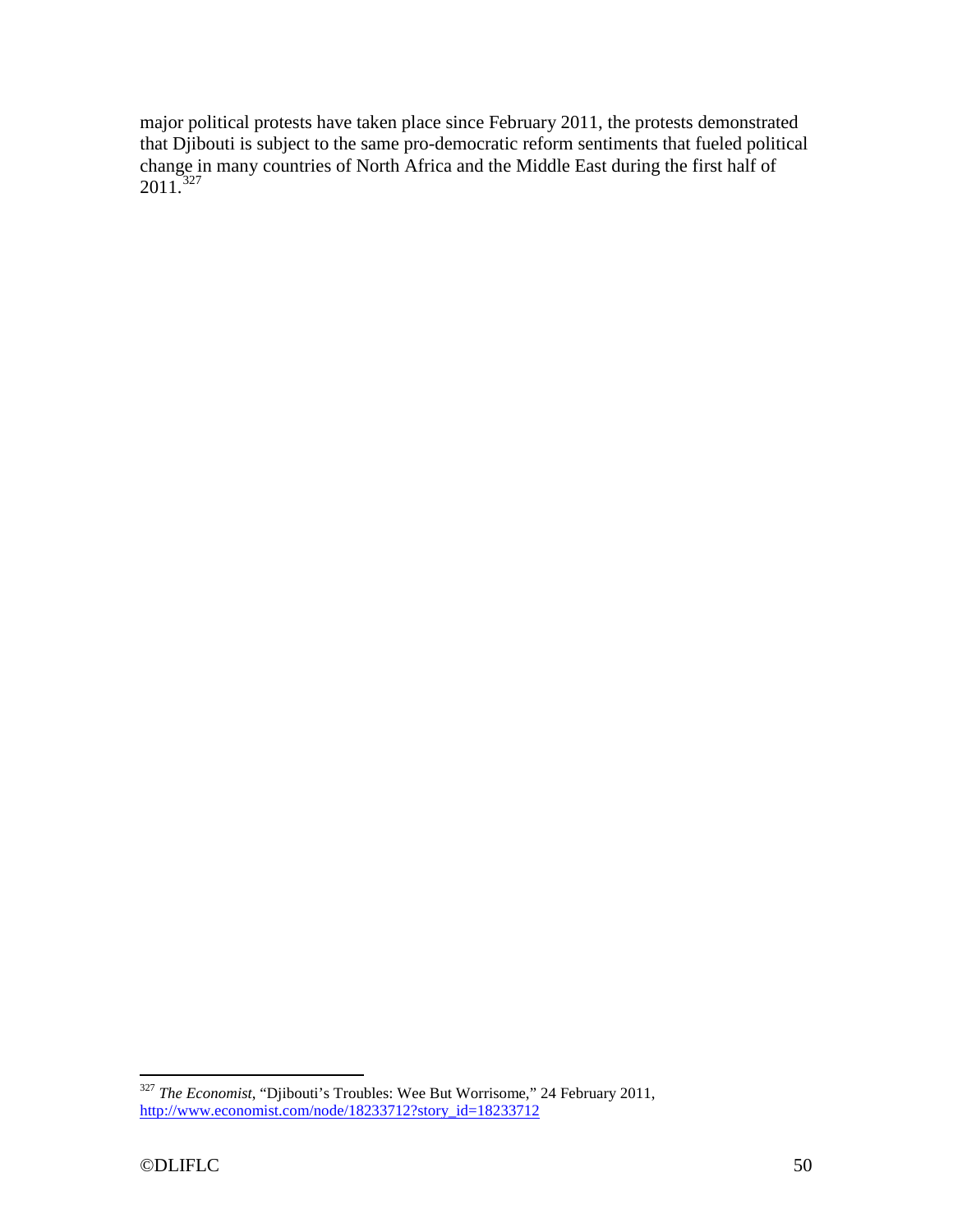# <span id="page-50-0"></span>**Chapter 5: Assessment**

1. A low-level insurgency by the Afar-dominated *Front pour la Restauration de l'Unité et el al Démocratie* (FRUD) continues to the present day in northern Djibouti.

# **True**

By 2001, most of the FRUD combatants had ceased fighting after the second of two peace agreements was signed. Nonetheless, FRUD remnants continue to wage a low-level insurgency in the northern part of Djibouti to this day.

2. The U.S. military base at Camp Lemonnier is one of five such U.S. military facilities in Africa.

#### **False**

Camp Lemonnier is the only U.S. military base on the African continent. It operates as a Forward Operating Site for the Combined Joint Task Force-Horn of Africa under the U.S. Military's Africa Command (AFRICOM).

3. The U.S. is the world's largest provider of bilateral aid to Djibouti.

#### **False**

Overall, between 2004 and 2009, the U.S. was the world's third-largest bilateral provider of developmental assistance to Djibouti, trailing France and Japan.

4. The coastal area of Ras Doumeira is a contested border region between Djibouti and Somalia.

#### **False**

Eritrea and Djibouti both claim Ras Doumeira, located on the coastal section of the Djibouti–Eritrea border. In June 2008, three days of fighting broke out in the Ras Doumeira region.

5. Djibouti's port prospered during the war between Eritrea and Ethiopia because Ethiopian trade shifted from Eritrean ports to Djibouti.

#### **True**

Djibouti benefitted economically from the 1998–2000 Ethiopian–Eritrean conflict, which resulted in Djibouti's port becoming the trade outlet for Ethiopia.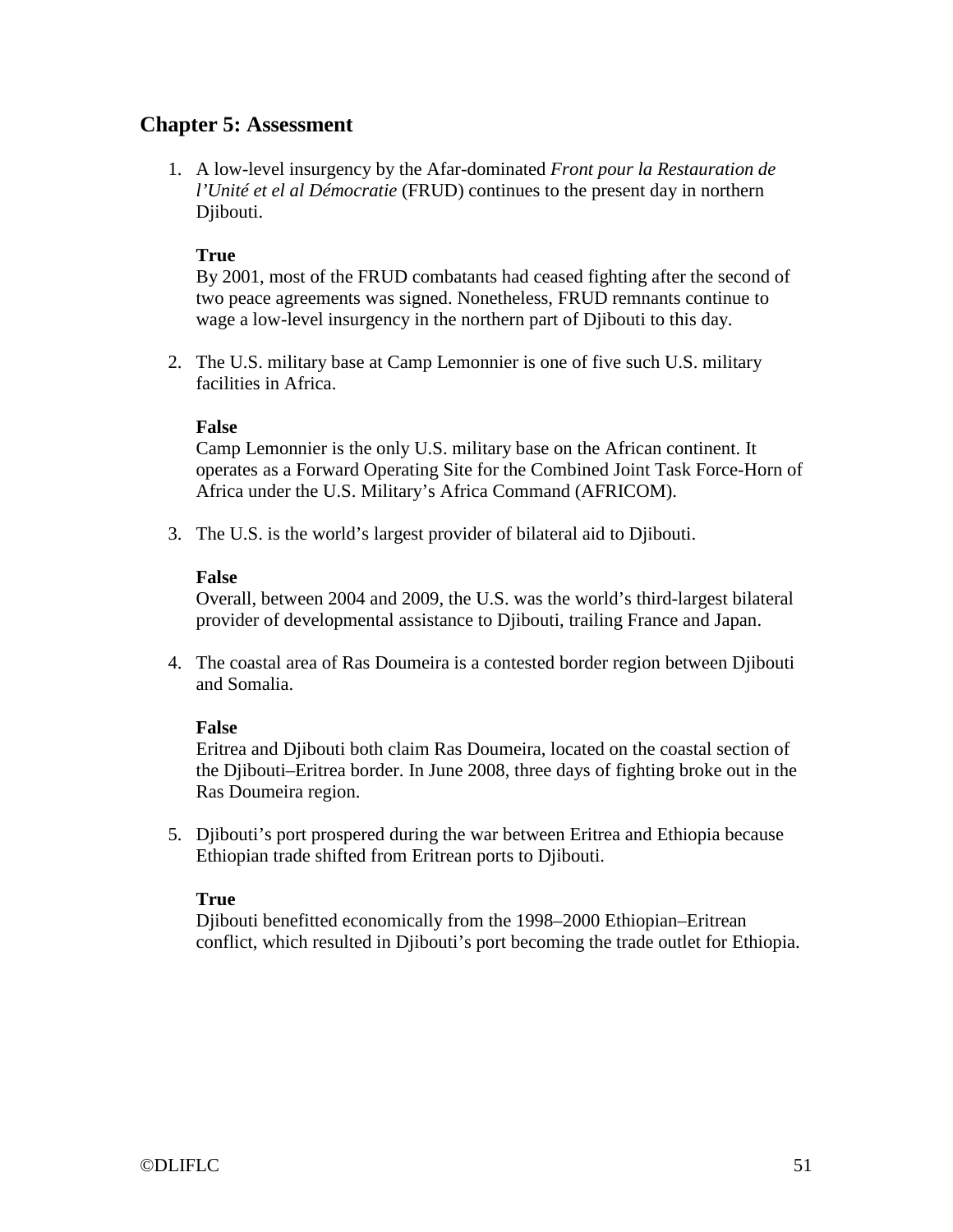# <span id="page-51-0"></span>**Final Assessment**

- 1. The city of Djibouti was developed by the French during the late 19th century.
- 2. In recent years, a large, new port has opened. It lies southwest of Djibouti city's original port.
- 3. Before the construction of the city of Djibouti, Tadjoura was the capital of French Somaliland.
- 4. Djibouti's two most common natural disasters are floods and droughts.
- 5. While much of Djibouti is very arid, the city of Djibouti has an abundant water supply because of the numerous wells in the city.
- 6. Bad relations between the Afar and Issa tribespeople of the French Somaliland interior led the French to open an administrative outpost at Dikhil.
- 7. For more than two years during World War II, French Somaliland was administrated with the collaborationist Vichy French regime.
- 8. Djibouti's independence came in 1958, when voters rejected a new French constitution that would have maintained French Somaliland's territorial status.
- 9. Between 1989 and 1992, Djibouti was officially a one-party political system. This party was the *Rassemblement Populaire pour le Progrès* (RPP), formed by President Hassan Gouled Aptidon.
- 10. During Ismail Omar Guelleh's presidency, trade activity at the port of Djibouti has declined dramatically as a result of the Eritrea-Ethiopia war.
- 11. The exchange value of Djibouti's national currency, the Djiboutian franc, is pegged against the U.S. dollar.
- 12. Over the last decade, Djibouti has been unable to attract much foreign investment.
- 13. Most of Ethiopia's freight that moves through Djibouti's ports is transported by road rather than rail.
- 14. Djibouti's new Doraleh Port Facility was a joint venture between the government of Djibouti and a Kuwaiti company.
- 15. Even though much of Djibouti's population is poor, a significant percentage of household income is spent on the drug khat.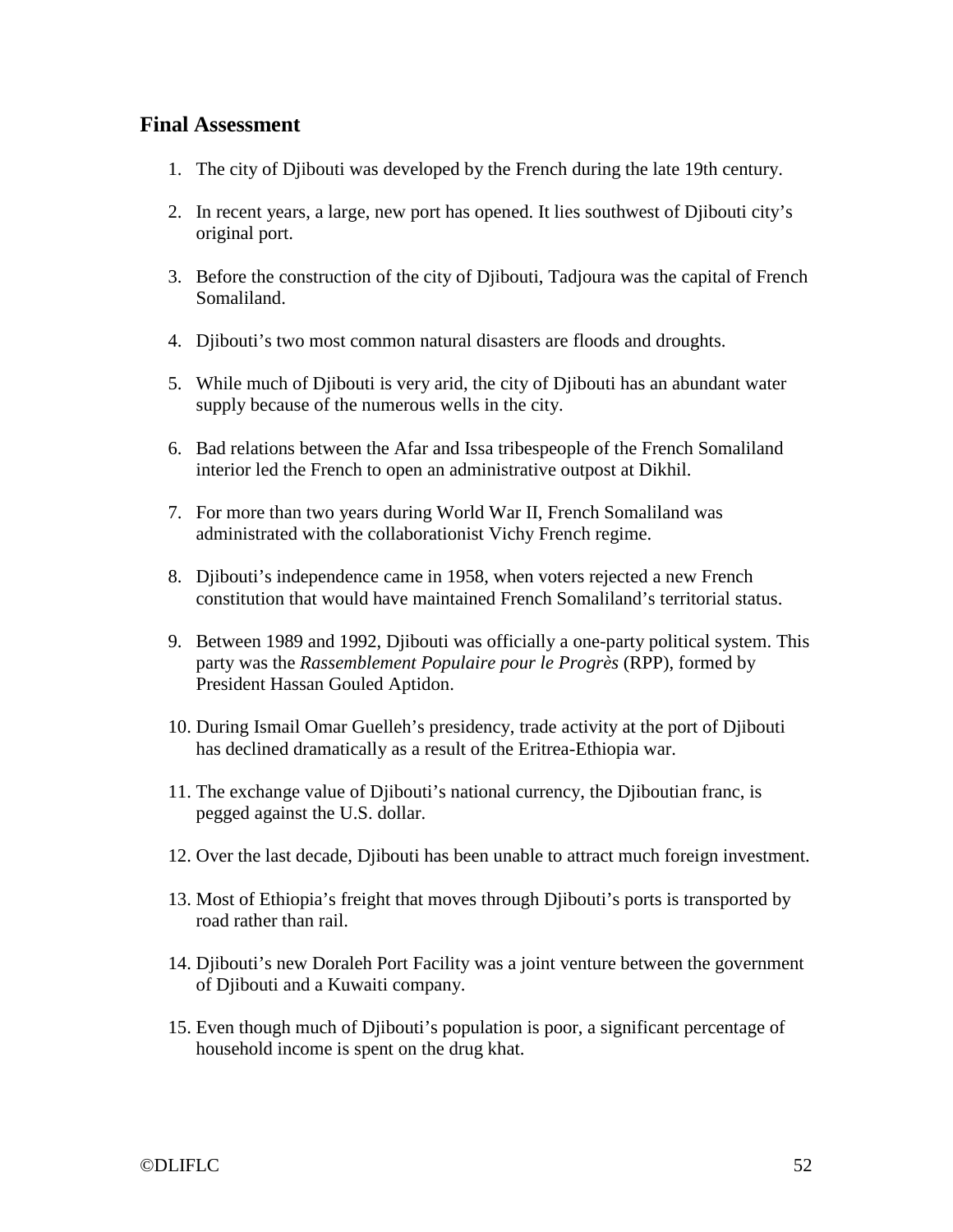- 16. Traditional dress is rarely seen in Djibouti because almost all men and women wear Western-style clothing.
- 17. Dance is an important part of Afar social events.
- 18. Djibouti's Issas claim to be descended from a relative of the prophet Muhammad.
- 19. Tennis is the most popular sport in Djibouti.
- 20. Djibouti's only Olympic medal came during the 2008 games, when Hussein Ahmed Salah placed first in sailing.
- 21. Thousands of Somali refugees currently live in a camp in Djibouti.
- 22. Most of Djibouti's food imports come from France.
- 23. Yemen, Djibouti's neighbor, is struggling because of unrest directed against the government and several regional insurgencies.
- 24. The U.S., France, and Japan all have military bases in Djibouti.
- 25. Djibouti has been the site of many attacks by the terrorist organizations al Qaeda in the Arabian Peninsula (AQAP) and al-Shabab.